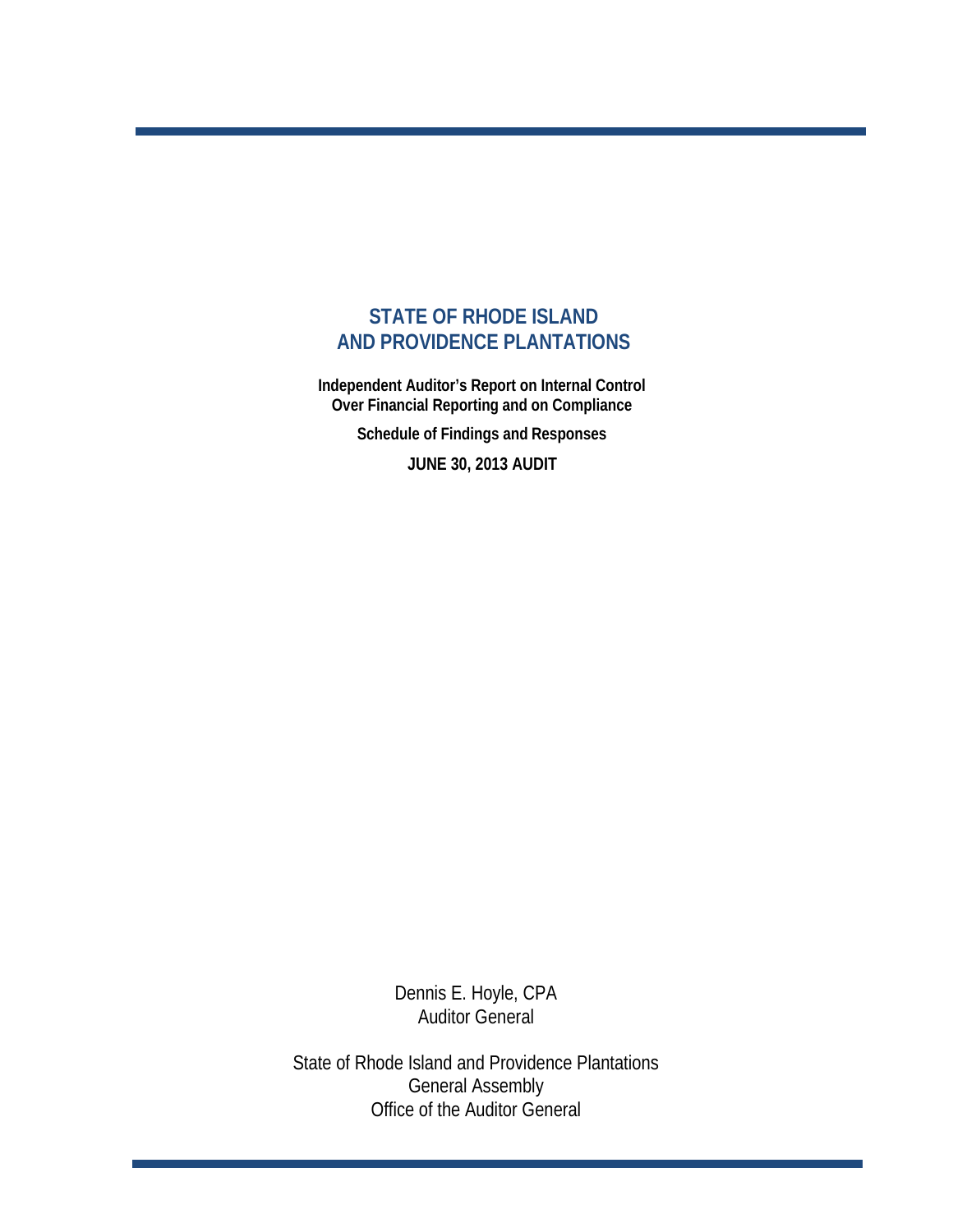

Office of the Auditor General State of Rhode Island and Providence Plantations - General Assembly **Dennis E. Hoyle, CPA - Auditor General**

> 86 Weybosset Street • Providence, RI • 02903-2800 tel: 401.222.2435 · fax: 401.222.2111 ➡ oag.ri.gov

May 13, 2014

Finance Committee of the House of Representatives and Joint Committee on Legislative Services, General Assembly State of Rhode Island and Providence Plantations:

We have audited the financial statements of the State of Rhode Island and Providence Plantations (the State) for the year ended June 30, 2013 and have issued our report thereon dated December 19, 2013. Our Independent Auditor's Report on the State's financial statements was included in the State's Comprehensive Annual Financial Report for fiscal 2013.

As required by *Government Auditing Standards,* we have also prepared a report, dated December 19, 2013 and included herein, on our consideration of the State's internal control over financial reporting, its compliance with certain provisions of laws, regulations and contracts, and other matters required to be reported by those standards. Our report includes:

- 17 findings that we considered significant deficiencies or material weaknesses in internal control over financial reporting or other matters required to be reported by *Government Auditing Standards.*
- 11 findings reported by the auditors of component units.
- 25 management comments these are less significant findings, yet, in our opinion still warrant communication and the attention of the State's management.

The State's management has provided their comments and planned corrective actions, which have been included herein, relative to these findings and management comments.

Other findings and recommendations related to the State's administration of federal programs have been included in the State's *Single Audit Report* for the fiscal year ended June 30, 2013*.* As required by federal regulations, the State's Fiscal 2013 Single Audit Report also includes the 28 findings related to controls over financial reporting as outlined above.

Sincerely,

Dennis E. Hoyle, CPA Auditor General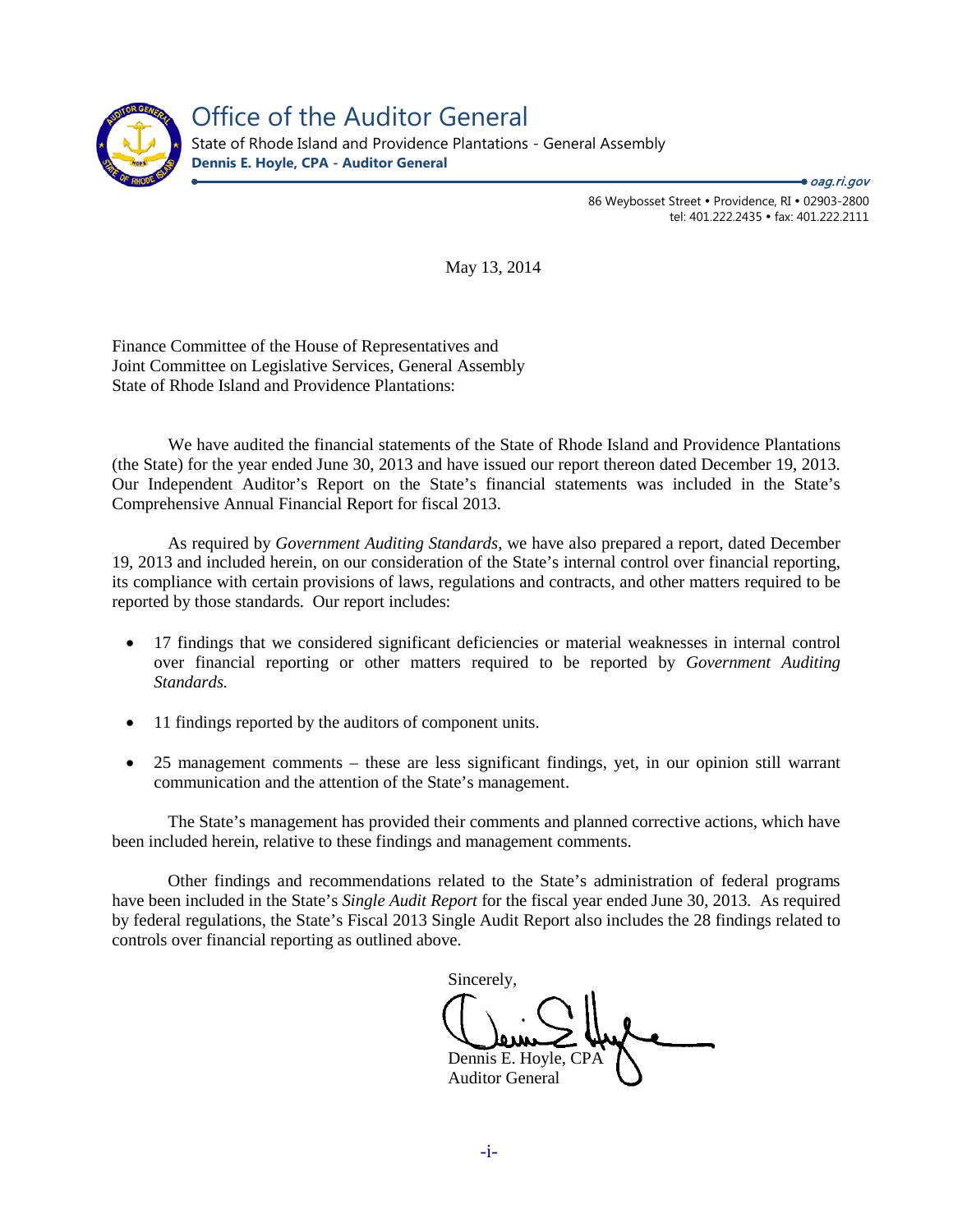# **State of Rhode Island and Providence Plantations**

**Schedule of Findings and Responses**

# **JUNE 30, 2013 AUDIT**

# **TABLE OF CONTENTS**

|                                                                                                                                                                                                    | Page           |
|----------------------------------------------------------------------------------------------------------------------------------------------------------------------------------------------------|----------------|
| <b>EXECUTIVE SUMMARY</b>                                                                                                                                                                           | 1              |
| <b>INDEPENDENT AUDITOR'S REPORT</b>                                                                                                                                                                |                |
| Report on Internal Control Over Financial Reporting and on Compliance<br>and Other Matters Based on an Audit of Financial Statements Performed<br>in Accordance with Government Auditing Standards | $\overline{2}$ |
| <b>SCHEDULE OF FINDINGS AND RESPONSES</b>                                                                                                                                                          | 5              |
| Material Weaknesses and Significant Deficiencies in Internal Control<br><b>Over Financial Reporting</b>                                                                                            |                |
| <b>Statewide Accounting Systems and Other Financial Reporting Matters</b>                                                                                                                          | 5              |
| <b>Information Systems Security</b>                                                                                                                                                                | 13             |
| Department of Revenue – Division of Taxation                                                                                                                                                       | 20             |
| Department of Transportation - IST Fund                                                                                                                                                            | 24             |
| Department of Labor and Training – Employment Security<br>and Temporary Disability Insurance Funds                                                                                                 | 34             |
| Employees' Retirement System - Pension Trust Funds                                                                                                                                                 | 35             |
| Component Units – control deficiencies reported by the<br>component unit auditors                                                                                                                  | 37             |
| <b>Management Comments</b>                                                                                                                                                                         | 46             |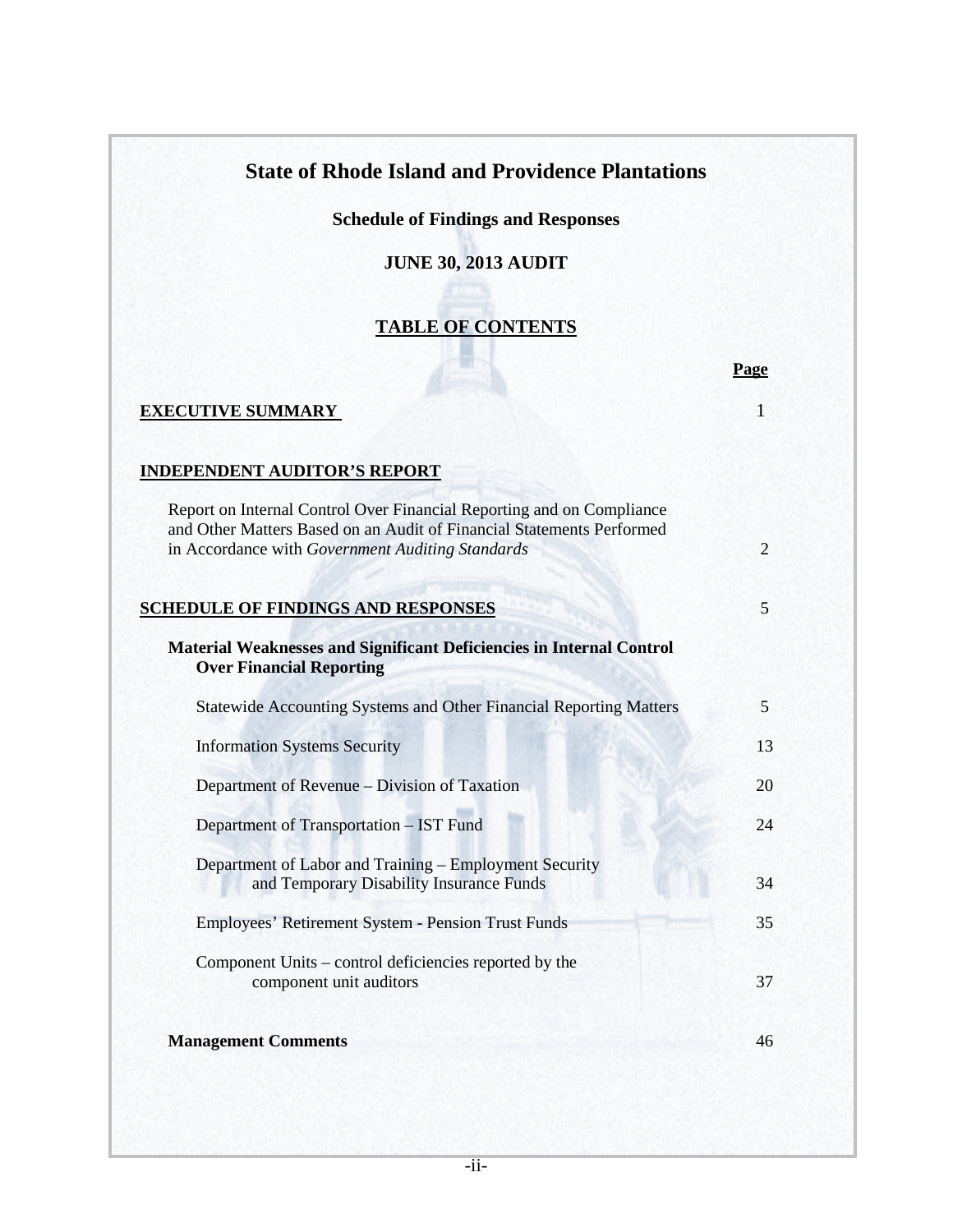*Executive Summary - Audit of State of Rhode Island's Fiscal 2013Financial Statements Communication of Internal Control Deficiencies and Management Comments*

Our audit of the State of Rhode Island's financial statements for the year ended June 30, 2013, performed in accordance with *Government Auditing Standards*, requires that we communicate deficiencies in internal control over financial reporting. We identified 11 material weaknesses and six significant deficiencies in internal control over financial reporting.

The State's management has responsibility for and maintains internal control over financial reporting. Management has been responsive in addressing control deficiencies identified in prior audits – those that remain are generally conditions that have existed for several years and will likely require additional information technology (IT) investment. Developing new or enhancing existing systems demands significant monetary and technical resources - management continues to seek funding for additional system enhancements. The benefits derived from these IT investments are many and not just limited to eliminating control weaknesses.

The common thread underlying most of these control deficiencies is outdated or incomplete systems. RIFANS, the State's centralized accounting system is largely effective and reliable for the functionalities that are operational; however, there is substantial opportunity for further efficiencies through completion of RIFANS. These functional gaps result in control deficiencies in specific areas.

For example, RIFANS does not meet the State's needs in three important and interrelated areas – time reporting/payroll, grants management, and cost allocation – functions integral to overall State operations.

The Division of Taxation's systems are antiquated and are currently being replaced with an integrated system that will enhance operations and address existing control issues.

The Department of Transportation's use of multiple systems to meet its operational and financial reporting objectives results in unnecessary complexity and control weaknesses since these systems were never designed to share data.

Overall, the State has not sufficiently addressed IT security risks, an increasing concern given the State's very complex computing environment. Additionally, certain standard IT control processes, such as program change control, have not been implemented uniformly on an organization-wide basis. The State

A *deficiency in internal control* exists when the design or operation of a control does not allow management or employees, in the normal course of performing their assigned functions, to prevent, or detect and correct misstatements on a timely basis.

Control deficiencies classified as *material weaknesses* represent a higher likelihood that a material misstatement could occur and not be prevented or detected than those findings classified as *significant deficiencies.*

needs to address issues such as these through a plan that ensures the long-term sustainability of critical State operations that are dependent on these information systems.

We have included material weaknesses and significant deficiencies reported by the independent auditors of component units (e.g., Rhode Island Commerce Corporation, Turnpike and Bridge Authority, and I-195 Redevelopment District Commission) included within the State's financial statements. While their financial activity is reported with the State's, their accounting and control procedures are generally independent of the State's control procedures.

We also reported 25 management comments, which are less significant findings that highlight financial-related policy matters as well accounting controls. New fiscal 2013 management comments address merging the two Judicial pension plans, recognizing refunds for sales tax exemptions granted by the Commerce Corporation, the "Cadillac Tax" included in the actuarial valuation of the State's retiree health plan, indirect cost recoveries, and the assessment on consultant services payable to the Retirement System. Management comments repeated from prior years address subrecipient monitoring, drawdown of federal funds, mandating direct deposit for employee payroll, certain taxation processes, and other accounting and financial reporting issues.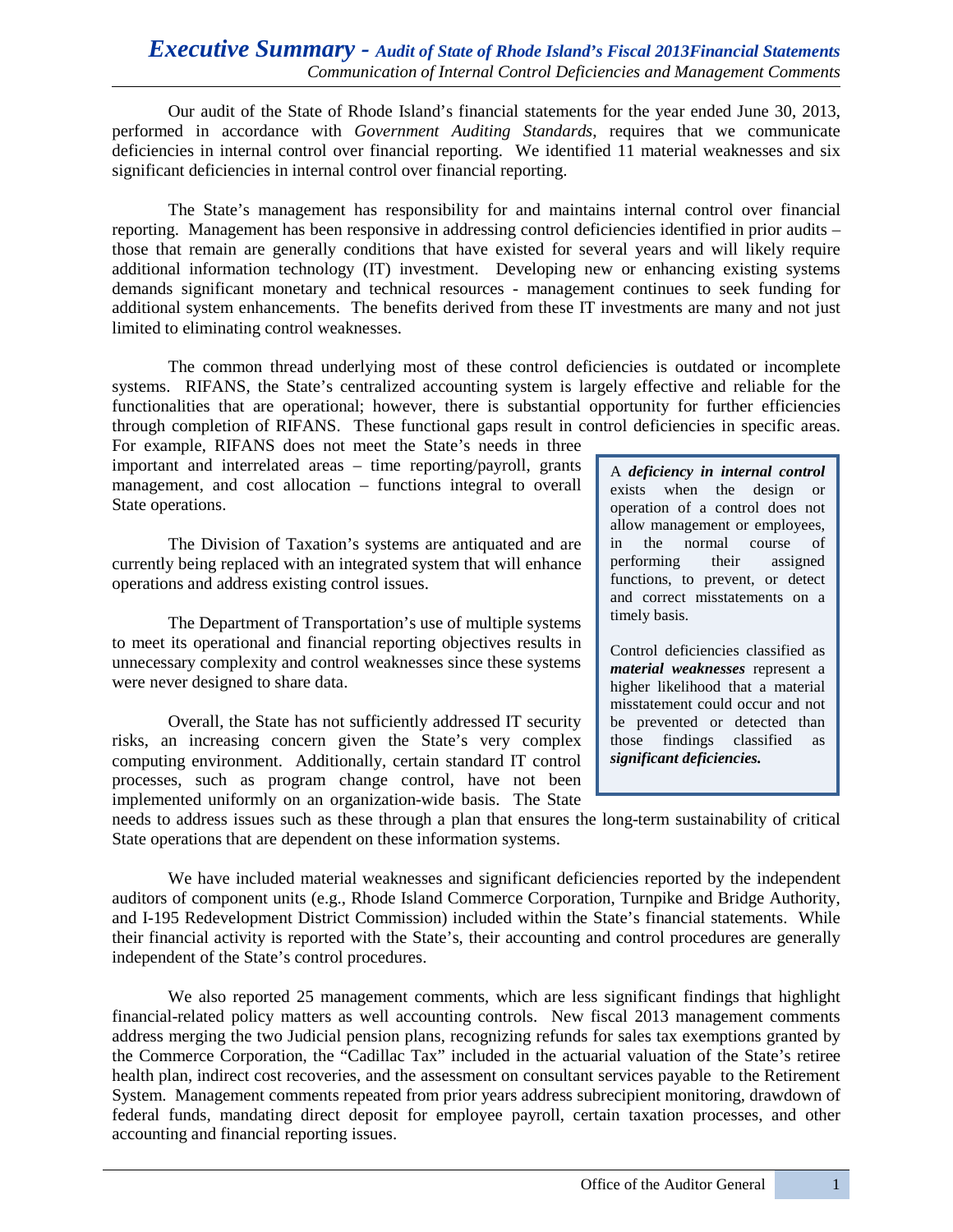

oag.ri.gov

86 Weybosset Street · Providence, RI · 02903-2800 tel: 401.222.2435 · fax: 401.222.2111

## **INDEPENDENT AUDITOR'S REPORT ON INTERNAL CONTROL OVER FINANCIAL REPORTING AND ON COMPLIANCE AND OTHER MATTERS BASED ON AN AUDIT OF FINANCIAL STATEMENTS PERFORMED IN ACCORDANCE WITH**  *GOVERNMENT AUDITING STANDARDS*

Finance Committee of the House of Representatives and Joint Committee on Legislative Services, General Assembly, State of Rhode Island and Providence Plantations:

We have audited, in accordance with the auditing standards generally accepted in the United States of America and the standards applicable to financial audits contained in *Government Auditing Standards* issued by the Comptroller General of the United States, the financial statements of the governmental activities, the business-type activities, the aggregate discretely presented component units, each major fund, and the aggregate remaining fund information of the State of Rhode Island and Providence Plantations (the State), as of and for the year ended June 30, 2013, and the related notes to the financial statements, which collectively comprise the State's basic financial statements and have issued our report thereon dated December 19, 2013. Our report includes a reference to other auditors who audited the financial statements of:

- the Tobacco Settlement Financing Corporation, a blended component unit which represents 2% of the assets and 1% of the revenues of the governmental activities and 1% of the assets and 3% of the revenues of the aggregate remaining fund information;
- the Convention Center Authority, a major fund, which also represents 64% of the assets and 2% of the revenues of the business-type activities;
- the Ocean State Investment Pool, an external investment trust, which represents less than 1% of the assets and revenues of the aggregate remaining fund information; and
- all the component units comprising the aggregate discretely presented component units.

This report includes our consideration of the results of the other auditors' testing of internal control over financial reporting and compliance and other matters that are reported on separately by those other auditors. However, this report, insofar as it relates to the results of the other auditors, is based solely on the reports of the other auditors.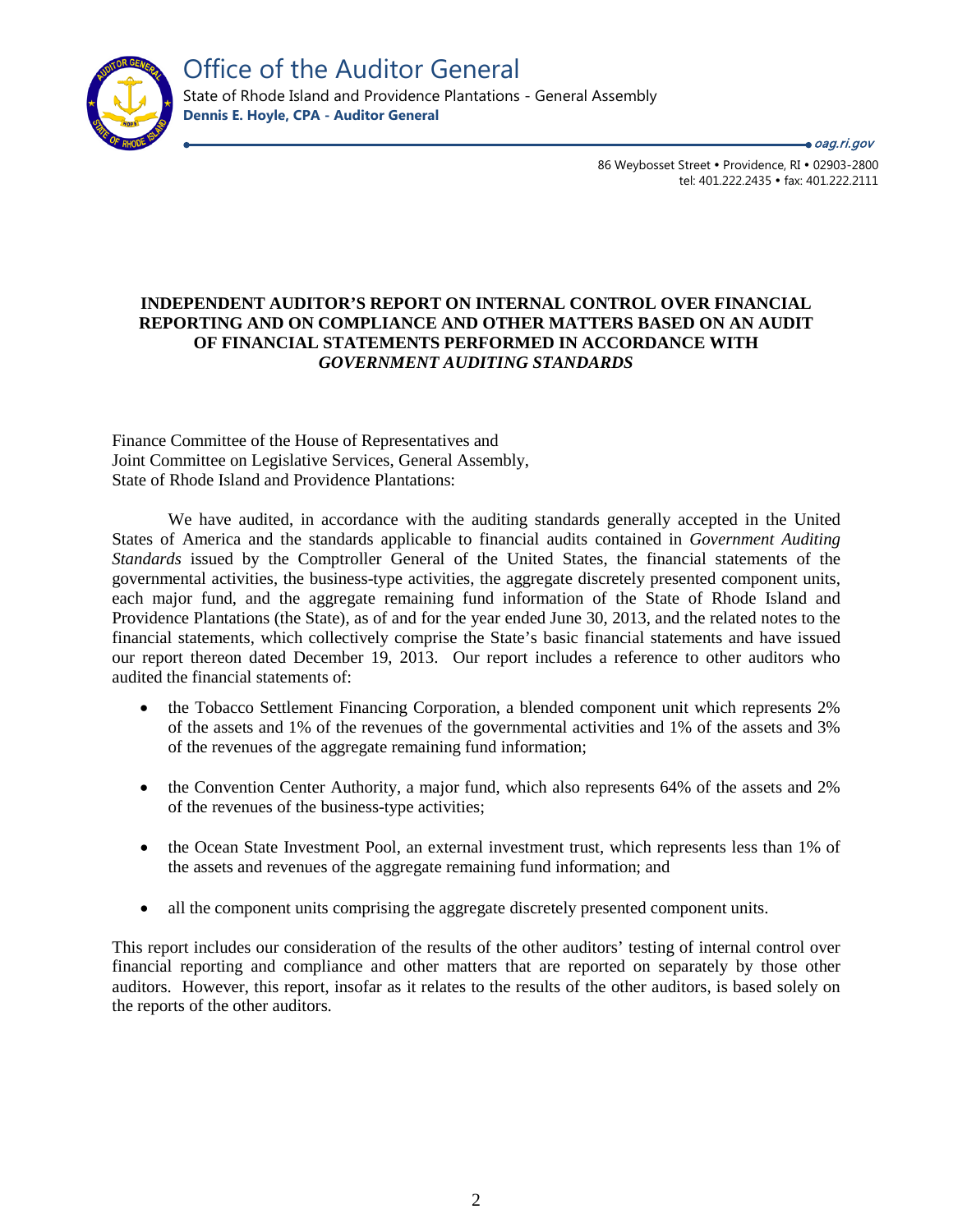Finance Committee of the House of Representatives and Joint Committee on Legislative Services, General Assembly

## **Internal Control Over Financial Reporting**

In planning and performing our audit of the financial statements, we considered the State's internal control over financial reporting (internal control) to determine the audit procedures that are appropriate in the circumstances for the purpose of expressing our opinions on the financial statements, but not for the purpose of expressing an opinion on the effectiveness of the State's internal control. Accordingly, we do not express an opinion on the effectiveness of the State's internal control.

Our consideration of internal control was for the limited purpose described in the preceding paragraph and was not designed to identify all deficiencies in internal control that might be material weaknesses or significant deficiencies and therefore, material weaknesses or significant deficiencies may exist that were not identified. However, as discussed in the accompanying schedule of findings and responses, we and the other auditors identified certain deficiencies in internal control that we consider to be material weaknesses and significant deficiencies.

*A deficiency in internal control* exists when the design or operation of a control does not allow management or employees, in the normal course of performing their assigned functions, to prevent, or detect and correct, misstatements on a timely basis. A *material weakness* is a deficiency, or a combination of deficiencies, in internal control such that there is a reasonable possibility that a material misstatement of the State's financial statements will not be prevented, or detected and corrected on a timely basis. We consider the deficiencies described in the accompanying schedule of findings and responses to be material weaknesses: Findings 2013-001, 2013-002, 2013-003, 2013-004, 2013-005, 2013-007, 2013-009, 2013-010, 2013-011, 2013-012, and 2013-014. Other auditors of the discretely presented component units considered the deficiencies described in the accompanying schedule of findings and responses to be material weaknesses: Findings 2013-018, 2013-019, 2013-021, 2013-025, 2013-026, and 2013-027.

*A significant deficiency* is a deficiency, or combination of deficiencies in internal control that is less severe than a material weakness, yet important enough to merit attention by those charged with governance. We consider the deficiencies described in the accompanying schedule of findings and responses to be significant deficiencies: Finding 2013-006, 2013-008, 2013-013, 2013-015, 2013-016, 2013-017. Other auditors of the discretely presented component units considered the deficiencies described in the accompanying schedule of findings and responses to be significant deficiencies: Findings 2013-022, 2013-023, 2013-024, and 2013-028.

## **Compliance and Other Matters**

As part of obtaining reasonable assurance about whether the State's financial statements are free of material misstatement, we performed tests of its compliance with certain provisions of laws, regulations, contracts, and grant agreements, noncompliance with which could have a direct and material effect on the determination of financial statement amounts. However, providing an opinion on compliance with those provisions was not an objective of our audit, and accordingly, we do not express such an opinion. The results of our tests and those of the other auditors disclosed an instance of noncompliance or other matters that is required to be reported under *Government Auditing Standards* and which is described in the accompanying schedule of findings and responses as Finding 2013-020.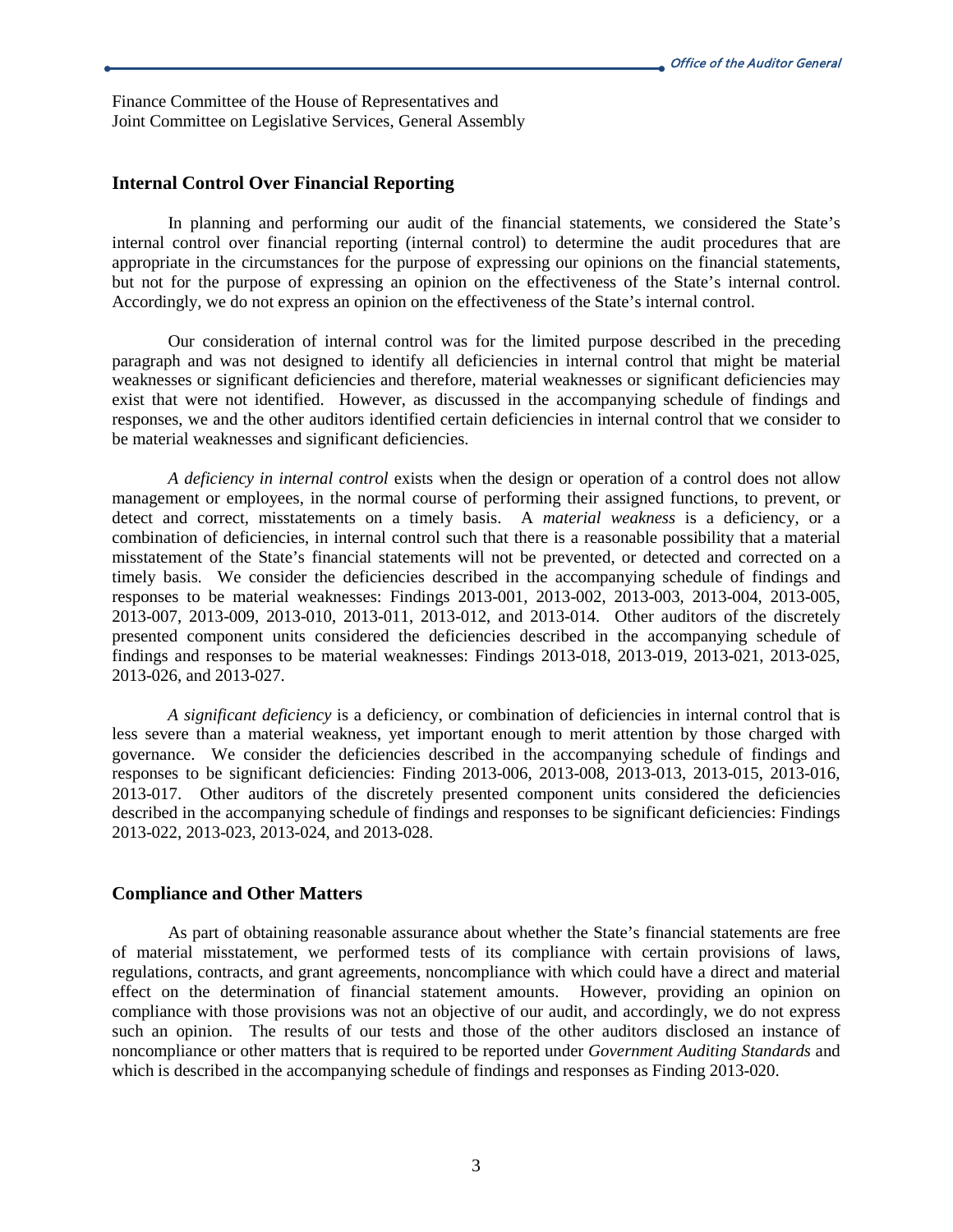Finance Committee of the House of Representatives and Joint Committee on Legislative Services, General Assembly

## **State's Response to Findings**

The State's responses to the findings identified in our audit are described in the accompanying schedule of findings and responses. The State's responses were not subjected to the auditing procedures applied in the audit of the financial statements and accordingly, we express no opinion on the responses.

## **Purpose of this Report**

The purpose of this report is solely to describe the scope of our testing of internal control and compliance and the result of that testing, and not to provide an opinion on the effectiveness of the State's internal control or on compliance. This report is an integral part of an audit performed in accordance with *Government Auditing Standards* in considering the State's internal control and compliance. Accordingly, this communication is not suitable for any other purpose.

Dennis E. Hoyle, CPA

Auditor General

December 19, 2013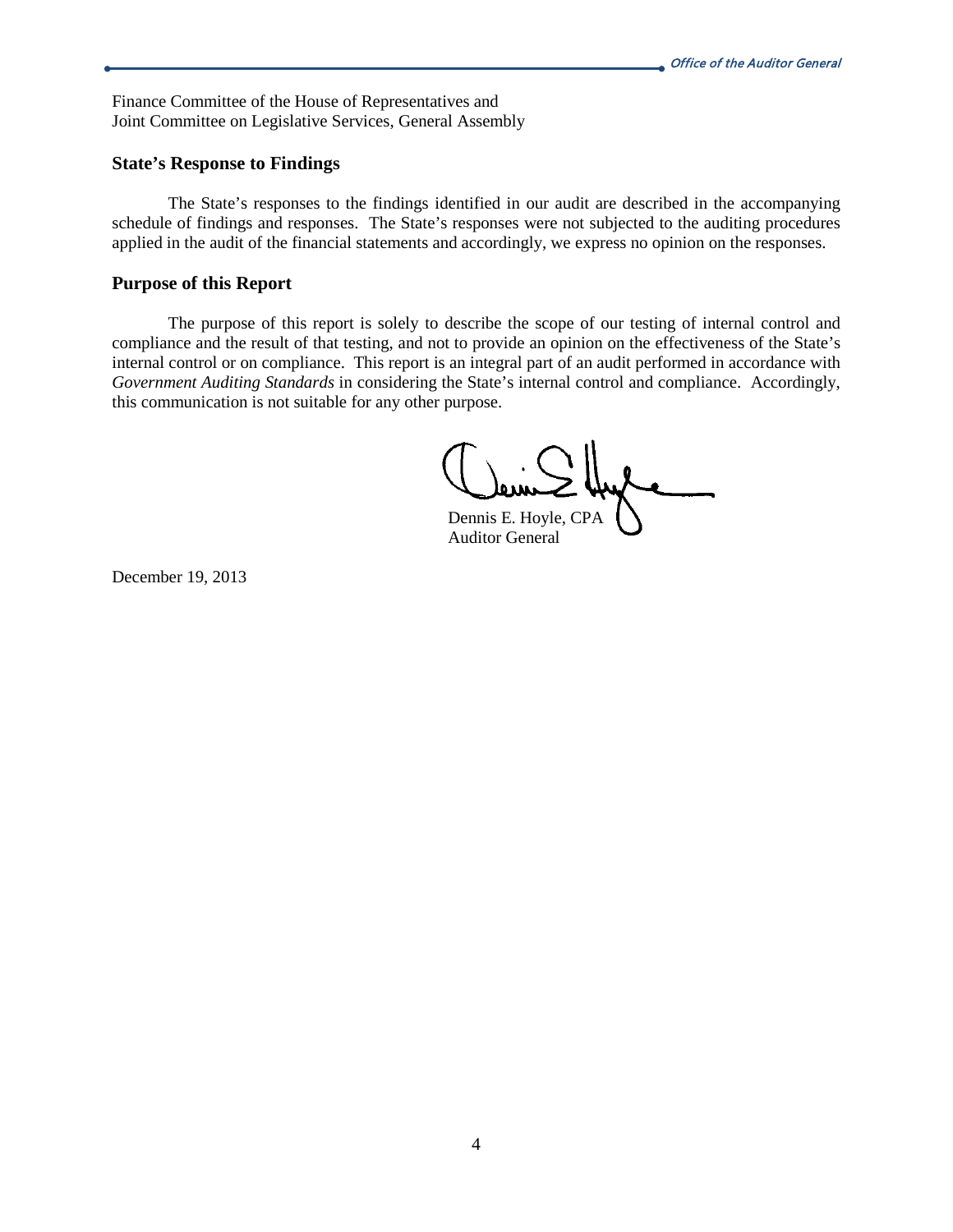*Finding 2013-001 (material weakness - repeat finding)*

## COMPLETE IMPLEMENTATION OF A COMPREHENSIVE FULLY-INTEGRATED ENTERPRISE RESOURCE PLANNING (ERP) SYSTEM

The Rhode Island Financial and Accounting Network System (RIFANS) is used to meet the State's accounting and financial reporting responsibilities. RIFANS, utilizing the Oracle E-Business Suite software, was intended as a comprehensive, integrated ERP system for the State. While RIFANS is largely effective and reliable for the functionalities that are operational, there is substantial opportunity for further efficiencies to be accomplished through completion of RIFANS. These functional gaps within RIFANS also result in control deficiencies in specific areas.

An ERP system is designed to optimize integration thereby enhancing efficiency. For example, time and effort data collected within an integrated system could be used to automatically distribute costs to various programs and activities. Because these functionalities are lacking in RIFANS, a high volume of manual accounting entries, supported by data derived from various departmental cost allocation processes and departmental systems, is required to distribute direct and indirect costs to various programs and activities. These manual accounting entries are adequately controlled from an authorization and access perspective but are not uniformly or sufficiently controlled from a sourcing or supporting documentation perspective.

The specific areas where control deficiencies exist, mostly due to incomplete implementation of the RIFANS ERP system, are detailed in the following sections.

## *Federal Grants Management and Cost Allocation*

As an example of the control deficiencies resulting from the functional gaps, RIFANS does not meet the State's needs in three important and interrelated areas – time reporting/payroll, grants management, and cost allocation. These functionalities are integral to overall State operations particularly those programs supported by federal grants – representing 38% of fiscal 2013 General Fund expenditures. These functions are currently performed independent of RIFANS and generally through multiple systems - most of which are duplicative and utilize old and sometimes unsupported technology. These functions were intended to be included within the RIFANS ERP implementation.

In general, each department within State government captures time and effort information, distributes costs to programs, and manages its federal grants in its own unique way. Almost every major department within State government administers unique time and effort reporting processes in addition to cost allocation systems - none of these processes or systems operate similarly, share a common control structure or are integrated into RIFANS.

The lack of full integration of these system functions results in delays in federal reimbursement as well as potentially impacts the timeliness and accuracy of reporting these program expenditures in RIFANS. The necessary journal entries required by State agencies to adjust indirect costs to federal programs can lag as much as one or two quarters during the fiscal year while independent time reporting and cost allocation processes get completed.

## *Segregation of Duties Between Treasury and Accounting Functions*

The lack of a revenue and receivables module within RIFANS has resulted in receipts/revenue being recorded via journal entry transactions (directly to the general ledger) instead of through a revenue/receivables module as part of the fully-integrated Oracle accounting system. This weakens controls by providing numerous individuals the access to initiate and approve general ledger transactions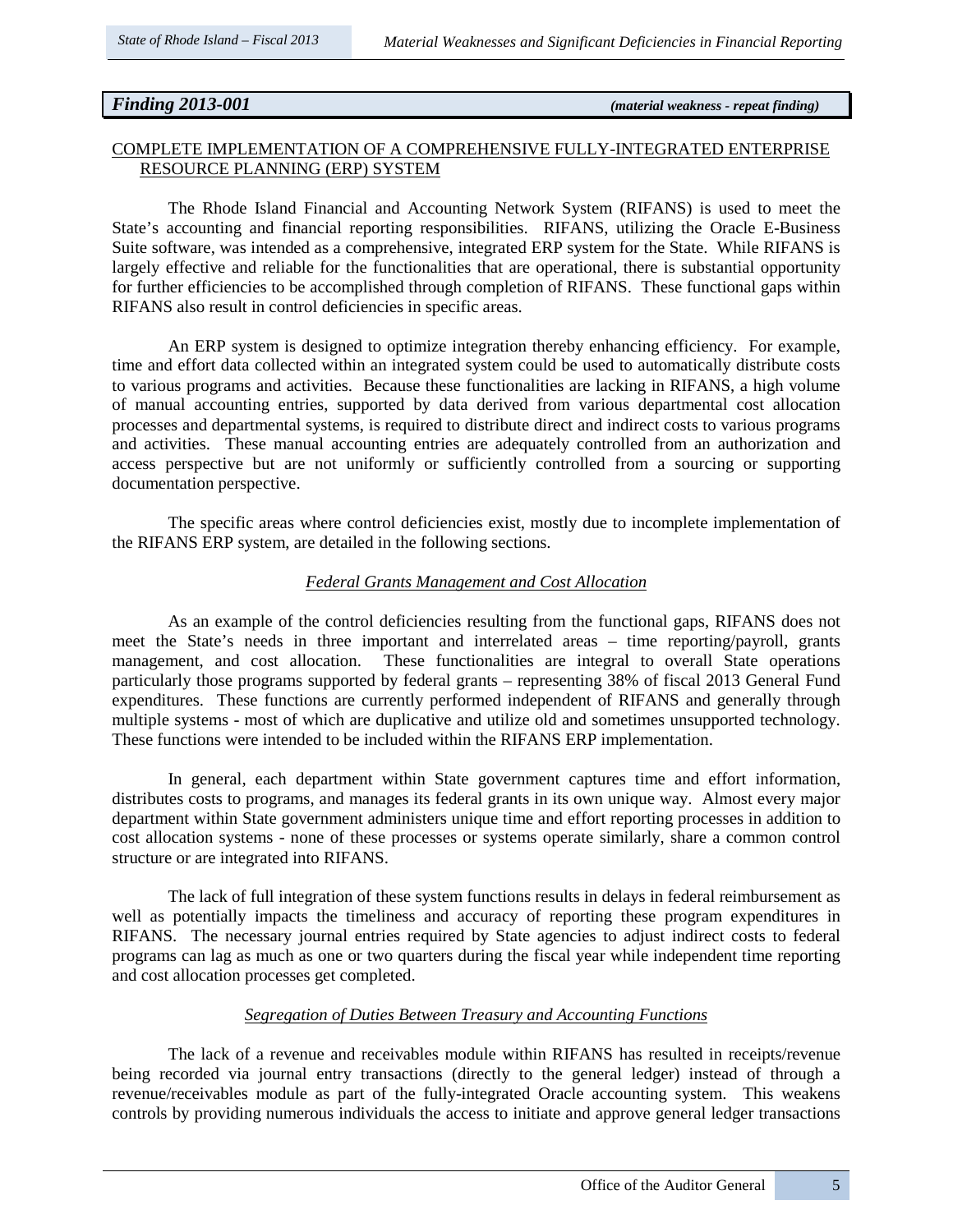that would otherwise not require such access. This further weakens controls over financial reporting because receivables are tracked by numerous departmental accounting systems that cannot be integrated into RIFANS. A revenue/receivables module would improve control over the recording of revenue and receivables and improve information available to management.

This system limitation has also necessitated that the Office of the General Treasurer be provided with certain RIFANS system access that is inconsistent with appropriate segregation of duties. The Office of the General Treasurer's system access allows certain employees to initiate and approve accounting transactions while also having responsibility for performing bank account reconciliations, and initiating transfers from State bank accounts. Such access was deemed necessary to meet stringent timelines for required funds transfer or to ensure that transactions generated by a myriad of subsidiary systems were recorded timely within RIFANS. While the State has implemented various compensating controls to mitigate this risk, optimal financial control would fully segregate an organization's treasury and accounting functions to safeguard against asset misappropriation. Allowing one agency to have responsibility for the State's treasury function while also allowing them significant functionality in the accounting system could allow a misappropriation of assets to not be detected through circumvention of the State's controls.

## *Accounting Controls over Capital Projects*

The largest capital asset additions, from a dollar perspective, are project-based rather than single item acquisitions. The RIFANS capital asset module is programmed to flag expenditures in designated natural account codes as potential capital asset additions. This works well for single capital items but not as effectively for projects that involve multiple categories of expenditures and span more than one fiscal year. Independent processes have been developed which include accumulation of project costs on spreadsheets external to RIFANS. This process is manually intensive and can lead to error or omission of capital projects if system coding or system query is not performed accurately. Implementation of the capital projects module would facilitate accumulation and management of project costs for both financial reporting and project management purposes.

## *Achieving the Efficiencies and Control Benefits of a Fully-Integrated ERP System*

Management has made significant efforts to ensure that internal control over financial reporting is effective in ensuring that the State's financial statements are fairly stated in all material respects. Often, system design deficiencies caused by the lack of a more complete ERP system have resulted in the implementation of manual or unintended processes found to be inefficient and represent risk to the State's ability to promote timely and accurate financial reporting in certain areas.

Because both the financial and technical personnel resources necessary to complete RIFANS as originally envisioned are scarce, the State has been understandably reluctant to proceed. Further, the challenge in attracting qualified technical employees to support or assist in the implementation of new IT projects has the State considering outsourcing to meet these needs. Adequate consideration should be given to the potential loss of integration and additional control considerations that will result if various functionalities are outsourced and are not resident within RIFANS.

Despite the acknowledged challenges in advancing or completing RIFANS, the importance of these functionalities to overall State operations will require continued attention. Significant costs could be incurred replacing or improving the individual departmental systems, many of which are unsupported, utilize outdated legacy structures, and lack the benefits of widely available technology.

We recommend that a comprehensive solution, consistent with the vision of RIFANS as an integrated ERP system, be planned and executed. Many of the functionalities that remain to be implemented are interdependent. Consequently, implementing these functionalities is challenging and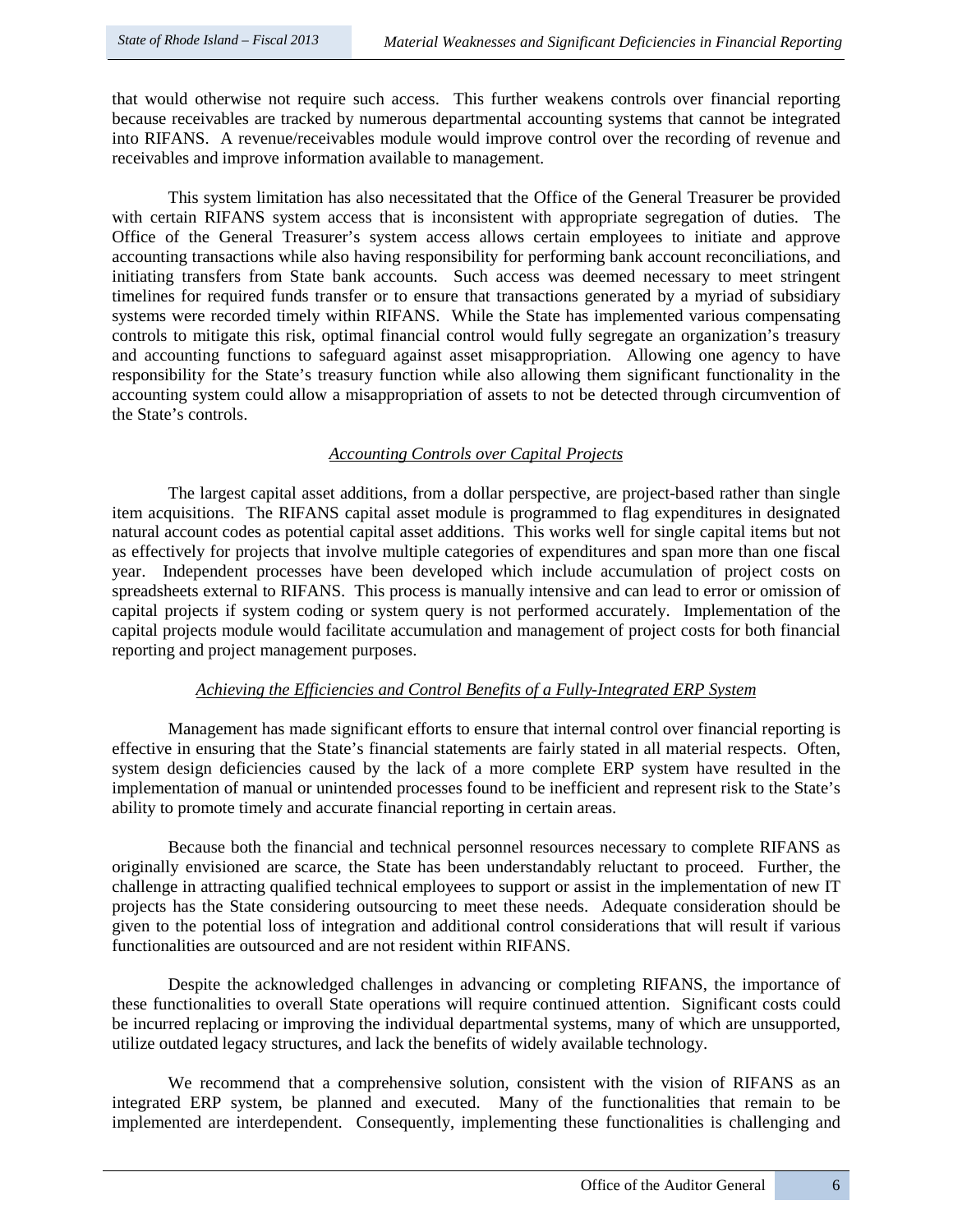requires that a coordinated time sequencing must be established. Further, due to the significant scope of some of the remaining components, adequate resources must be identified and committed to the tasks. Obtaining authorization and funding commitments for these tasks can be supported by demonstrating the intended efficiencies and enhanced effectiveness as well as addressing the control weaknesses over financial reporting identified above.

## RECOMMENDATIONS

- 2013-001a Develop a strategic plan to either continue the installation of Oracle modules necessary to complete and fully realize the benefits of RIFANS as a comprehensive fully-integrated ERP system or meet those ERP system objectives through other means.
- 2013-001b Ensure that the plan developed addresses the control deficiencies identified within the current RIFANS system.
- 2013-001c Ensure that the plan specifically identifies the amount of resources (both State and/or contracted personnel) needed to either a) support a fully-integrated State ERP system or b) transition to and monitor systems or functions outsourced by the State.

## *Corrective action plan / auditee views:*

*2013-001a - Over the last few years, the Department of Administration has implemented a new Oracle module, Isupplier, and upgraded the RIFANS Oracle Suite to version 12. This was done with current staff and limited contracting support. In order to implement other RIFANS modules, the department would need to hire additional staff and implementation support staff. The task of hiring qualified Oracle staff has been an ongoing struggle. We have gone to public hearing to create new titles and have posted for these positions. We have not been able to recruit qualified staff. In addition, we have lost staff to retirement and have critical staff that can currently retire. The addition of new Oracle modules without qualified staff to support these modules would not be prudent. In addition, previous funding requests for implementing other modules have not been approved.*

*The Department of Administration understands the need for updated technology to meet the needs of an integrated ERP system. We are requesting IT COPS infrastructure funds to achieve the goal of acquiring other technology to address an integrated ERP system. We are requesting funds for the following new systems: payroll, HRIS and grants. Our goal is to fund a solution that can be supported and at the same time to integrate with the current system.* 

*2013-001b - The solutions that we would be seeking if the funds are approved are solutions that are industry standard and adhere to best practices. The vendors selected would be working with the state to ensure that such deficiencies are addressed.*

*2013-001c - The solutions that we are looking to implement are solutions that can be hosted and/or supported by a third party vendor with experience in integrating their solution with our current ERP system.* 

| <b>Anticipated Completion Date:</b> | Dependent on Funding Approval                              |
|-------------------------------------|------------------------------------------------------------|
| Contact Person:                     | Alan Dias, Assistant Director of IT<br>Phone: 401 222-6091 |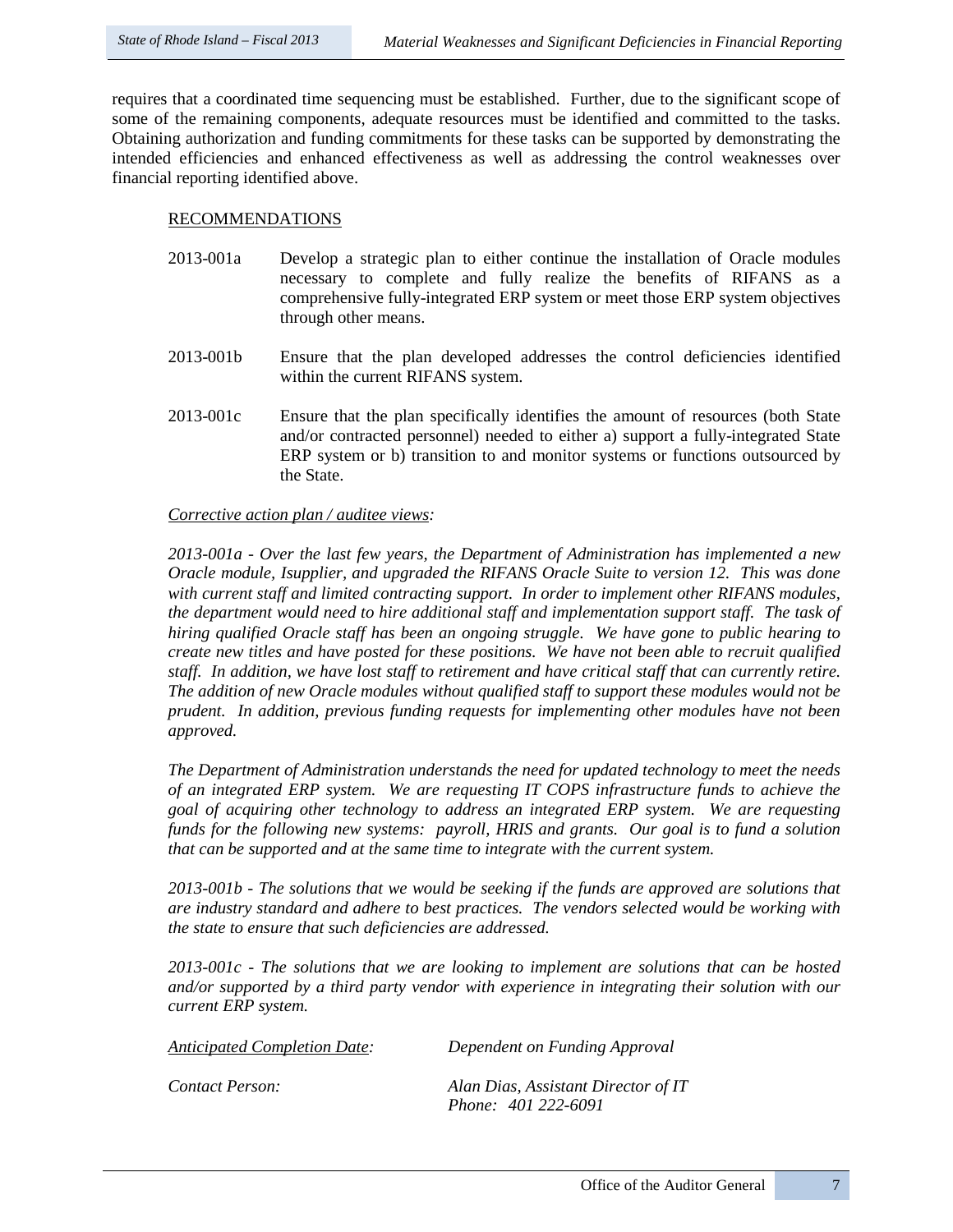## *Finding 2013-002 (material weakness - repeat finding)*

### ACCOUNTING CONTROLS OVER FEDERAL REVENUE AND EXPENDITURES

The State needs to improve controls over recording federal revenue to ensure (1) amounts are consistent with the limitations of grant awards from the federal government and (2) claimed expenditures on federal reports are consistent with amounts recorded in the State's accounting system. Federal revenue within the governmental activities totaled \$2.6 billion for fiscal 2013. Financial reporting risks include categorizing expenditures as federally reimbursable when grant funds have either been exhausted or the expenditures do not meet the specific program limitations.

Generally, federal revenue is recognized as expenditures, considered reimbursable, are incurred for federal grant programs. Some federal grants are open-ended entitlement programs where the federal government will reimburse the State for all allowable costs incurred under the program. Other federal grants are limited by a specific award amount and grant period. These grant periods are often for the federal fiscal year and are not aligned with the State's fiscal year.

Knowledge of grant requirements, spending authorizations, and limitations on reimbursable expenditures all rests with departmental managers who administer the federal grant programs. Accordingly, the Office of Accounts and Control, in preparing the State's financial statements, relies primarily on the coding of expenditures (by funding source – federal) within the RIFANS accounting system. All expenditures recorded in federal accounts are considered reimbursable from the federal government and federal revenue is recorded to match those expenditures. From an overall statewide perspective, controls over financial reporting are ineffective to ensure that all federal expenditures are reimbursable and federal revenue is recognized appropriately.

The Office of Accounts and Control has continued to enhance its required *Federal Grants Information Schedule* (FGIS) which is completed by the administering departments and agencies. The goal of the FGIS is to efficiently reconcile RIFANS program activity with amounts drawn and claimed on federal reports. Timely recording of adjustments is necessary to ensure that federal program expenditures recorded in RIFANS are consistent with amounts reported to the federal government and do not exceed federal grant awards. Segregating prior period adjustments in the accounting system facilitates reconciliation of current period claimed expenditures to RIFANS amounts as well as improves financial reporting by isolating amounts that may warrant consideration of restatement of prior period's financial statements.

While recent enhancements to the schedule and increased frequency of submission for larger programs are appropriate, the FGIS process is ultimately limited in its overall effectiveness to improve controls over federal revenue recognition. One critical component missing from the FGIS process is ensuring that expenditures reported within RIFANS have not exceeded available grant awards. Additionally, the Office of Accounts and Control has limited capabilities to validate information on the FGIS since grant documentation is maintained at the department level. Presently, there is no statewide control measure to ensure that grant expenditures do not exceed available award authority.

In addition, we noted instances where federal accounts in RIFANS were not linked to the proper federal program identification number (CFDA number). This is important in preparing the State's Schedule of Expenditures of Federal Awards, identifying major programs for OMB Circular A-133 audit purposes, and ensuring compliance with federal cash management requirements as well as other compliance provisions.

Due to the limited effectiveness of the FGIS, other comprehensive control procedures should be considered. Additionally, the various factors that cause differences between amounts reported to the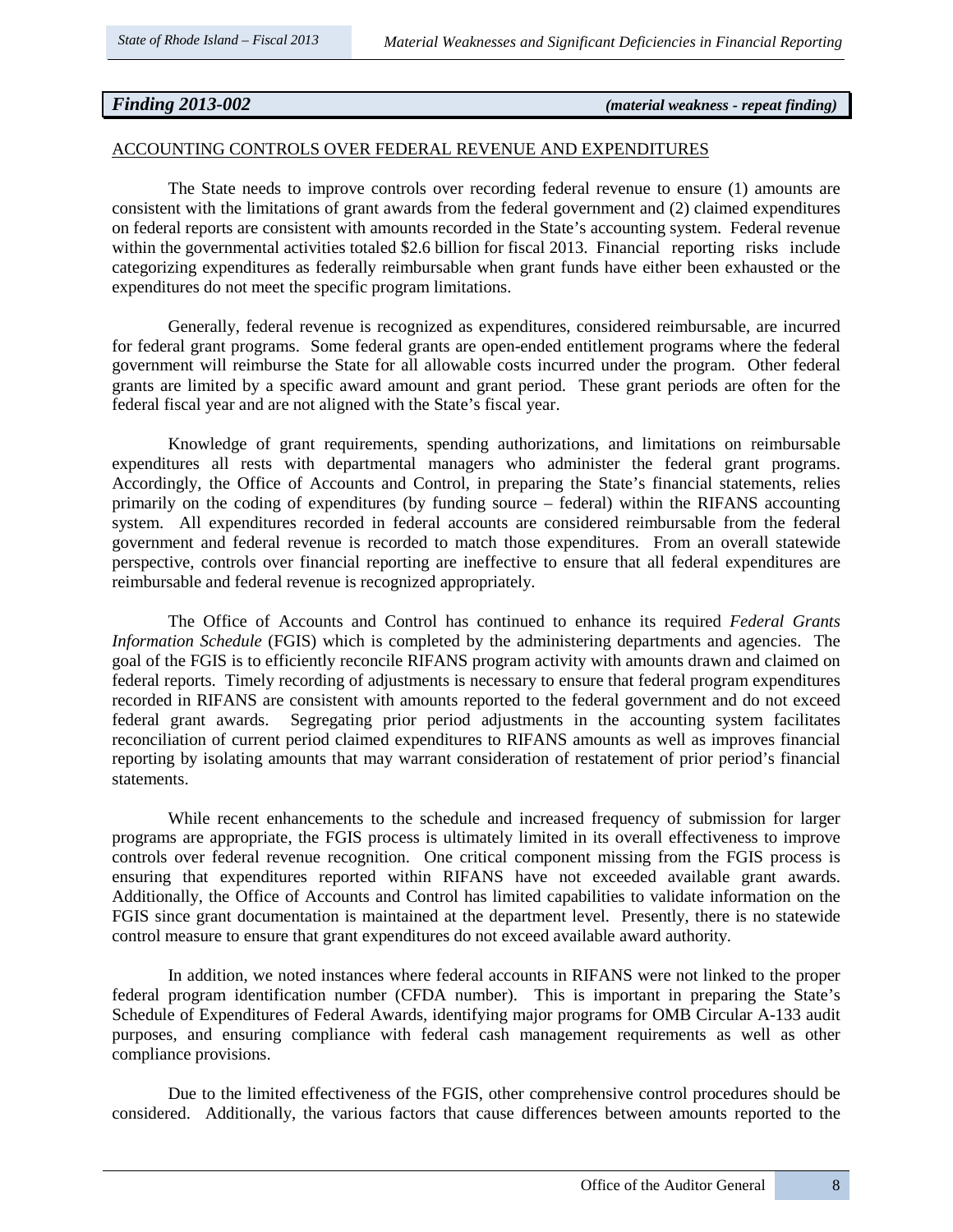federal government and amounts included in the RIFANS accounting system should be addressed. Many departments utilize subsidiary systems, independent of the RIFANS accounting system, to administer federal programs and provide data for federal reporting. Consequently, this presents multiple opportunities for data to be inconsistent with or require reconciliation to financial data included in RIFANS. Improved functionality with the RIFANS accounting system to facilitate federal grant administration (grants management, cash management, and cost allocation functionalities – see Finding 2013-001) could reduce or eliminate such differences and significantly improve statewide controls over federal program administration.

The State's recently formed Office of Management and Budget (OMB) within the Department of Administration has responsibility for oversight of federal program administration. They have begun to implement statewide monitoring processes for federal grants which include accumulating all grant awards received by the various departments and agencies within a comprehensive database. These OMB efforts coupled with enhanced RIFANS federal grant administration functionalities could improve controls over recognition of federal revenue and statewide federal program administration.

## RECOMMENDATIONS

- 2013-002a Improve functionality with the RIFANS accounting system to facilitate federal grant administration (grants management, cash management, and cost allocation).
- 2013-002b Build statewide processes over federal grant administration within the newly formed Office of Management and Budget to supplement accounting controls within the RIFANS accounting system.

## *Corrective action plan / auditee views:*

*2013-002a - The Governor's 2015 Budget includes a Certificate of Participation (COPS) funding request to finance information technology projects for system and application upgrades including a budgeting, forecasting, and grants management module.*

*Anticipated Completion Date: COPS decision will be made by June 30, 2014. If funding is approved, implementation target date is December 2016.* 

*2013-002b - The Governor's 2015 Budget includes a Certificate of Participation (COPS) funding request to finance information technology projects for system and application upgrades including a budgeting, forecasting, and grants management module.*

*The Grants Management Office will work with the Office of Accounts and Controls and the related agencies to ensure that CFDA numbers are properly coded in RIFANS.* 

*The Grants Management Office will continue to its effort to standardize, streamline, and improve the federal award business process. As part of this work, the Office will continue to provide training, technical assistance, and resources to agencies on grants administration.* 

| Anticipated Completion Date: | CFDA validation complete April 2014. Business process<br>alignment and training is ongoing. |
|------------------------------|---------------------------------------------------------------------------------------------|
| Contact Person:              | Laurie Petrone, Director, Grants Management<br>Phone: 401.574.8423                          |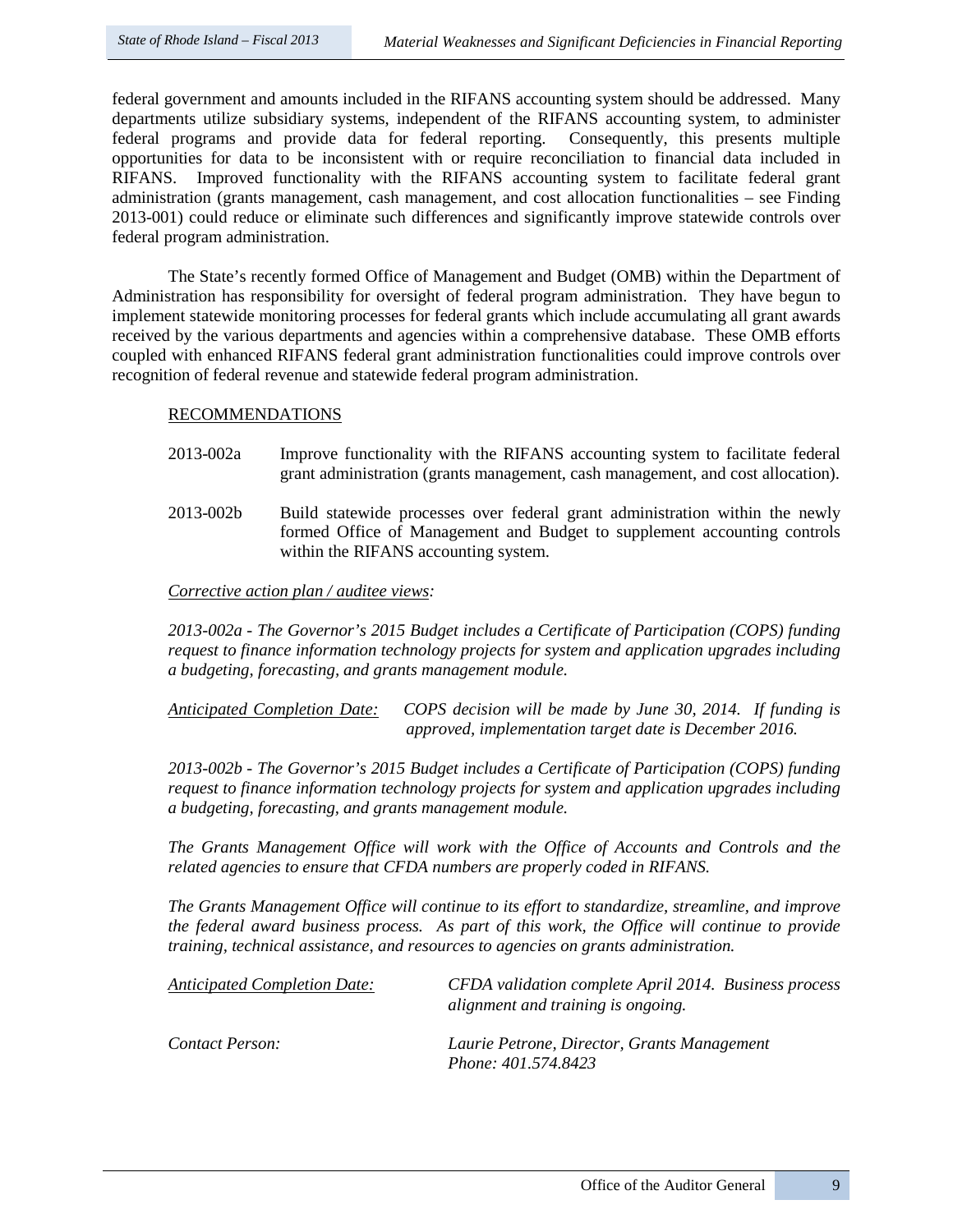## *Finding 2013-003 (material weakness - repeat finding)*

## MEDICAL ASSISTANCE PROGRAM – PROGRAM OVERSIGHT AND MONITORING

The Executive Office of Health and Human Services (EOHHS) is responsible for the administration and oversight of the State's Medicaid program and accordingly must have sufficient personnel to meet that responsibility. As departmental resources have declined over time, the State has used its fiscal agent and other contractors to perform various program operations. The State does not have sufficient personnel dedicated to the consideration and documentation of internal controls, including related monitoring procedures performed to ensure the proper administration of significant program areas. Considering the size and complexity of Medicaid, documenting and considering internal controls over program operations should be given more attention by the State. Federal regulations require non-federal entities to establish and maintain internal control designed to reasonably ensure compliance with federal laws, regulations, and program compliance requirements.

We noted significant control deficiencies that are, at least in part, caused by insufficient personnel resources allocated to effectively administer and monitor these aspects of the program:

- *Contracted Program Functions –* EOHHS, as the Single State Medicaid agency, uses numerous consultants and contractors within the operation and administration of the Medicaid Program. However, EOHHS's program oversight and monitoring responsibilities remain which require a dedication of personnel resources currently lacking. EOHHS is responsible for the consideration and documentation of internal controls over significant program operations (i.e., program eligibility, contract compliance, and provider payments, as examples). Due to the size and complexity of the Medicaid program, the State should consider additional personnel resources specifically dedicated to this function in addition to EOHHS's other program integrity operations.
- *Program operations administered by other State departments and agencies* A significant volume of services are paid through Medicaid for (1) children in the State's custody, (2) developmentally disabled adults, and (3) various CNOM programs (costs not otherwise matchable under Medicaid) operated by the Department of Children, Youth, and Families (DCYF), the Department of Behavioral Healthcare, Developmental Disabilities and Hospitals (BHDDH), and other State agencies. Material control weaknesses have been identified over these program areas.
- *Long-term Care Facility Audits* EOHHS has not performed nursing home field audits and is significantly behind in conducting required desk audits to ensure timely adjustment of nursing home per diem rates.
- *Controls over Recipient and Provider Eligibility –* EOHHS's inability to conduct timely Medicaid Eligibility Quality Control (MEQC) reviews weakens controls over recipient eligibility.
- *Surveillance Utilization Review Services (SURS)* In 2013, we observed that inadequate staffing at the fiscal agent's SURS unit had caused many Level III cases, those with the potential to involve fraud and/or abuse, to remain unresolved for extended periods. In addition, fiscal agent personnel dedicated to the State's Medicaid SURS function have been utilized to assist EOHHS with other programmatic responsibilities causing resources specifically dedicated to SURS to be insufficient.

 The State must allocate adequate personnel resources to ensure proper oversight and control over program expenditures that approximated \$2.1 billion in fiscal 2013. Sustained reductions in personnel resources in key program areas continue to negatively impact control over program expenditures and compliance with federal program requirements.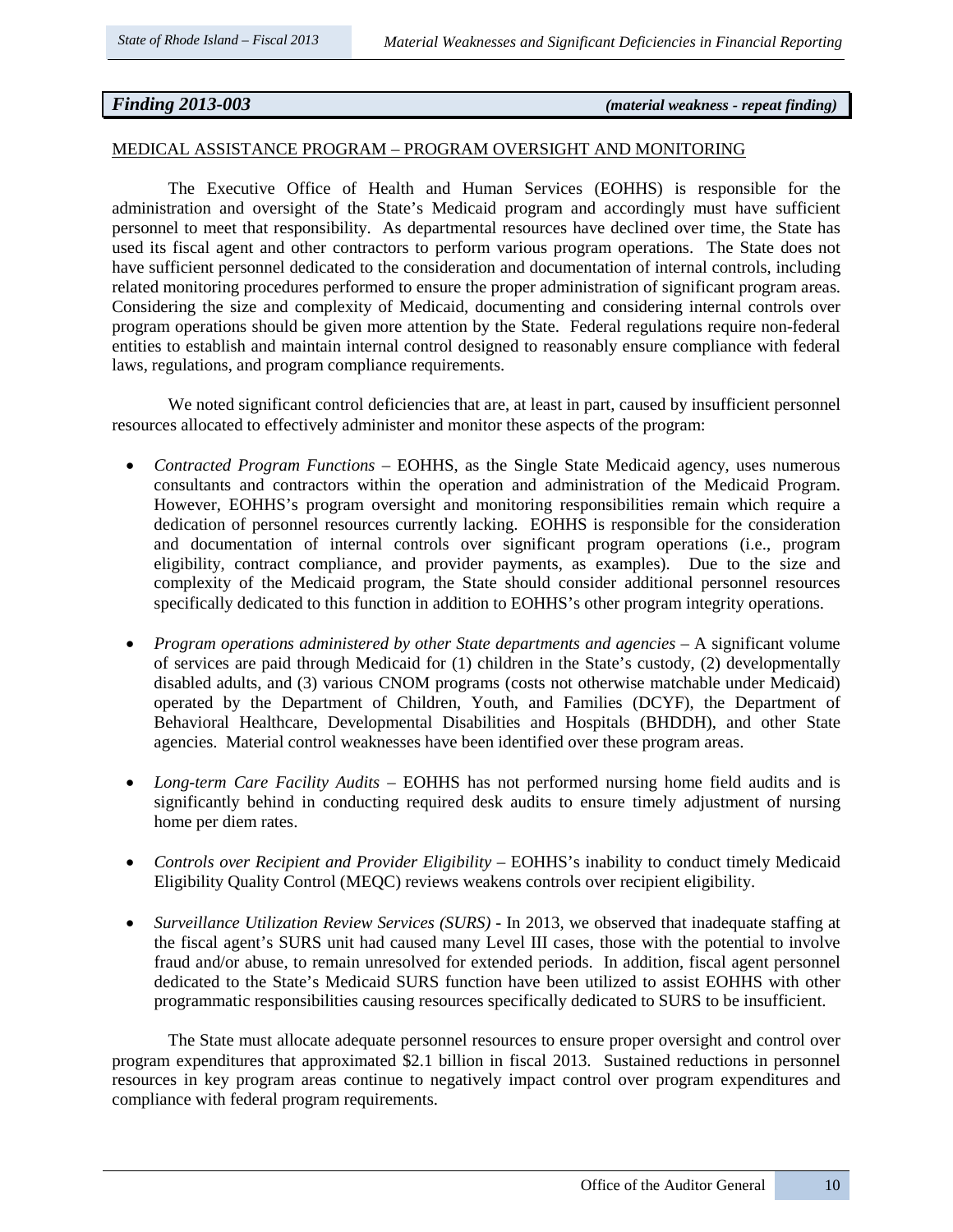### RECOMMENDATIONS

- 2013-003a Address personnel resource deficiencies in critical program areas to ensure proper administration of and control over the Medicaid program.
- 2013-003b Consider dedicating additional personnel resources responsible for the consideration, documentation, and monitoring of significant program operations and related controls to ensure compliance with federal and program regulations.

### *Corrective action plan / auditee views:*

*EOHHS has taken significant steps in order to improve its ability to administer and oversee the State's Medicaid Program. Among these are the development of three new offices within EOHHS: the Office of Program Integrity; Office of Policy and Innovation; and in 2014, the Office of Operations. These new areas will have specific focus on the Medicaid Program as well as overall health and human services programs. EOHHS will address the critical program areas cited in the following ways:*

- *Contracted Program Functions– The Office of Policy and Innovation has hired an Administrator who has responsibility for the oversight of the fiscal agent contract as well as the systems integrator vendor hired to build and implement the new eligibility system. The Administrator is in the process of hiring two new chiefs and will ultimately have a staff of five FTEs dedicated to oversight of the systems supporting our business.*
- *The Office of Health Care Programs (Medicaid) has traditionally been responsible for the oversight and monitoring of contracts with managed care organizations. While this oversight and monitoring is supported by contracted personnel, ultimate responsibility lies with state staff. State personnel are actively engaged in these monitoring and oversight efforts. Both the Office of Policy and Innovation and Health Care Programs are supported by the efforts of the Office of Program Integrity.*
- *Program operations administered by other State departments and agencies – EOHHS has undertaken a review of the inter-agency Service Agreements with each agency and will use the exercise to strengthen these agreements with other State departments and agencies. The development and work of the EOHHS Office of Program Integrity greatly enhances EOHHS' ability to monitor other Departments' compliance with State and Federal requirements.*
- *Long-term Care Facility Audits –For the following reasons, performing field audits on a sampling of nursing homes for fiscal years 2008, 2009 and 2010 is not considered needed.* 
	- *The desk audit process/review is detailed and field audits are unlikely to result in additional findings of a material nature;*
	- *The cost of training personnel, (contractors or State employees) and conducting field audits will further reduce, if any, the net financial benefit;*
	- *Conducting field audits on cost report four to six years old will be difficult and disruptive to the facilities selected; and*
	- *The results of any field audits will have no impact on current payment rates.*

*All desk audits reviews for 2008 have been completed and facilities have been or are being sent out for review. Desk audits for 2009 are being finalized for review by each facility. Completion is expected by the end of FY '14. Additional staff will not alter this time frame. Desk audits for 2010 are underway with the objective of completing them by the end of*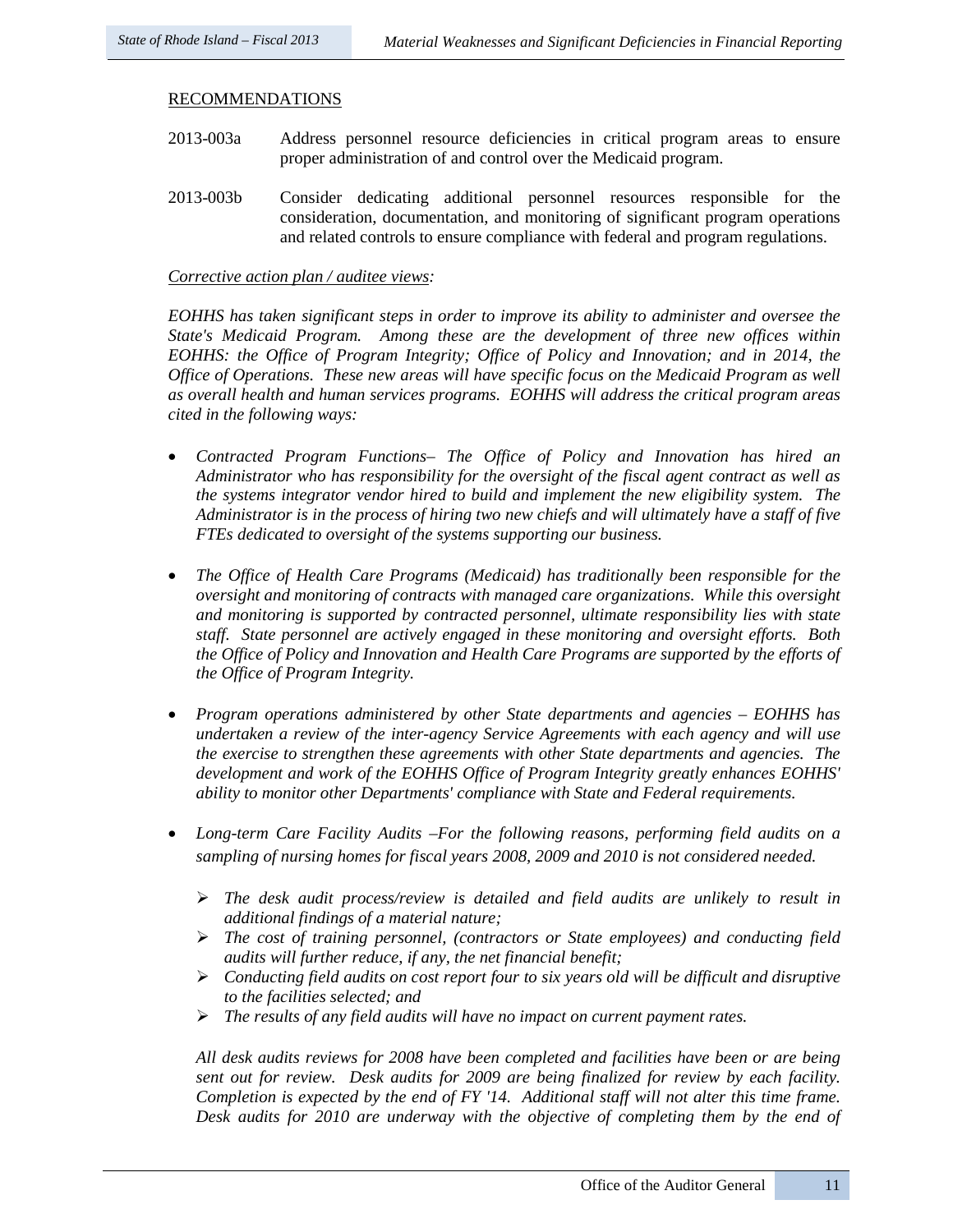*calendar 2014. Training additional staff for this purpose will only take away from the time currently being spent on the desk audits.* 

- *Controls over Recipient and Provider Eligibility – DHS accepts the recommendations of the report and we will look to add additional staff. We recently hired an MEQC Supervisor. This employee will be working with EOHHS to develop and establish protocols to meet new federal requirements regarding the implementation of the Affordable Care Act as well as federal requirements in place currently. DHS and EOHHS will take steps to determine the federal point of contact for any submission of MEQC data.*
- *Surveillance Utilization Review Services (SURS) - EOHHS' fiscal agent has begun recruitment for a local (on-site) SUR nurse. During this recruitment period, EOHHS will utilize the fiscal agent's medical management capability group to allocate an experienced SUR nurse to review and complete the Level III cases currently pending a "reviewer" assignment. Level III cases will be presented at the newly established Program Integrity bimonthly meetings. All cases under active review will be discussed at this meeting to agree upon prioritization, ensuring timely action on all Level III cases.*

*Anticipated Completion Date: To be determined*

*Contact Person: Alda Rego, Chief Financial Officer Phone: 401.462.1834*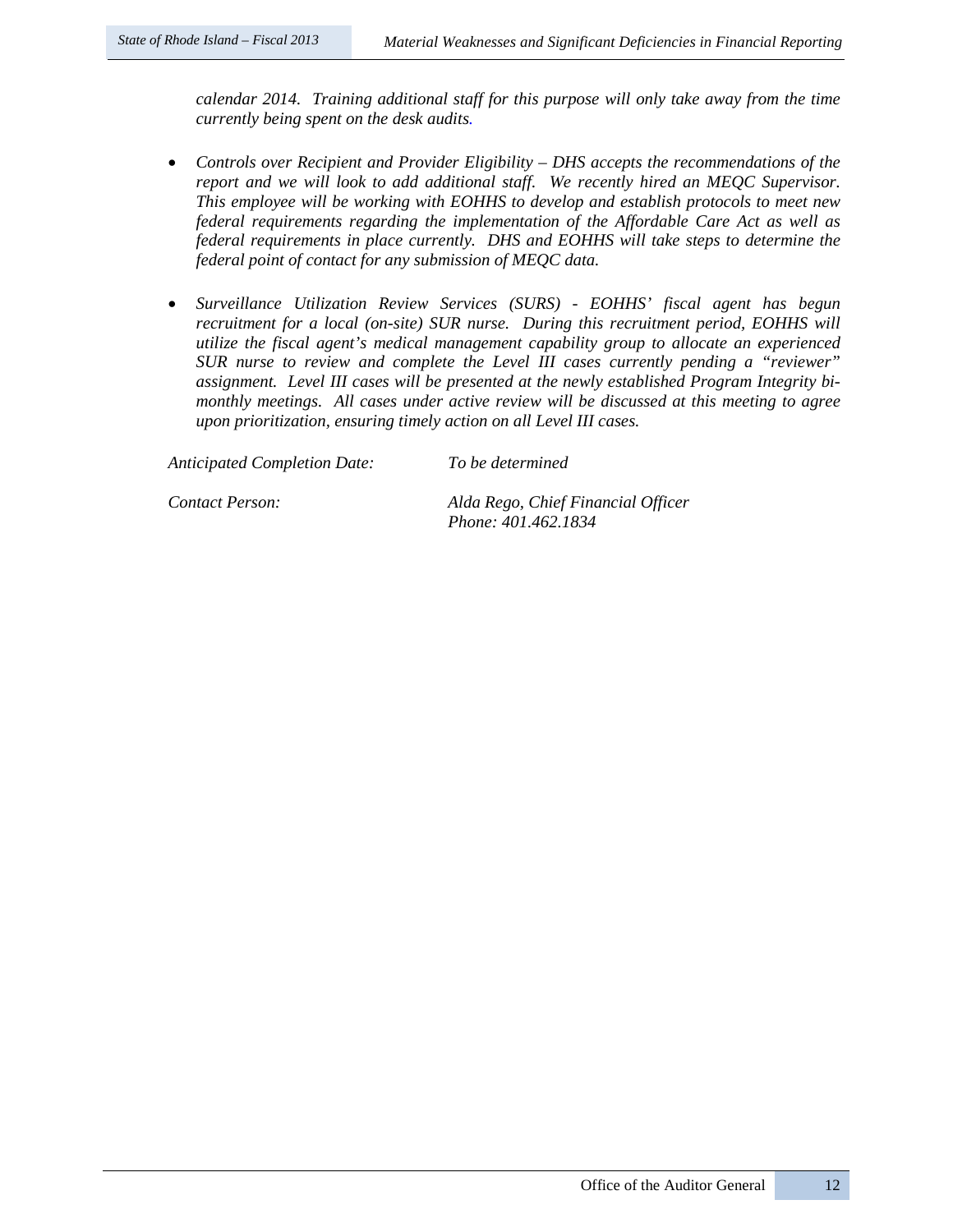## *Finding 2013-004 (material weakness - repeat finding)*

## COMPREHENSIVE INFORMATION SYSTEMS SECURITY POLICIES AND PROCEDURES

The Division of Information Technology (DoIT) within the Department of Administration (DOA) has responsibility for the State's varied and complex information systems. This includes ensuring that appropriate security measures are operational over each system and the State's information networks. Information security is critically important to ensure that information technology dependent operations continue uninterrupted and that the sensitive data accumulated within State operations remains safe and secure with access appropriately controlled.

The oversight and management of the State's information security program relies upon the implementation of DoIT's comprehensive information systems security plan that was finalized during fiscal 2006. The information systems security plan consists of detailed policies, procedures, standards, and guidelines that are designed to safeguard all of the information contained within the State's critical systems. The plan is comprehensive in its coverage of all security issues and reflects the security needs of the State's diverse information systems. The information security plan also includes appropriate consideration of disaster recovery/business continuity planning aspects as well.

The State has still not ensured that all of its critical information systems are compliant with these formalized policies and procedures. Due to the number, type, and complexity of systems within state government, the task is challenging and has not been adequately staffed. Consequently, a risk-based approach should be implemented where those systems deemed most critical or most at risk are prioritized for assessment.

The State may also need to consider contracting for the performance of IT security compliance reviews of its mission critical systems until such time that sufficient internal resources are in place to ensure that the State can conduct such reviews on a periodic basis for all mission critical systems. In addition, new information systems or significant system modifications should be subjected to a formalized systems security certification by DoIT or an external IT security consultant prior to becoming operational.

Lastly, the State should make appropriate use of external system assessments and reviews whenever available. In many instances, State systems are operated by external parties or interface with external processing entities. These entities often provide Service Organization Controls (SOC) reports which typically include identification and testing of key controls within the application or organization. A number of these reports are available and should be accumulated and reviewed within DoIT as part of a risk-based approach to assessing and ensuring IT security compliance. This may assist in broadening the coverage of the State's many systems in light of the minimal resources allocated to this function.

The State must evaluate each mission critical information system's compliance with formalized system security standards. This process will identify those mission critical systems that represent significant information system security risks within its operations. Once completed, the State should prepare a corrective action plan that prioritizes significant security risks identified and ensures that all security deficiencies are addressed in a timely manner.

### RECOMMENDATIONS

2013-004a Complete an initial assessment of compliance with systems security standards for the State's mission critical systems.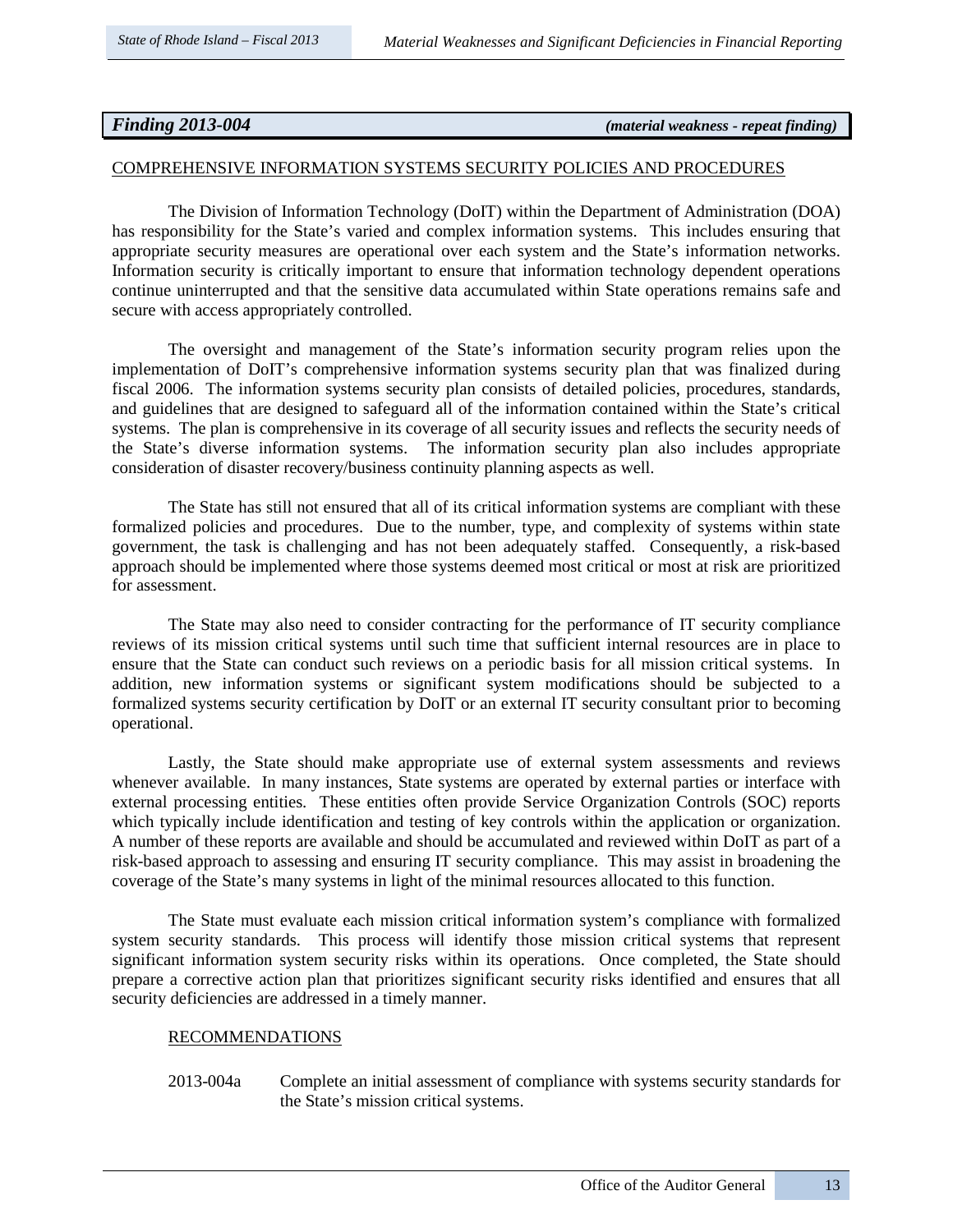- 2013-004b Consider contracting for the performance of IT security compliance reviews and accumulate and make use of available Service Organization Control reports, whenever available, to extend IT security monitoring of critical systems.
- 2013-004c Prepare a corrective action plan that prioritizes significant system security risks with the goal of achieving compliance of all significant State systems with DoIT's formalized system security standards.
- 2013-004d Require systems security certification procedures to be performed by DoIT prior to any significantly modified application systems becoming operational.

### *Corrective action plan / auditee views:*

*2013-004a - The Department of Administration under the direction of the Chief Information Security Officer (CISO) will continue to work on the initial assessment of compliance with system security standards for the State's mission critical systems. The security group has worked with Departments in addressing auditing needs.* 

*Anticipated Completion Date: Ongoing*

*2013-004b - DOIT will be adding additional MPA 230 security roles in the next MPA 230 RFP. These roles will allow for DOIT to procure additional security staff and also procure staff on fixed price deliverables to perform such audits. Funding would still have to be secured to proceed with having external organizations perform security audits.* 

*Anticipated Completion Date: TBD*

*2013-004c - The preparation a corrective action plan is also resource dependent and funding depending.* 

*Anticipated Completion Date: TBD*

*2013-004d - Currently, all new projects come through the PRC (Project Review Committee). Any new project that gets approved must provide the Chief Information Security Officer (CISO) a written security plan for review and approval.* 

*DOIT now requires that all new systems and major changes require security plan signoff by the CISO. However, due to limited staff, we are not able to be retroactive in review systems already in place and provide a certification.*

*Anticipated Completion Date: Ongoing*

*Contact Person: Kurt Huhn, Chief Information Security Officer Phone: 401.462.9292*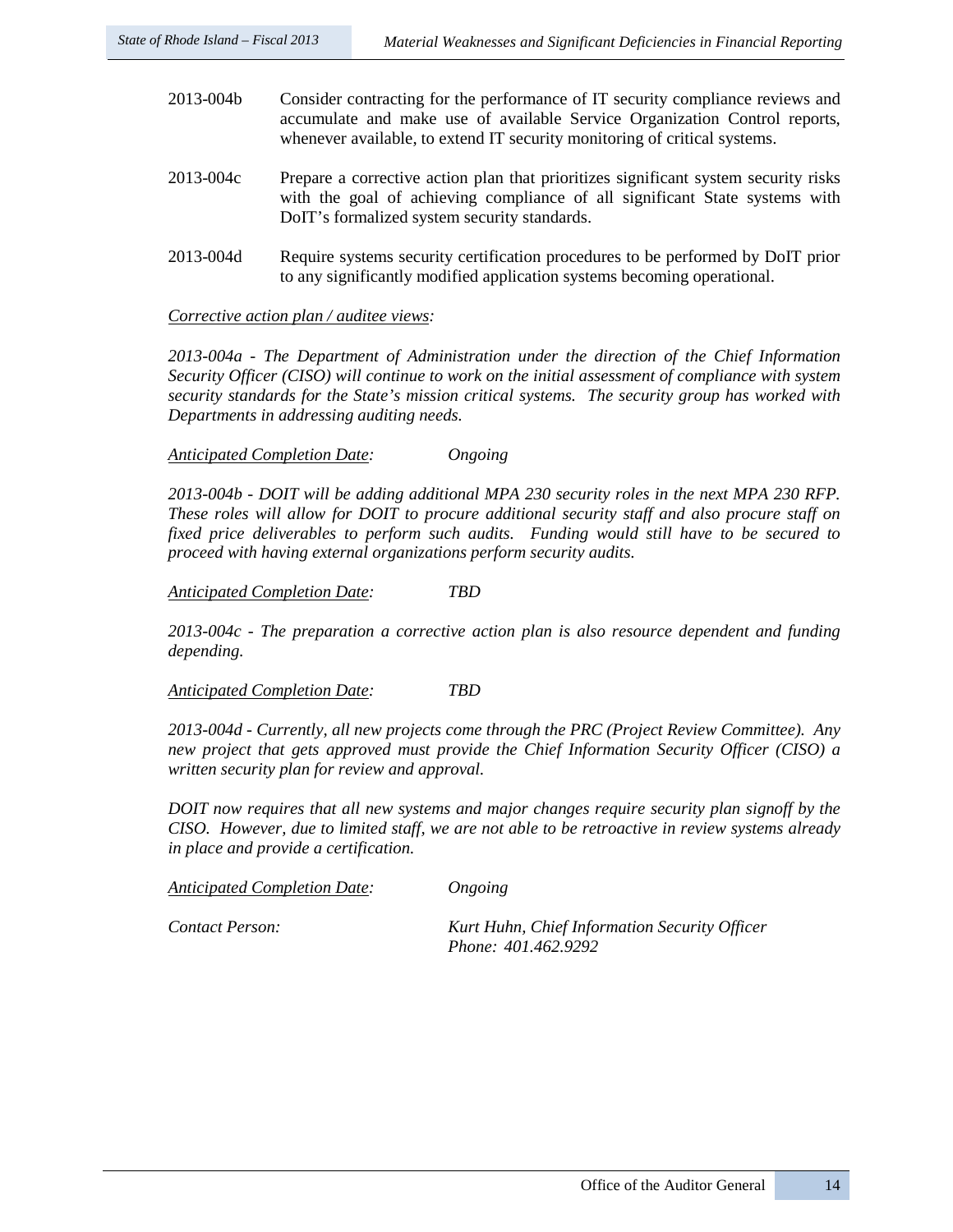## *Finding 2013-005 (material weakness - repeat finding)*

## INFORMATION TECHNOLOGY (IT) SYSTEMS - PROGRAM CHANGE CONTROLS

### Procedural Issues

Program change management controls are a critical IT control component used to maintain highly reliable systems that meet the defined service levels of the organization. Almost all custom developed computer applications require changes or updates during their production lifecycle. Users may encounter errors, seek new programmable features, or require adaptations to accommodate changes in operation.

Within the State, there are a number of agencies who have mature, complex application systems that periodically need maintenance and/or code changes made to them. These customized, home-grown applications require a robust formalized change management system in order to properly control changes made to them.

The primary goal of formalized program change management policies and procedures is to accomplish IT application changes in the most efficient manner while minimizing the business impact, costs, and risks. Strong change management controls are needed to ensure that standardized methods and procedures are used for efficient handling of all application specific changes and are a required component within formal departmental level IT policies and procedures.

### Program Change Management Control - Policy Directives

The Division of Information Technology (DoIT) has issued two departmental policy statements that deal directly with program change management controls. Policy #01-02, *IT Applications Development Requirements Approval*, states that "programmer managers must ensure any request for application development be documented in writing, tracked, understood and approved prior to putting any new or changes to existing applications into production". In related Policy #01-03, *IT Enhancements Move to Production Approval*, DoIT requires that "programming teams must take care to ensure best practices regarding product quality have been utilized prior to putting any new (or changes to existing) systems into production".

These policy directives are designed to be a component of a high level overall plan that embraces the general goals and directives of DoIT. These directives are general in the description of their subject matter and are designed as a statement of principles. Detailed standards, practices and procedural guides governing the actions of DoIT personnel should be developed from these general policy directives.

#### Program Change Management – Enterprise-wide

Throughout our review of the various departments and their application systems that are under the control of DoIT, we have found a number of disparate methods used to control program change management. For the most part, these methods rely upon the use of partially implemented change management systems and a series of manual and automated procedural controls that incorporate emails, memorandums and other paper-based forms to document and control application changes. In a number of instances, we found no automated control system that can evidence that only authorized and proper changes have been implemented. Additionally, there is no way of knowing if all elements of a proper change management process have been followed.

A proper change management process should be in place to ensure that authorized, tested and accepted changes be implemented in a timely and efficient manner. The process should be a standardized, repeatable process that documents all movement of code, changes made, testing,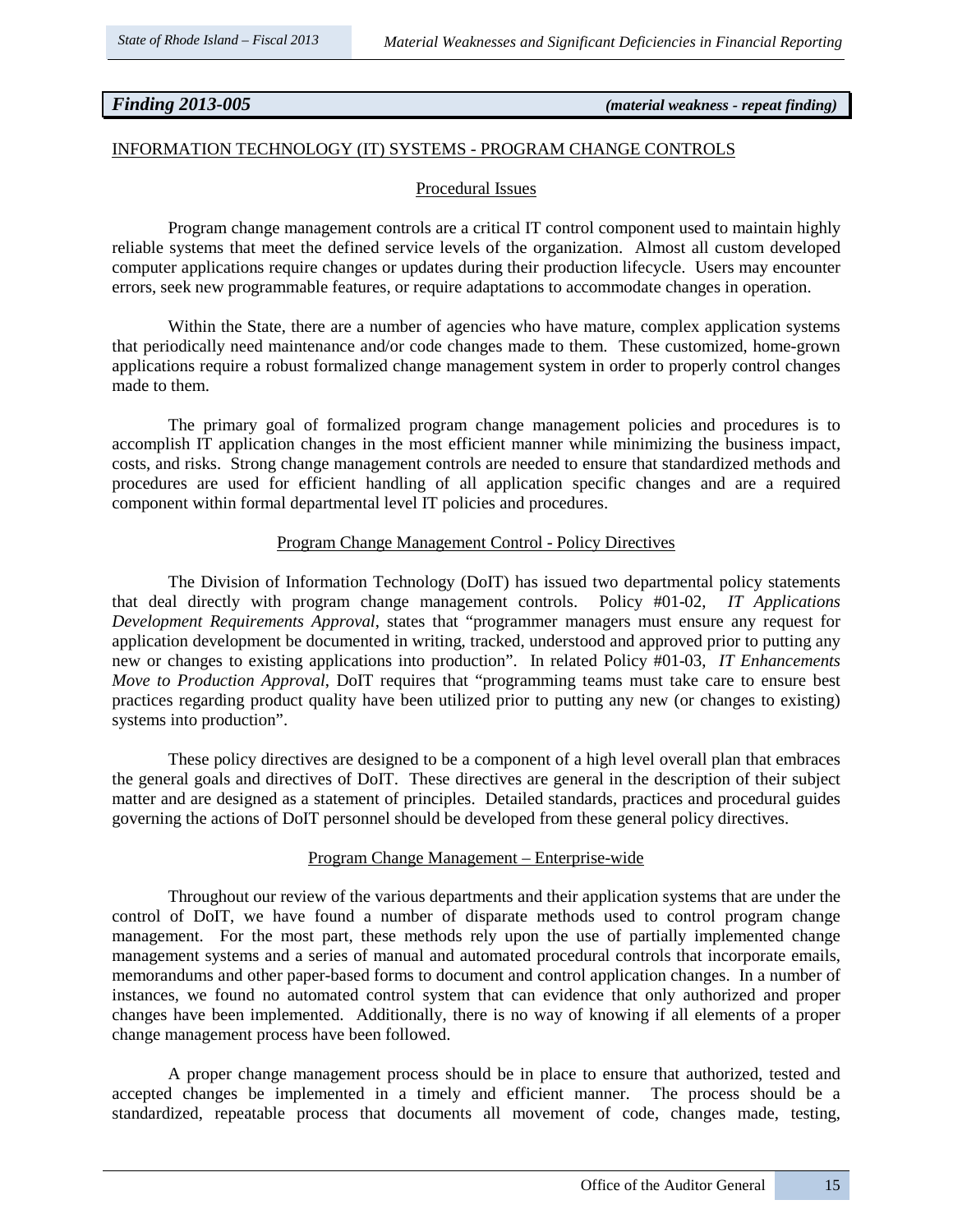acceptance, and implementation and provides management with a tracking history. This standardized repeatable control process insures that enterprise and industry best practices are being followed for all changes made within the enterprise. This leads to consistent outcomes, efficient use of resources and enhanced integrity of the application systems which flow through the process. Automated tools vastly help control this process and make the process consistent, predictable, repeatable and aids in the reduction of "human error" in the process.

## Program Change Control – Current Operational Issues

In response to prior audit recommendations regarding this subject dating back to fiscal 2007, DoIT has attempted to implement software designed to better maintain and control application system changes. However, for various reasons, the products selected were never properly configured and implemented to fully utilize their control features. Instead of making the program change process more efficient and productive, the process continued to be a cumbersome and time-consuming process that could circumvent DoIT's change control policy and procedural guidance.

Because these packages were never implemented fully and effectively, they were never rolled out enterprise-wide, thus leaving agencies to develop their own methods and procedures to control application changes. This has led to multiple methods, both manual and partially automated, to be developed and supported by limited DoIT staff.

DoIT should implement a standardized formal enterprise program change control process for the application systems it supports. The program change process should provide a comprehensive, standard method and process-to-process application system changes throughout the enterprise. To assist this process, DoIT should evaluate enterprise software solutions to complement their program change process. The evaluation process should determine the appropriate combination of operational, procedural and/or technical adjustments required to use the package in a manner that results in adequate and repeatable program change control across the entire enterprise.

In addition, once a process and software package have been selected and implemented associated procedural guidance should be developed that provides detailed information pertaining to the specific activities required of DoIT support staff in order to accomplish meaningful and controlled change management. This type of guidance would provide DoIT personnel with detailed instructions pertaining to the development and correct use of change management software and mandated internal control practices and procedures, thus ensuring a documented, monitored, and repeatable process.

## RECOMMENDATIONS

- 2013-005a Reassess the use of a standard software package to determine the appropriate combination of operational, procedural and/or technical adjustments required to use the package in a manner that results in adequate program change control for the entire enterprise.
- 2013-005b Design, develop, formalize and implement procedural guidance manuals detailing specific requirements for program change control and disseminate and train DoIT support staff in its proper execution.

## *Corrective action plan / auditee views:*

*2013-005a - Due to resources leaving DOIT, we have been unable to improve this environment and roll out a better change management processes. We have started the process of reviewing our options with other product lines or upgrading the current product line. We will be submitting*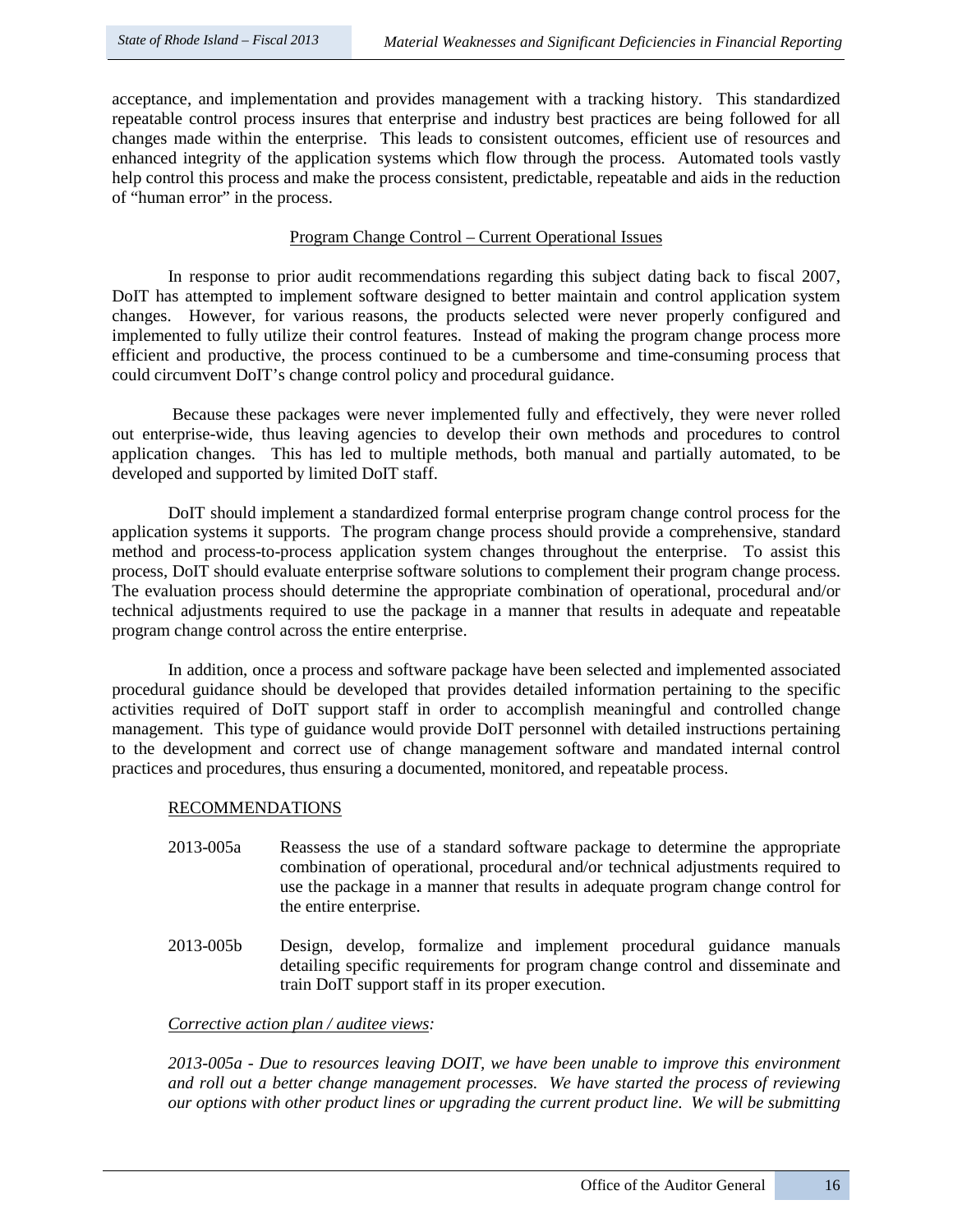*a request to get funding for upgrades or migration to another suite through. Funding is available for IT initiatives through a technology fund. Our request will be reviewed by a committee.*

*The Department of Labor and Training is also addressing issues with change management in their audit finding, 2013-16. We will address this finding jointly and pool resources and available funds that DLT may have to address this finding. By pooling resources and enhancing this environment we can position these tools to server DOIT/DLT and other agencies.*

*2013-005b - This finding will be addressed when a new product line or upgrade for the current change management is selected.* 

*The completion of this finding is funding dependent for the outside resources.* 

*Anticipated Completion Date: June 30, 2015*

*Contact Person: Alan Dias, Assistant Director of IT Phone: 401.222.6091*

*Finding 2013-006 (significant deficiency- repeat finding)*

## MONITORING RIFANS ACCESS PRIVILEGES AND AGENCY APPROVAL HIERARCHIES

Authorizing and monitoring access to RIFANS, the State's centralized accounting system, is a key control over financial reporting. We observed three distinct but interrelated areas where the State can improve its monitoring of RIFANS access privileges by implementing reporting functionalities that allow for the periodic review of RIFANS user and administrator access. The State's current lack of monitoring of user and administrator access represents a collective weakness in internal control over financial reporting.

## RIFANS "Super Users"

Activities of individuals with system administrator or "super user" roles are logged but not reported and reviewed. These individuals have unlimited access to RIFANS functions and data. Consequently, any RIFANS transactions or activity initiated by system administrators should be monitored. The Division of Information Technology's (DoIT) policies and procedures require the activities of privileged users (system administrators) to be logged by the system and reviewed for propriety by assigned personnel.

The State could improve controls over system administrator access by either a) developing reports that specifically report on their system access and daily activities within the system and/or b) developing reports that detail when changes are made to critical data within RIFANS.

## Agency Hierarchies

Access roles for all RIFANS users are controlled through unique passwords. These roles, which are assigned based on job functions and responsibilities, permit access to various system capabilities. Agency hierarchies permit specific transaction types and dollar authorization limits. Other transactionspecific authorization controls are managed through workflow directories within RIFANS.

The Office of Accounts and Control (Accounts and Control) is responsible for the design and control of system access by RIFANS users. This "blueprint" of the RIFANS control structure is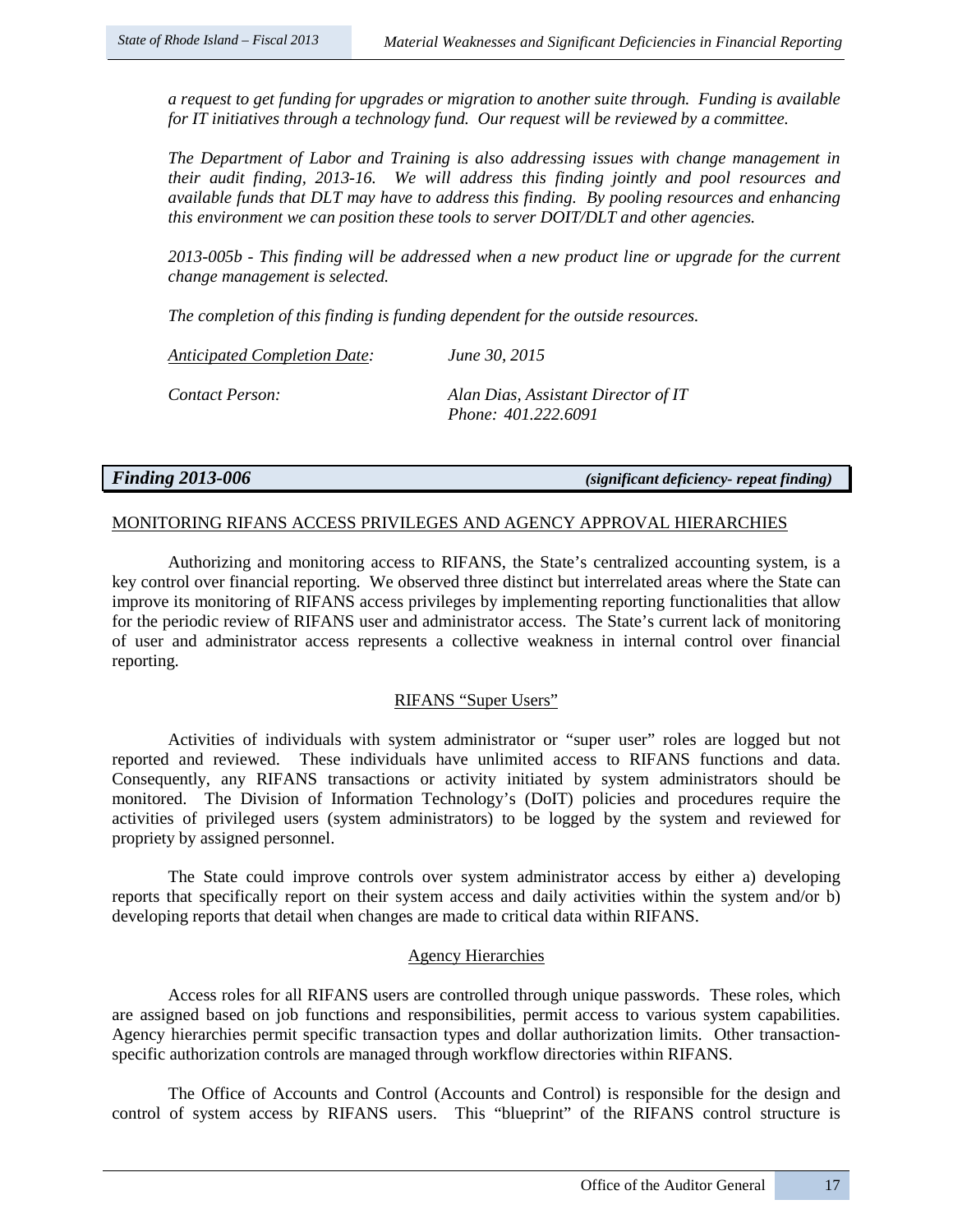periodically documented through hierarchies detailing access and approval flows for each department or agency. Maintaining off-line documentation of the hierarchies is manually intensive and only provides limited effectiveness in providing an audit trail of additions, deletions, and changes in authorization that are routinely made to RIFANS system access.

In addition, Accounts and Control authorizes changes to system access but the changes are effected by authorized individuals in the Division of Information Technology that have the system access to modify or expand RIFANS access. The resulting changes are not monitored to ensure they were established consistent with Accounts and Control's approval or that other unauthorized changes were not made.

During fiscal 2013, RIFANS had not activated a "versioning" functionality - the storing of data at a series of snapshots in time, rather than overwriting updates to the previous version. Accordingly, the system could not retroactively access the data tables that existed at a prior point in time, nor log the changes for ease of monitoring. After fiscal year end, the State activated the "versioning" functionality for certain hierarchies within RIFANS; however, this should be expanded along with a reporting and monitoring process.

## RIFANS Delegated Authority

RIFANS users may delegate their authority to other users in certain situations (e.g., "vacation rules"). The State implemented a policy that restricts employees from delegating their authority to others with a lower level of authority and requiring notification of the delegation to the Office of Accounts and Control in certain circumstances. The Office of Accounts and Control's monitoring of delegated RIFANS access authority is limited by the lack of a system reporting functionality. Consequently, monitoring is ineffective in determining whether any delegation of authority is consistent with policy or if the delegation is more than temporary.

## RECOMMENDATIONS

- 2013-006a Review activities of privileged users (system administrators) on a scheduled basis to ensure that additions, modifications, and deletions initiated by them are appropriate.
- 2013-006b Improve controls over RIFANS access by developing the reporting functionality necessary to allow for periodic monitoring of user access for instances of unauthorized changes to user access and/or noncompliance with policies relating to delegated user access.

## *Corrective action plan / auditee views:*

*2013-006a - We are currently investigating whether version 12 of our E-Business Suite has any new functionality that will allow us to meet this finding. We have outsourced this finding to an Oracle contractor for investigation and a report will be due by end of this year by the contractor.* 

*2013-006b - DOIT has implemented certain changes to the responsibilities of privileged users in RI-FANS in FY2012. These changes included creating a new responsibility with additional restrictions to limit functions performed.* 

*With the recent upgrade to Oracle E-Business Suite 12, we will explore the new auditing features Oracle has built in this release for auditing. Based on those finding will implement those features to address 2013-6b. We have also assigned this finding to an Oracle contractor for investigation and a report will be due by end of this year by the contractor.*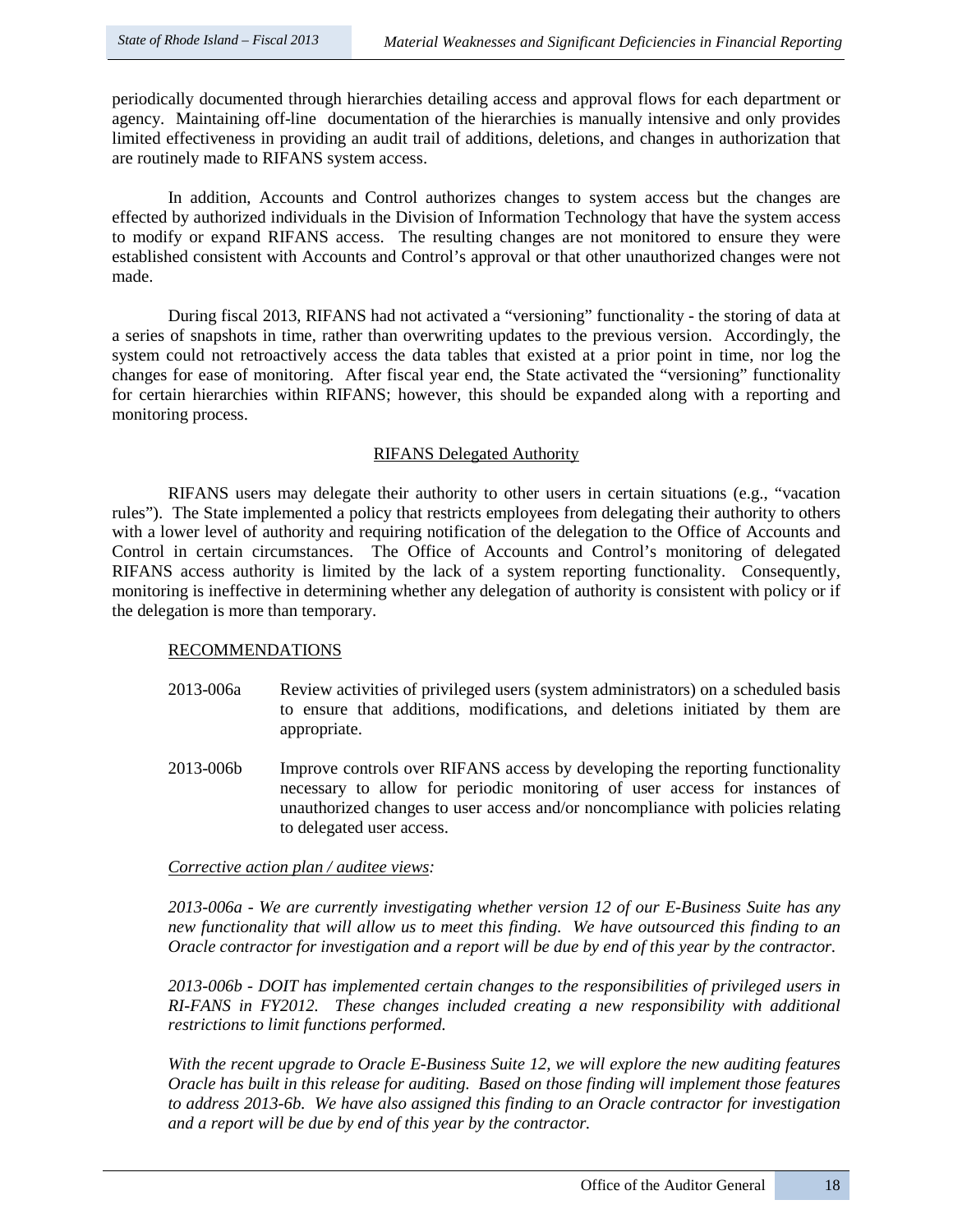*Anticipated Completion Date: December 31, 2014*

*Contact Person: Alan Dias, Assistant Director of IT Phone: 401.222.6091*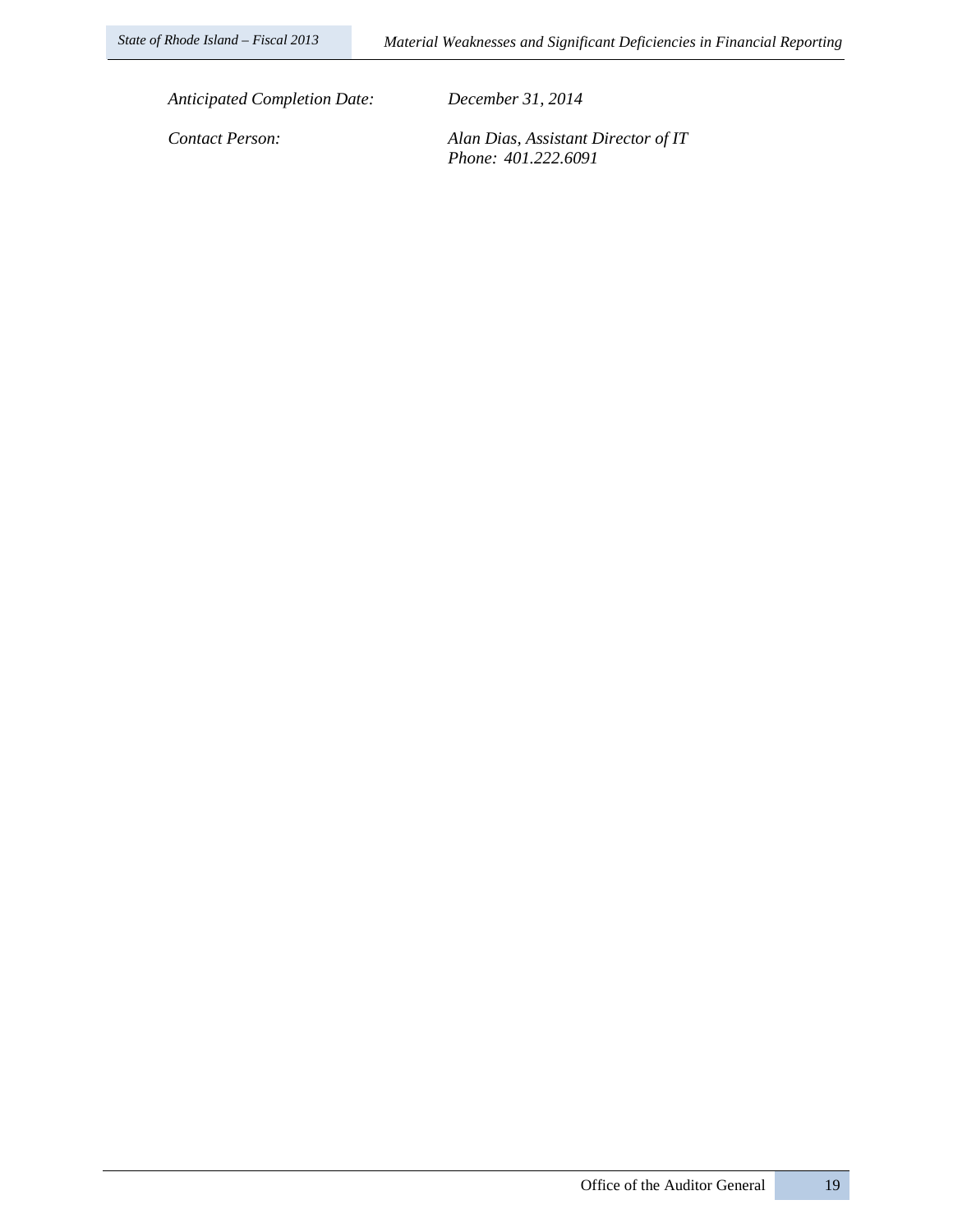## *Finding 2013-007 (material weakness - repeat finding)*

## DEPARTMENT OF REVENUE – CONTROLS OVER ELECTRONIC TRANSMISSION OF TAX PAYMENTS AND OTHER INFORMATION

Electronic transmission of tax payments and tax information for uploading to the Division of Taxation's (Taxation) systems represents the majority of taxes collected and data received by Taxation. Ensuring the security and integrity of this data from transmission through posting to taxpayer records is critical.

Approximately 92% of the State's tax revenues are received electronically (through either ACH debit/credit or lock-box receipts). Funds are deposited automatically into the State's bank accounts and electronic files, which contain abbreviated tax payment data (taxpayer identification number, payment amount, tax type, tax period), are transmitted by the State's financial institutions. Through a lockbox arrangement with a financial institution, other returns and payments that are mailed to Taxation are processed and converted to electronic data files. Other initiatives have increased the receipt of data in electronic form.

Generally, these electronic files are in an open text format that allows, rather than restricts, manipulation of data prior to recording in Taxation's mainframe systems. Additionally, the files reside in an unprotected network folder prior to and after upload. These electronic files should be in a file format that is secure and configured to facilitate an efficient upload to Taxation's systems without need for manual intervention.

Certain personnel are assigned responsibility for downloading electronic files, reconciling detailed electronic information to the amount recorded in the State's bank accounts, creating manual adjustments, and ensuring that the information is uploaded properly to the mainframe computer systems. While Taxation has taken steps to segregate duties regarding the processing of these files, certain individuals still have access that allows them to perform multiple functions.

To ensure that the proper level of data protection is in place, Taxation, working with the Division of Information Technology (DoIT), should perform a "data classification" review of these files. DoIT has polices requiring that all State data being captured, maintained and reported by any agency or department be "data categorized*"* based upon three levels of availability and four levels of confidentiality (DoIT policy *# 05-02 – Data Categorization).* If the data is considered confidential or sensitive, the data must be protected by an acceptable method of data encryption.

Taxation utilizes two financial institutions for ACH payments. One institution has the primary contractual responsibility for most operations; however, responsibilities handled by the second institution have still not been transitioned to the primary financial institution. Enhanced coordination with the primary financial institution regarding file layouts and unique processing requirements could alleviate the need to modify the tax payment files prior to upload to Taxation's systems.

Electronic data received by Taxation should be encrypted and then be uploaded to Taxation's systems through automated processes which do not require manual intervention or present an opportunity for manipulation. If changes are required to data files, tracking of the specific changes and the individual performing the changes should be controlled and documented.

### RECOMMENDATIONS

2013-007a Perform a "data classification" review consistent with DoIT policy to ensure the proper level of data protection (e.g. encryption) is in place.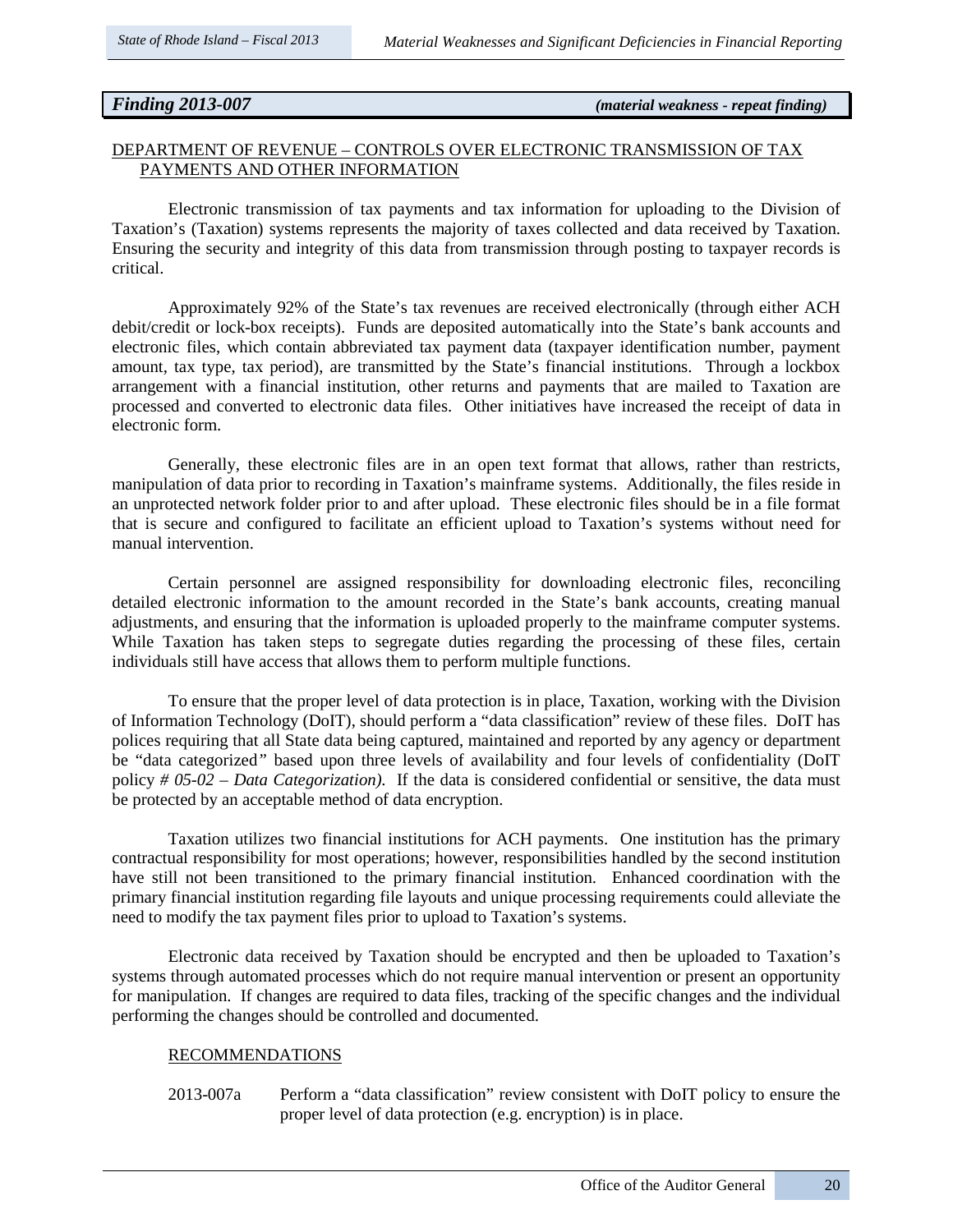- 2013-007b Secure all electronic files containing taxpayer information residing on the Division of Taxation's network to ensure data integrity.
- 2013-007c Control all electronic files that contain taxpayer information by requiring the file format to be secure and configured to the computer system in order to allow automatic transmission without any manual intervention.
- 2013-007d Develop monitoring and reporting procedures to ensure the proper upload of data files.

### *Corrective action plan / auditee views:*

*2013-007a - The Division of Taxation has performed a preliminary review of the data received based on DoIT's Data Classification Policy (Policy #05-02). It is the Division of Taxation's opinion that this data should be classified as "sensitive" and therefore requires 256 bit or higher encryption.* 

*Anticipated Completion Date: N/A*

*2013-007b - In the new Division of Taxation system, electronic files will be encrypted and stored on our network and then loaded into an encrypted database where it will reside. Then it will be removed from the network.*

*Anticipated Completion Date: July 2014*

*2013-007c - Control all electronic files that contain taxpayer information by requiring the file format to be secure and configured to the computer system in order to allow automatic transmission without any manual intervention.* 

*In the new Division of Taxation system, electronic files will be processed through an encrypted file on our FTP server. Then it will be loaded into STAARS and all adjustment will be made after it is loaded into STAARS.*

*Anticipated Completion Date: July 2014*

*2013-007d - In the new Division of Taxation system reports will be generated to ensure the files are processed correctly.*

*Anticipated Completion Date: July 2014*

*Contact Person: David Sullivan, Tax Administrator Phone: 401.574.8922*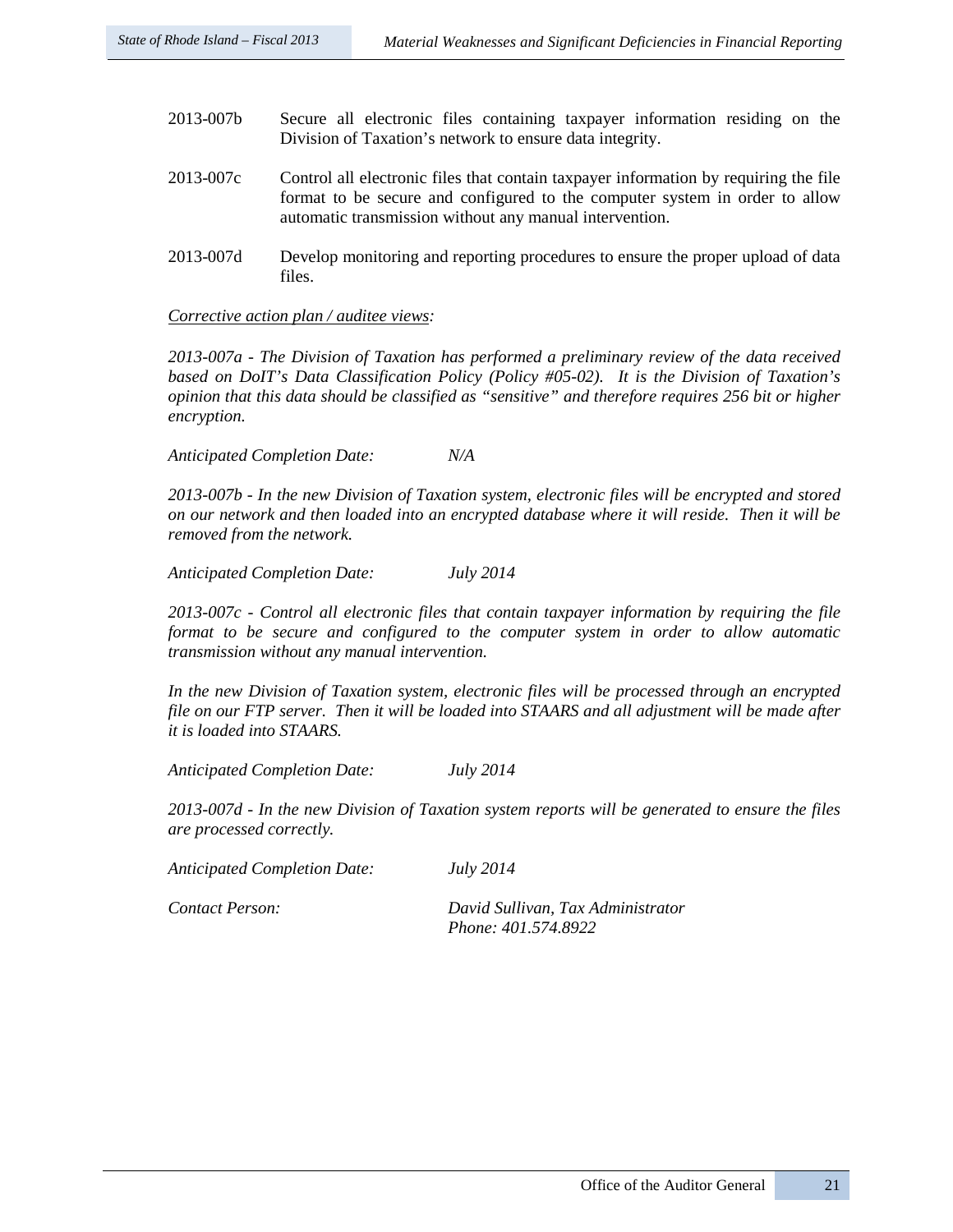## *Finding 2013-008 (significant deficiency - repeat finding)*

## DEPARTMENT OF REVENUE – PERSONAL INCOME TAX ADMINISTRATION

### W-3 Reconciliations

Employers are required to file an annual W-3 reconciliation return comparing withholding payments due to actual amounts paid to the Division of Taxation (Taxation). While some employers file paper W-3 reconciliation returns, in most instances the reconciliation is calculated electronically by Taxation's mainframe system from the W-2 files submitted by employers and the record of employer withholding deposits.

There has been a significant backlog in posting/processing W-3 reconciliation returns. W-3 reconciliation returns for tax year 2012 were due February 28, 2013. During fiscal 2013, W-3 paper returns for tax years through 2012 were posted to the mainframe system. However, as of June 30, 2013, the system-generated W-3 reconciliation returns for tax years 2010, 2011, and 2012 had not yet been posted. The backlog in posting W-3 reconciliation returns delays identifying potential overpayments and underpayments of employer withholding taxes.

#### RECOMMENDATION

2013-008a Process W-3 reconciliation returns timely to identify any underpayment of employer withholding taxes.

## Management Review of Overpayment Carry-forwards

The Division of Taxation's "Management Refund Report" is used to highlight high-dollar tax refunds requiring review prior to payment and to select other refunds for review. When a taxpayer elects to apply the refund to next year's tax liability rather than request a refund, the carry-forward is not subject to the same review procedures. Overpayment carry-forwards should be subject to the same management review procedures as returns requesting immediate refund of overpayments. The lack of such a review could result in an unidentified overstatement of the refund/carry-forward amount.

#### RECOMMENDATION

2013-008b Include refund carry-forward returns within the management refund review control procedures.

#### *Corrective action plan / auditee views:*

*2013-008a - The Division of Taxation will look to dedicate additional resources to this project. However, the Division of Taxation's new system will automate this process and allow the Division to more timely process the W-3s.*

*Anticipated Completion Date: September 2014*

*2013-008b - The Division of Taxation updated the personal income processing system to include carry-forwards to the management report. This change was implemented in October 2013.*

*Anticipated Completion Date: N/A*

*Contact Person: David Sullivan, Tax Administrator Phone: 401.574.8922*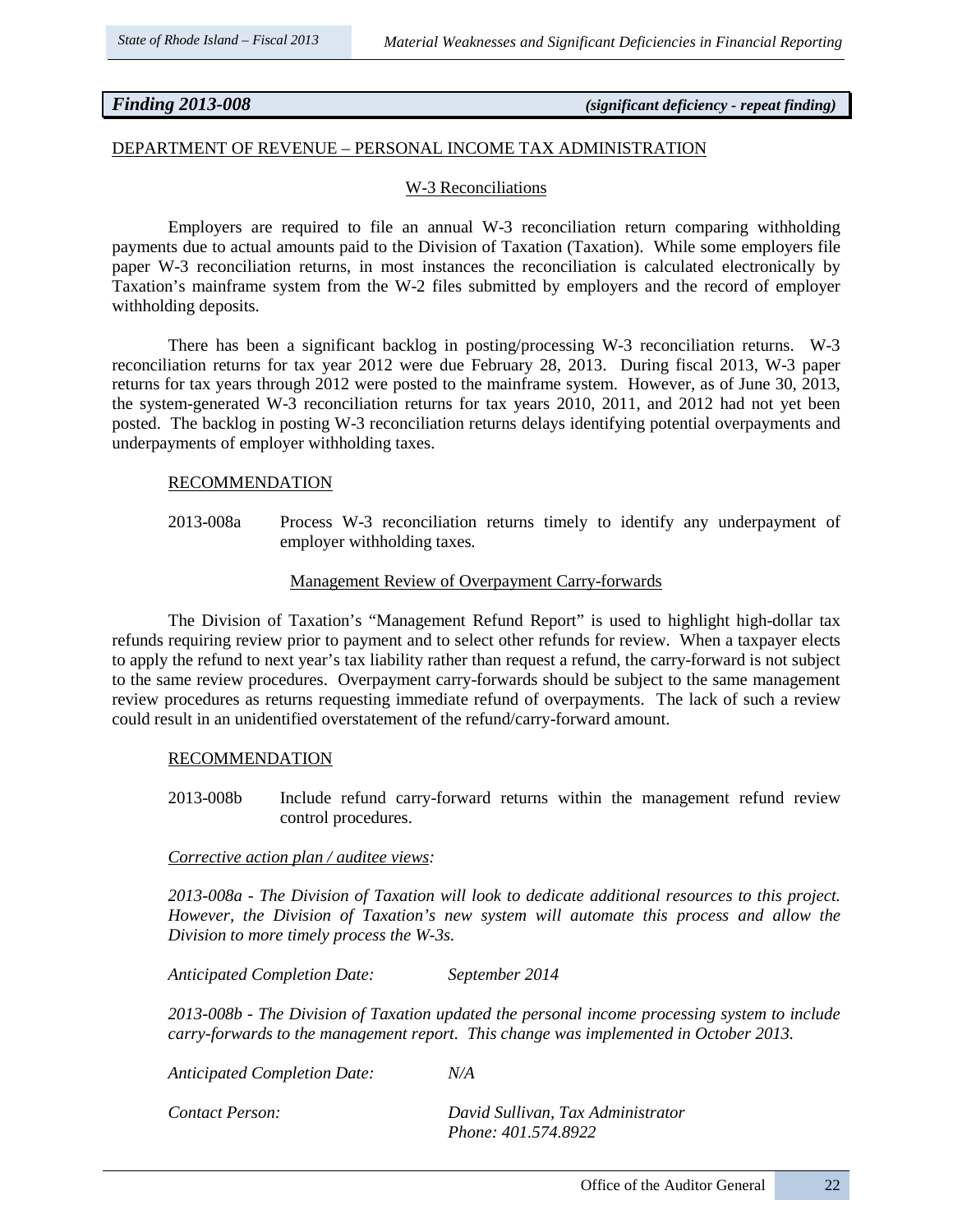## *Finding 2013-009 (material weakness - repeat finding)*

## DEPARTMENT OF REVENUE – RECONCILIATION OF TAXATION RECEIPTS TO RIFANS

The Division of Taxation (Taxation) does not reconcile receipts posted to its systems with receipts reported in the RIFANS accounting system. Although Taxation reconciles their cash receipts ledger (subsidiary system) to RIFANS, controls would be improved if receipts reported within the mainframe system were reconciled to RIFANS. RIFANS data is the basis for much of the information utilized by the State for financial reporting and the reconciliation of that data with Taxation's systems (the official record for tracking tax payments and refunds) would provide enhanced control over the State's reporting of tax revenue.

## RECOMMENDATION

2013-009 Develop the reporting capability to facilitate reconciliation of receipts reported by Taxation's systems with RIFANS.

## *Corrective action plan / auditee views:*

*One of the major priorities of the Division of Taxation is the timely depositing of payments received. All payments received by Taxation are posted to various systems subsequent to their deposit. Currently the Division of Taxation has over 70 databases used to record payments and other taxpayer transactions (the mainframe system contains only 15 of these databases). As part of the Fiscal Year 2013 budget request, the Division of Taxation requested funding for an integrated tax system. This system will, among other things, overhaul the front end accounting systems and deposit systems. The system will also allow for real time posting of payments and transactions to taxpayer accounts, therefore any deposit made will be recorded in a more efficient manner.*

*Anticipated Completion Date: Release I-July 2014 (fully implemented September 2016)*

*Contact Person: David Sullivan, Tax Administrator Phone: 401.574.8922*

*Finding 2013-010 (material weakness - repeat finding)*

## DEPARTMENT OF REVENUE – PERSONAL INCOME TAX - CONFIDENTIAL **COMMUNICATION**

A finding concerning the administration of the personal income tax system was communicated confidentially due to the potential impact on taxpayer compliance.

*Finding 2013-011 (material weakness - repeat finding)*

## DEPARTMENT OF REVENUE – INFORMATION TECHNOLOGY (IT) GOVERNANCE AND SECURITY - CONFIDENTIAL COMMUNICATION

A finding concerning the IT governance and security of the Division of Taxation's information systems was communicated confidentially due to the potential impact on taxpayer compliance.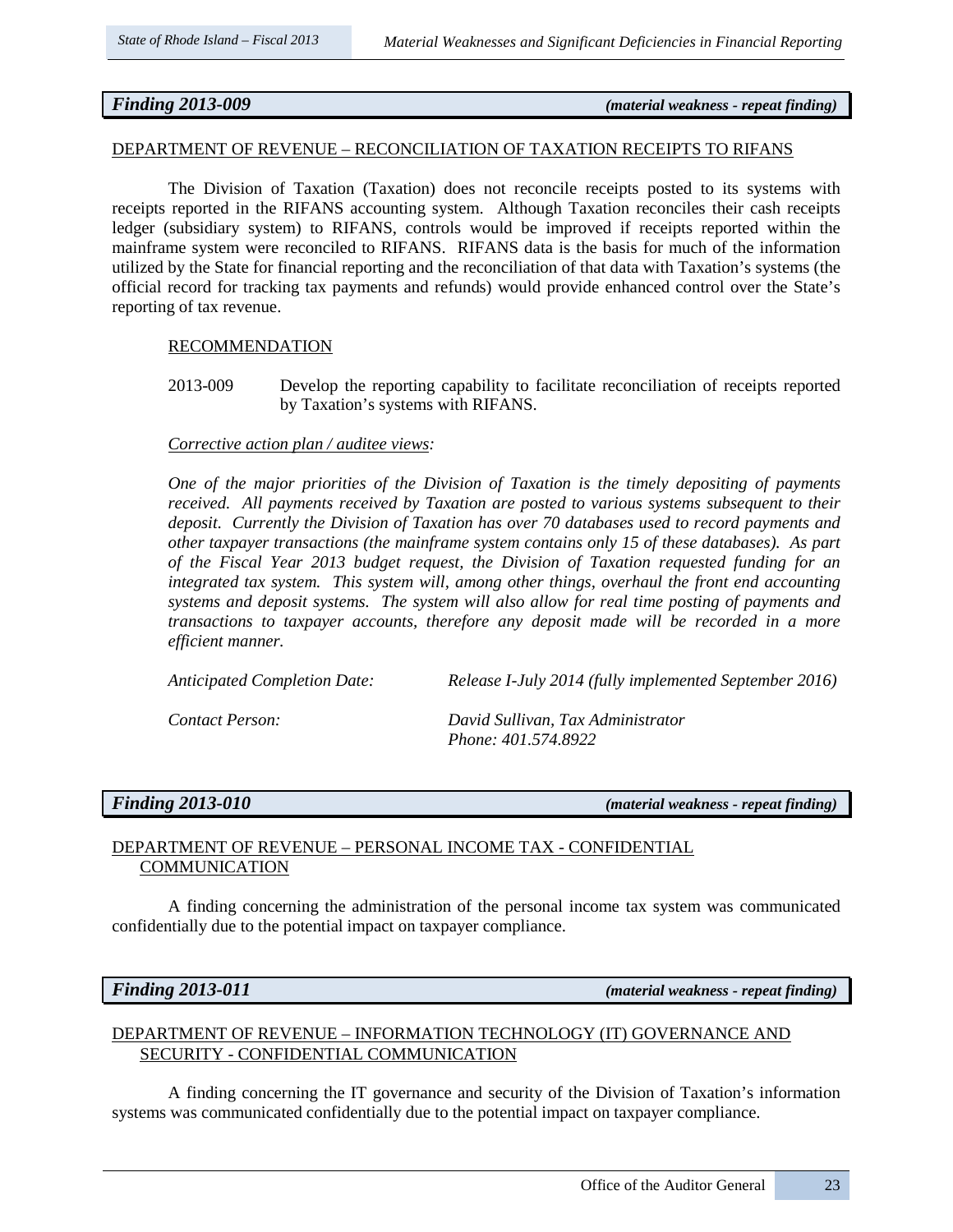*Finding 2013-012 (material weakness - repeat finding)*

## FINANCIAL REPORTING – INTERMODAL SURFACE TRANSPORTATION FUND – USE OF RI DEPARTMENT OF TRANSPORTATION (RIDOT) FMS AND RIFANS ACCOUNTING SYSTEMS

Financial statements for the Intermodal Surface Transportation (IST) Fund are prepared primarily from the State's RIFANS accounting system; however, a significant amount of data required for financial reporting is also derived from RIDOT's Financial Management System (FMS). Because these two accounting systems were not designed to easily share data or be compatible, preparation of the annual financial statements for the IST fund is unduly complex.

The RIDOT FMS is an integrated, multi-module system intended to meet RIDOT's comprehensive project accounting needs, including purchasing, billing, construction management and general ledger functions. While the majority of RIDOT financial transactions originate in the FMS, the State's accounting systems are used to process cash disbursements to vendors and employee payroll. A significant interrelationship exists between the two systems requiring each system to generate and transmit data files to complete various processing cycles. By design, all financial transactions (some in summary) are intended to be replicated within the State's RIFANS accounting system. While recording transactions in two accounting systems is inherently duplicative, this would be less problematic if the configuration and accounting conventions were the same. For example:

- RIDOT FMS and RIFANS each utilize separate and distinct account structures, which necessitates mapping to "crosswalk" the two charts of accounts.
- $\Box$  Since no direct interface exists between the two systems, transmission files are utilized to transfer expenditure data between the RIDOT FMS and RIFANS to disburse vendor payments. Timing differences exist and have to be identified as part of the reconciliation process.
- RIDOT establishes and maintains purchase order balances on a detailed line item basis for the entire project duration; purchase order balances in RIFANS are in summary form and only for the amount expected to be expended during that fiscal year.
- Expenditures are recorded in the RIDOT FMS after disbursement in RIFANS; expenditures are recorded in RIFANS when entered and approved for payment.
- **RIDOT FMS** tracks activity at the project level as this is the level at which funding sources (e.g., federal, state and other) are determined and infrastructure or maintenance categorizations are made. RIFANS accumulates activity at the major program level (e.g., interstate highways).

In essence, the RIDOT FMS contains detailed project-level data which loses its project character when transmitted to RIFANS. However, the project-level data is needed for certain financial reporting purposes. When the project-level RIDOT FMS data is used, it must be reconciled and adjusted to conform to RIFANS accounting conventions. Various supplemental manual and reconciliation processes have been implemented to provide the information needed for financial reporting.

Due to the use of two separate accounting systems, RIDOT has implemented a process of reconciling RIDOT FMS to RIFANS on a monthly basis, as a control, to ensure both systems accurately reflect RIDOT activity. Specific areas of the reconciliation process have been automated but the cause for differences must be manually identified and corrected in the appropriate system. In fiscal 2013, RIDOT did not accurately identify and explain variances between RIDOT FMS and RIFANS on a monthly basis. This is caused by an upgrade to RIFANS in fiscal 2012, which affected the report used in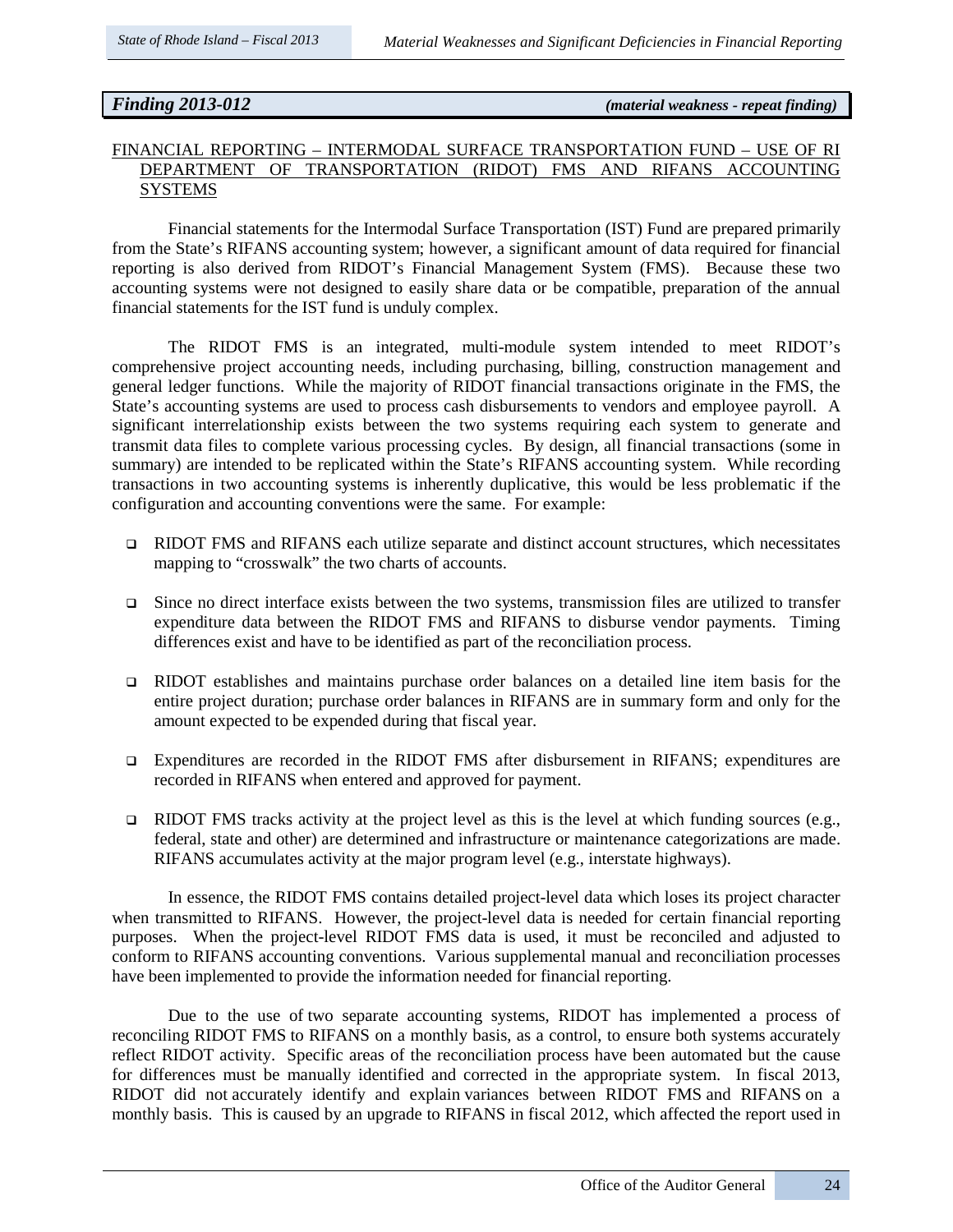the RIDOT reconciliation process. RIFANS does not currently provide the detail needed to identify variances between the accounting systems.

An analysis should be performed to determine whether continued use of the two accounting systems in the current configuration is the best way to accomplish financial reporting for the IST Fund. Options include better aligning the design and configuration of the two systems or alternatively using the RIDOT FMS for financial reporting purposes rather than RIFANS. Recognizing that a significant investment has already been made and that further integration of the two systems would require additional investment, RIDOT should establish short-term and long-term goals for a more efficient process to yield reliable information in support of timely financial reporting.

## RECOMMENDATIONS

- 2013-012a Reevaluate the continued operation of two separate accounting systems to support financial reporting for the IST Fund. Establish short and long-term goals to ensure reliable information is available to support timely financial reporting.
- 2013-012b Ensure the reconciliation process includes the reconciliation of fund balance. At a minimum, modify the reconciliation report or process so the department can accurately identify any variances that exist in the two accounting systems.

### *Corrective action plan / auditee views:*

*2013-012a - The Department intended to engage a management consultant during FY 2014 to conduct a high level review of the following key issues:*

- *1. An evaluation of the benefits and risks associated with each potential operational option (i.e., maintaining the status quo; enhancing the design and configuration of the two systems for better efficiency; using FMS for financial reporting purposes; or modifying RIFANS to accommodate RIDOT's project accounting needs, including upgrading the RIFANS purchasing module, implementing an integrated timekeeping system, and activating Accounts Receivable and Grants modules.*
- *2. An analysis of the costs, time frames, technical expertise, and RIDOT staff resources necessary to accomplish each of the options, other than status quo, outlined in #1 above.*

*However, budgetary constraints have prevented the Department from engaging a consultant to perform this review.*

It must also be emphasized that implementing any of the options, other than status quo, will *require an investment of significant State funds, which are also currently unavailable because of the aforementioned budgetary constraints.* 

*Additionally, at such point in the future that monetary resources may become available, the dedication of significant staff resources (i.e., RIDOT Financial Management Office, State Controller's Office, DOIT, etc.) will be required, as well as a commitment that this initiative will be a top priority for the duration of the project.*

*Anticipated Completion Date: To be determined*

*2013-012b - Financial Management continues to work with MIS to restore the reconciliation report that was affected by the RIFANS upgrade to Oracle version 12. The department has made significant progress in creating a report capable of identifying all material variances that exist*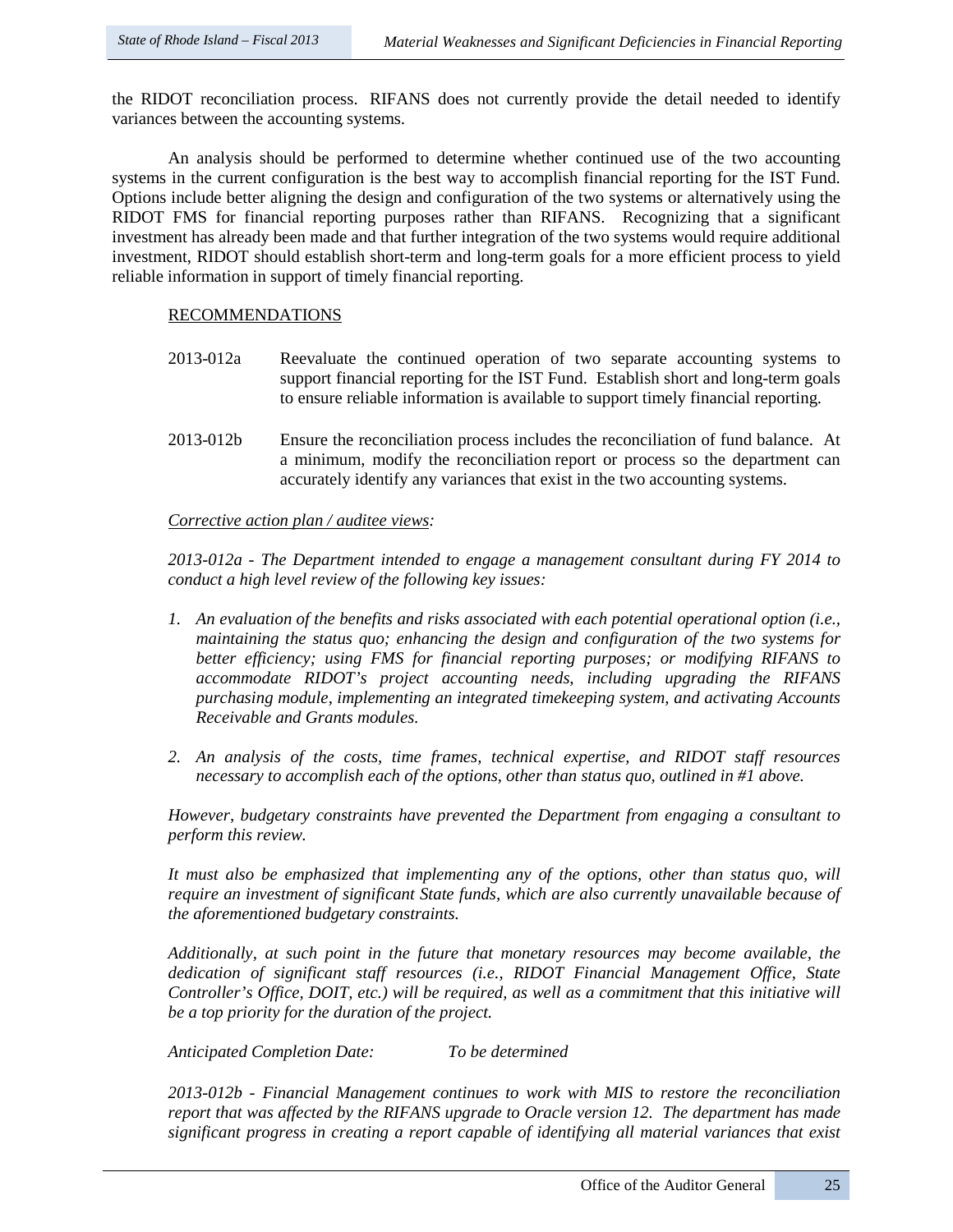between the two accounting systems. It is estimated that this report will be in place by the end of *calendar 2014.*

*Anticipated Completion Date: December 31, 2014*

*Contact Person: Robert Farley, Chief Financial Officer Phone: 401.222.6590*

*Finding 2013-013 (significant deficiency - repeat finding)*

## INTERMODAL SURFACE TRANSPORTATION FUND - FINANCIAL REPORTING

The Intermodal Surface Transportation (IST) Fund, a special revenue fund, includes financial reporting for transportation related activities of the State, including highway construction programs, the expenditure of proceeds from the State's Grant Anticipation Revenue Vehicle (GARVEE) bonds and matching Motor Fuel bonds for specific highway construction related projects in addition to the funds received from the sale of excess land to the I-195 Redevelopment District Commission.

### Controls over the Preparation of Financial Statements

Controls can be improved over the preparation of financial statements to ensure consistent and accurate reporting of fund activity in accordance with generally accepted accounting principles. Several account balances reflected in the fiscal 2013 draft financial statements required material adjustment due to weaknesses in controls over financial reporting as described below:

- Controls over the reporting of accounts payable, other liabilities and amounts due from the federal government can be improved to ensure all material amounts are included in the financial statements. RIDOT's process to accumulate accounts payable is manually intensive and therefore susceptible to omission, duplication or incorrect posting of payables.
- Controls over estimating and recording the pollution remediation liabilities at fiscal year end can improve by documenting the estimation process and maintaining support for the resulting liabilities recorded.
- Journal entries were recorded within the IST Fund without review or approval by RIDOT financial managers. The RIFANS approval hierarchy requires RIDOT's supervisory approval of journals prior to posting; however, at least six material journal entries were posted without RIDOT approval. We also found that IST Fund journal entries could be posted by other departments without RIDOT's review and approval. Additionally, we found the dollar threshold triggering review and approval was too high in certain instances.
- The IST Fund financial statements include three separate funds (IST, GARVEE, and I-195 land sale revenue). The operating transfers between the three funds are eliminated for financial statement reporting purposes; however this adjustment was not made and required audit adjustment.
- Controls over the reporting and accounting for the Mission 360 loan program can be improved by documenting the department policies, procedures and controls. In prior years, this loan program was administered by a consultant on behalf of the department but has been recently taken over by the Department. An audit adjustment was required to record the loan program in the financial statements.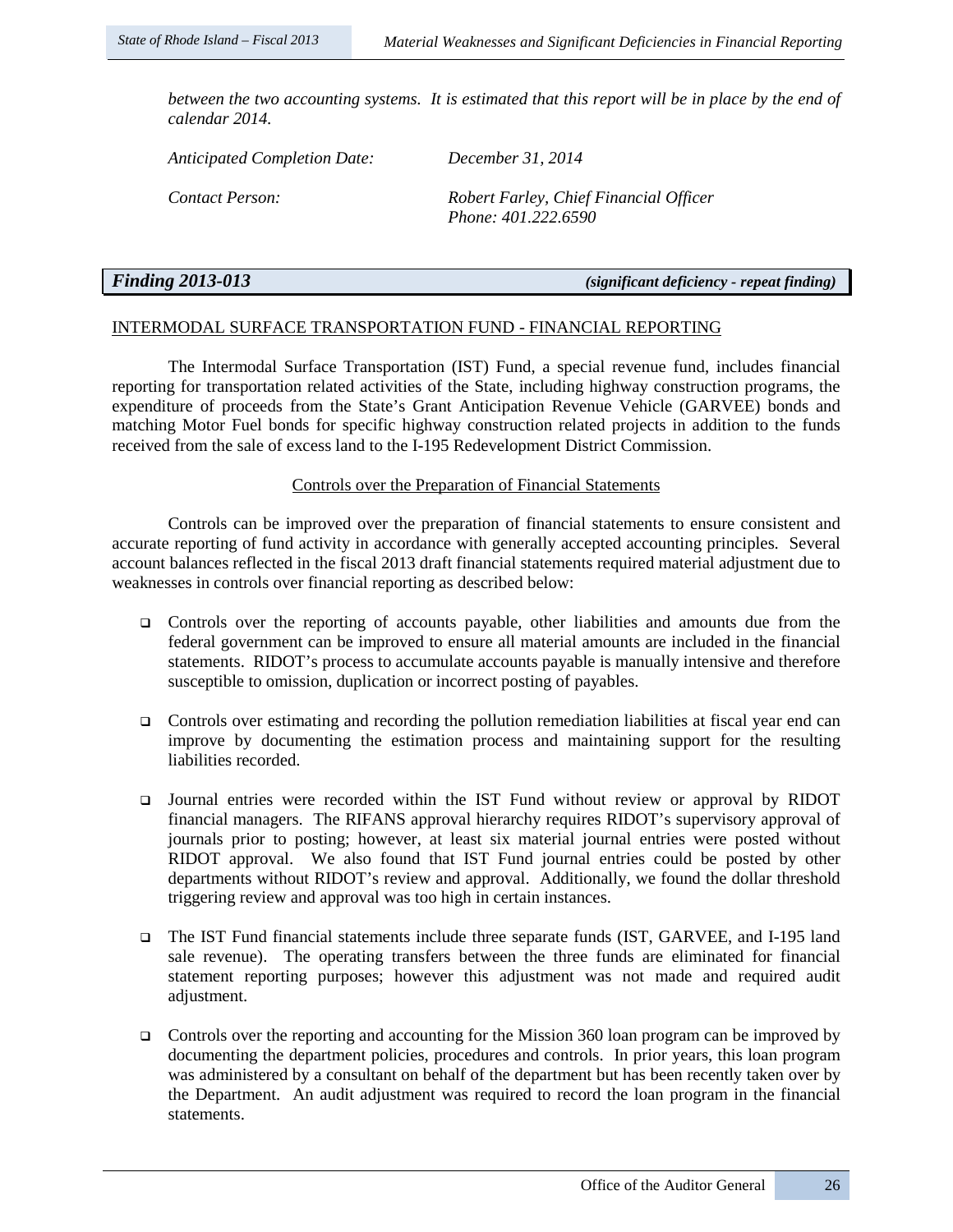Multiple activities and funding streams are included within the IST Fund. Although combined for financial reporting purposes, each activity or funding stream requires separate analysis to ensure amounts are accurately reported. Classification of fund balance by category – nonspendable, restricted, committed, assigned, and unassigned - is dependent upon the analysis of each activity and/or funding stream. Our analysis discovered misclassification of various fund balance categories. RIDOT should improve its controls over the reporting of fund balance by analyzing activity and funding stream components periodically throughout the fiscal year.

## RECOMMENDATIONS

- 2013-013a Strengthen control procedures over financial reporting to ensure accurate identification of accounts payable, amounts due from the federal government, and classification of fund balance categories.
- 2013-013b Improve controls over the Accounts Payable journal entry process by documenting the policies and procedures for estimating and recording the pollution remediation liability at year-end and maintaining documentation supporting the liability.
- 2013-013c Improve controls over financial reporting by updating the RIFANS hierarchy to include RIDOT in all journals posted to the IST Fund and lower the dollar threshold requiring journal entries to be reviewed and approved to an amount that could not materially misstate the financial statements. Ensure RIFANS is requiring review and approval of journal entries in accordance with established hierarchies.
- 2013-013d Improve controls over operating transfers by modifying the Oracle financial statement generator to net the operating transfers between the RIFANS funds reported in the IST fund for financial statement purposes.
- 2013-013e Improve controls over financial reporting by documenting the department's policies, procedures and controls over the Mission 360 loan program.
- 2013-013f Analyze each activity and/or funding source within the IST Fund to ensure activity is accurately recorded and to improve controls over the categorization and reporting of fund balance components. Perform the analysis periodically throughout the fiscal year.

*Corrective action plan / auditee views:* 

*2013-013a - Financial Management will continue to strengthen the control procedures over financial reporting to ensure accurate identification of accounts payable, amounts due from the federal government and classification of fund balance categories.* 

*To better address this financial reporting finding, as well as the infrastructure accounting issues identified in findings 2013-14a through 2013-14f, the RIDOT Financial Management Unit filled a senior-level accounting position in January 2014 to assist in implementing these corrective actions.*

*Anticipated Completion Date: December 31, 2014*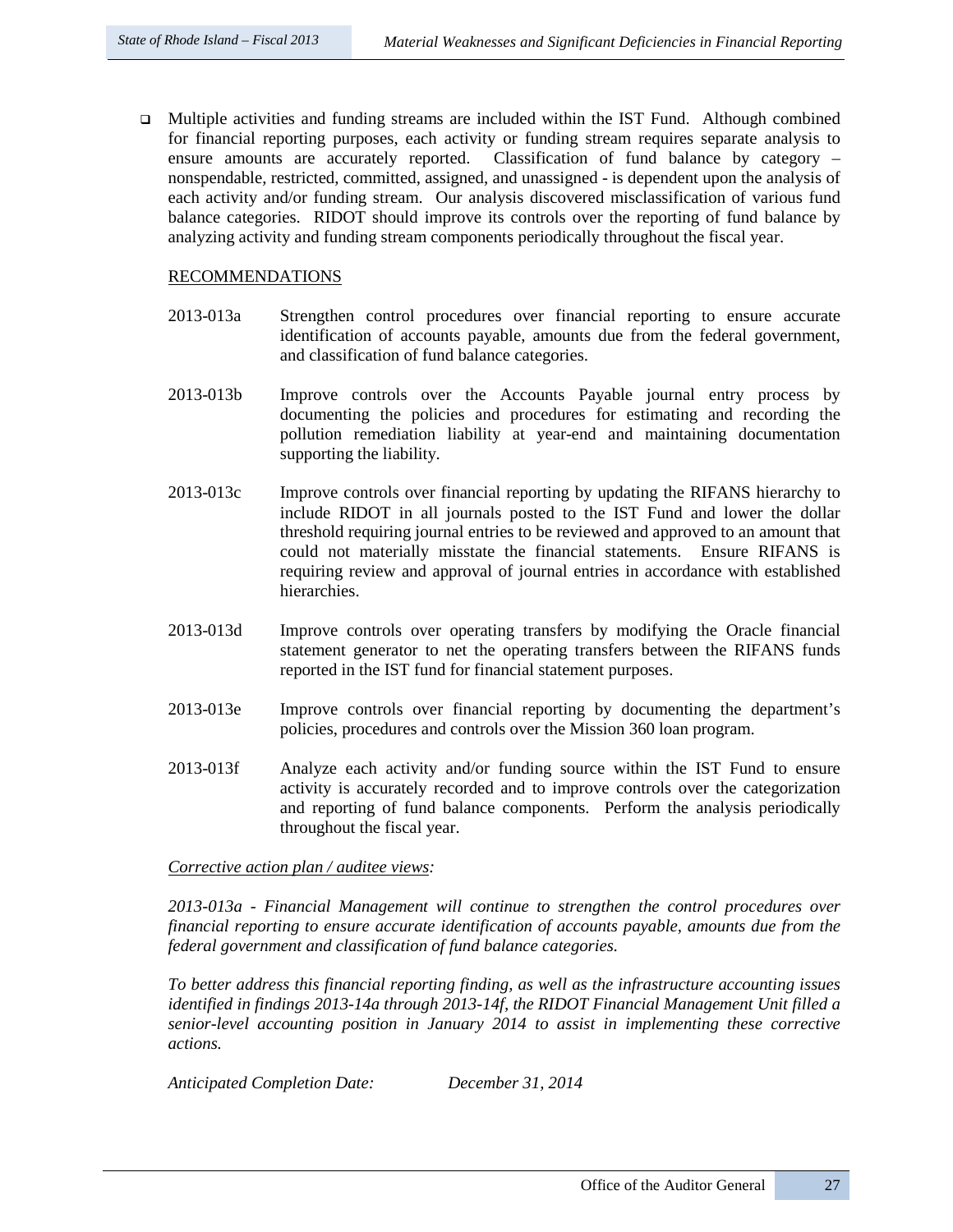*2013-013b - Financial Management will document the policies and procedures for estimating and recording the pollution remediation liability at year-end and maintaining documentation supporting the liability.* 

*Anticipated Completion Date: December 31, 2014*

*2013-013c - RIDOT will work with the Controller's Office to determine whether the RIFANS hierarchy can be revised to include RIDOT in all journals posted to the IST Fund and lower the dollar threshold requiring journal entries to be reviewed and approved to an amount that could not materially misstate the financial statements.* 

*Anticipated Completion Date: December 31, 2014*

*2013-013d - Financial Management will better coordinate efforts with the Controller's Office to ensure the appropriate accounting treatment for operating transfers between the RIFANS funds reported in the IST fund for financial statement purposes.* 

*Anticipated Completion Date: December 31, 2014*

*2013-013e - Financial Management will document the policies, procedures, and controls governing financial reporting related to the Mission 360 program.* 

*Anticipated Completion Date: June 30, 2014*

*2013-013f - Financial Management will analyze the components of fund balance more frequently during the fiscal year.* 

*To better address this financial reporting finding, as well as the infrastructure accounting issues identified in findings 2013-014a through 2013-014f, the RIDOT Financial Management Unit filled a senior-level accounting position in January 2014 to assist in implementing these corrective actions.*

*Anticipated Completion Date: December 31, 2014*

*Contact Person: Robert Farley, Chief Financial Officer Phone: 401.222.6590*

*Finding 2013-014 (material weakness - repeat finding)*

## TRANSPORTATION INFRASTRUCTURE REPORTING

Transportation infrastructure is the most material capital asset category reported on the State's financial statements. Controls should be improved over the process used to accumulate reported transportation infrastructure amounts to ensure accurate reporting of such investments.

## Process to Accumulate Infrastructure Outlays

The process performed by RIDOT to determine capitalized infrastructure outlays is manually intensive and requires reconciliation to the State's accounting system. Amounts reported as capitalized infrastructure are derived from project-level data contained in the RIDOT Financial Management System (FMS). The project information obtained from the FMS includes large amounts of data that must be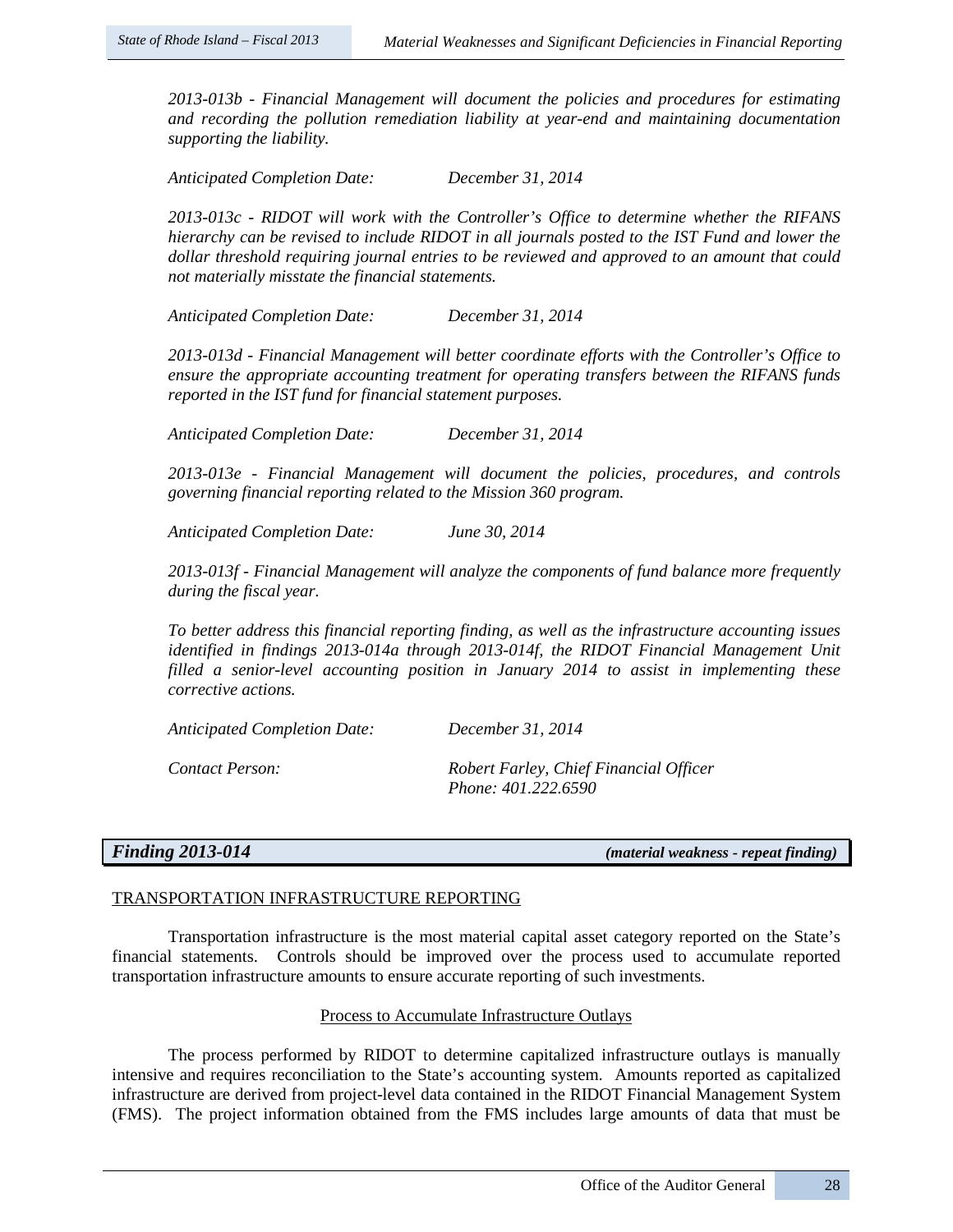sorted, subtotaled, categorized and reconciled. This significant volume of transactions and required data analysis increases the risk of error.

RIDOT's process to accumulate capital outlays utilizes actual construction expenditures but includes estimated amounts for design costs for some projects. Estimates are currently utilized, in certain instances, because RIDOT's system does not report design costs as part of project expenditures. Design expenditures, which are normally contracted separately from project construction, must be manually allocated or estimated. RIDOT should implement more effective systemic controls to accurately account for actual design costs relating to infrastructure projects.

We noted misstatements relating to the infrastructure balances initially reported for fiscal 2013. Certain completed projects totaling \$16.8 million were still included in construction in progress and \$2 million was excluded from construction in progress at June 30, 2013. Although corrected through audit adjustment, these misstatements indicate that controls should be improved to capitalize all infrastructure expenditures and more accurately identify when infrastructure assets are placed in service.

We also determined that RIDOT had not included internal payroll costs related to construction projects as infrastructure costs since fiscal year 2006. This required material adjustment to the infrastructure balance report for fiscal 2013; payroll cost for fiscal year 2013 totaling \$17 million and a prior period adjust for associated payroll costs from fiscal 2006 through 2012 totaled \$83 million.

## Explore an Automated Approach to the Accumulation of Capitalized Infrastructure Outlays

The control deficiencies noted here are significantly interrelated to the issues detailed in Finding 2013-12 which describes the use of two incompatible accounting systems to prepare financial statements for the IST Fund. Due to the use of the two systems, accumulation of infrastructure outlays meeting the State's capitalization criteria is performed independent of either system. Data is drawn from both systems into massive spreadsheets which eventually yield the amounts needed for financial reporting purposes. The design of RIDOT's FMS envisioned that system providing capital asset (infrastructure) financial reporting information; however, the use of the two systems in the current configuration leads to the inefficient and error-prone spreadsheet approach.

The Department of Transportation and the Office of Accounts and Control should explore whether there may be a less cumbersome and more efficient means, ideally through an automated systems approach, to accumulate infrastructure investments for inclusion in the financial statements.

## Asset Impairments

Generally accepted accounting principles for governmental entities require that capital assets be evaluated for impairment when events or changes in circumstances suggest that the service utility of a capital asset may have significantly and unexpectedly declined. These standards also require adjustment of the carrying value of capital assets that meet certain impairment criteria. RIDOT was unable to document its consideration of transportation infrastructure assets that may meet the impairment criteria and provide such documentation to the Office of Accounts and Control for the purpose of preparing the State's financial statements.

## RECOMMENDATIONS

2013-014a Develop controls over the identification of project expenditures (to include construction costs, design costs, internal payroll, subtotaling of project expenditures, categorization of projects and reconciling between RIDOT FMS and RIFANS) to be recorded as infrastructure investment in the State's financial statements.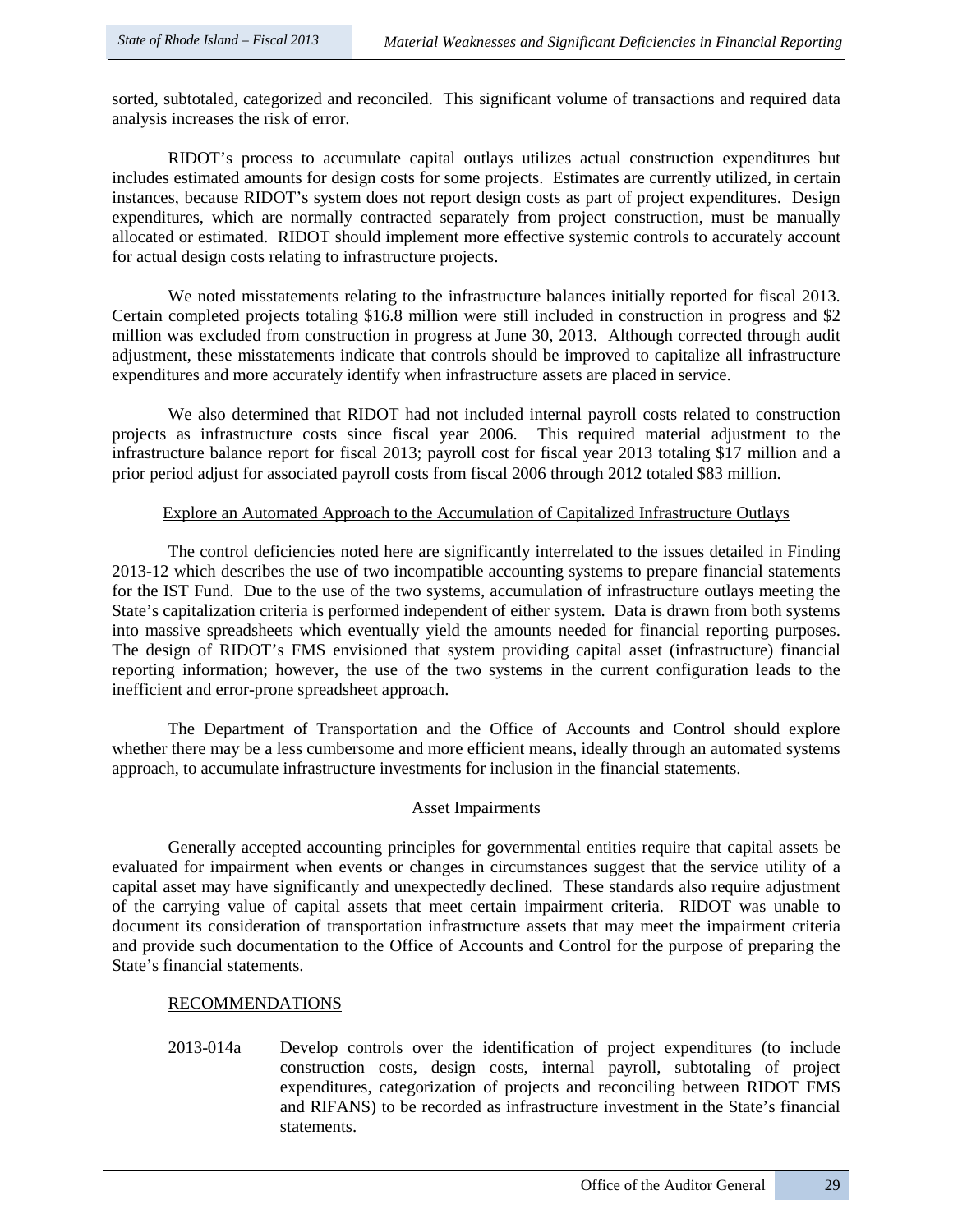- 2013-014b Improve controls and the methodology for determining when infrastructure assets are placed in service.
- 2013-014c Explore ways that capitalized infrastructure outlays could be accumulated through an automated systems approach rather than the inefficient and errorprone spreadsheet approach currently used.
- 2013-014d Develop and document controls, policies and procedures to ensure inclusion of internal construction payroll costs in infrastructure investment in the State's financial statements.
- 2013-014e Evaluate and document the consideration of whether any of the State's transportation infrastructure has been impaired consistent with the criteria outlined in generally accepted accounting principles applicable to governmental entities.

### *Corrective action plan / auditee views:*

*2013-014a - Financial Management will continue to improve controls over the identification of project expenditures to be recorded as infrastructure investment in the State's financial statements.*

*Anticipated Completion Date: December 31, 2014*

*2013-014b - For FY 2013, Financial Management utilized the date of substantial completion identified on RIDOT's "Substantial Completion and Request for Partial Acceptance / Final Inspection" form as the basis of determining when infrastructure assets are placed into service. This methodology has been agreed upon by both RIDOT and the Auditor General's Office.* 

*RIDOT recognizes that, from time to time, traffic can already be utilizing infrastructure assets prior to the date of substantial completion identified on RIDOT's "Substantial Completion and Request for Partial Acceptance / Final Inspection" form. However, the department believes that utilizing this form provides both consistency and documentation of the date that infrastructure assets are substantially complete, as opposed to a more manually-intensive, and potentially more subjective, approach that would require tracking the date that the motoring public was first able to utilize the asset.*

*2013-014c - The Department does not dispute the auditors' contention that a properly-aligned, automated systems approach would be a more efficient way to account for infrastructure assets. An internal RIDOT Asset Management Council meets regularly to continue implementing the department's comprehensive Asset Management initiative, including assessing information technology needs.* 

*One of the Council's standing subcommittees is charged with evaluating infrastructure accounting issues, and will evaluate an automated systems approach.*

*Anticipated Completion Date: To be determined.*

*2013-014d - Financial Management will develop and document controls, policies and procedures to ensure inclusion of internal construction payroll costs in infrastructure investment in the State's financial statements.*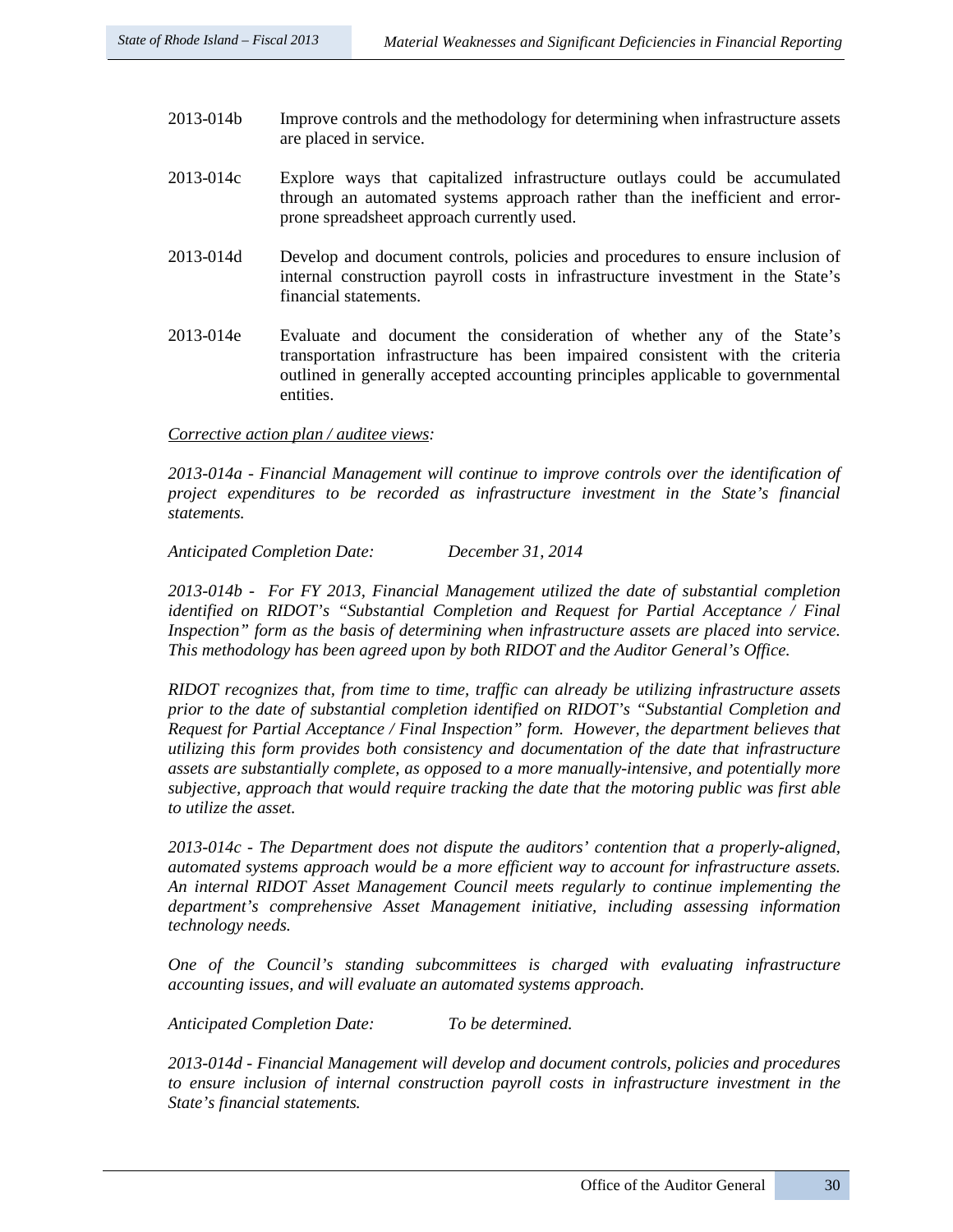*Anticipated Completion Date: August 31, 2014*

*2013-014e - The RIDOT Financial Management Unit intended to establish, on or before June 30, 2013, an impairment policy that conforms with the criteria outlined in generally accepted accounting principles applicable to governmental entities; however, the RIDOT Financial Management Unit was only recently (i.e., January 2014) able to fill a senior-level accounting position to assist in implementing corrective actions.*

| <b>Anticipated Completion Date:</b> | June 30, 2014                          |
|-------------------------------------|----------------------------------------|
| Contact Person:                     | Robert Farley, Chief Financial Officer |
|                                     | Phone: 401.222.6590                    |

*Finding 2013-015 (significant deficiency - repeat finding)*

## INTERMODAL SURFACE TRANSPORTATION (IST) – CONTROLS OVER KEY DATA FILES

Controls should be enhanced to ensure that data integrity is maintained over key data files used to process vendor payments and to draw federal funds for the IST Fund.

#### Progress Payment Data Files

Progress payment data moves from the Project Management Portal (PMP) to RIDOT's Financial Management System (FMS) and ultimately RIFANS (the State's accounting system) for vendor payments. Data elements are sometimes manually altered after being transmitted from the PMP but prior to posting to the FMS accounting system.

While the need to manually verify and modify data was explained, the lack of adequate compensating controls increases the risk of inaccurate payments and unauthorized changes. In addition, RIDOT has a policy prohibiting certain actions (e.g., approving and releasing holds of self-initiated progress payments); however, the system does not prevent such actions.

A review of the entire file transfer process, from progress payment file creation in PMP to invoice creation in FMS to vendor disbursement in RIFANS, should be performed to identify critical points where automated controls should be implemented to eliminate all manual involvement.

## Intermodal Surface Transportation Fund – Federal Billing

There are instances where the Highway Planning and Construction draw down file is modified prior to submission to the Federal Management Information System (FMIS). RIDOTs FMS does not fully provide the level of data required to draw federal funds as required by the Federal Highway Administration which necessitates the file modifications. We observed the following weaknesses:

- $\Box$  The FMS does not have the capability to link multiple funding sources award numbers (FSAN) to one Federal Aid Project (FAP). The Federal Highway Administration links many FSANs to one FAP and requires RIDOT to draw down funds by the FSAN. Consequently, RIDOT after creating the drawdown file, manually splits draw requests between multiple FSANs.
- $\Box$  The file is in an open text format with no encryption. This open text format allows anyone who has access to the server directory to modify the file.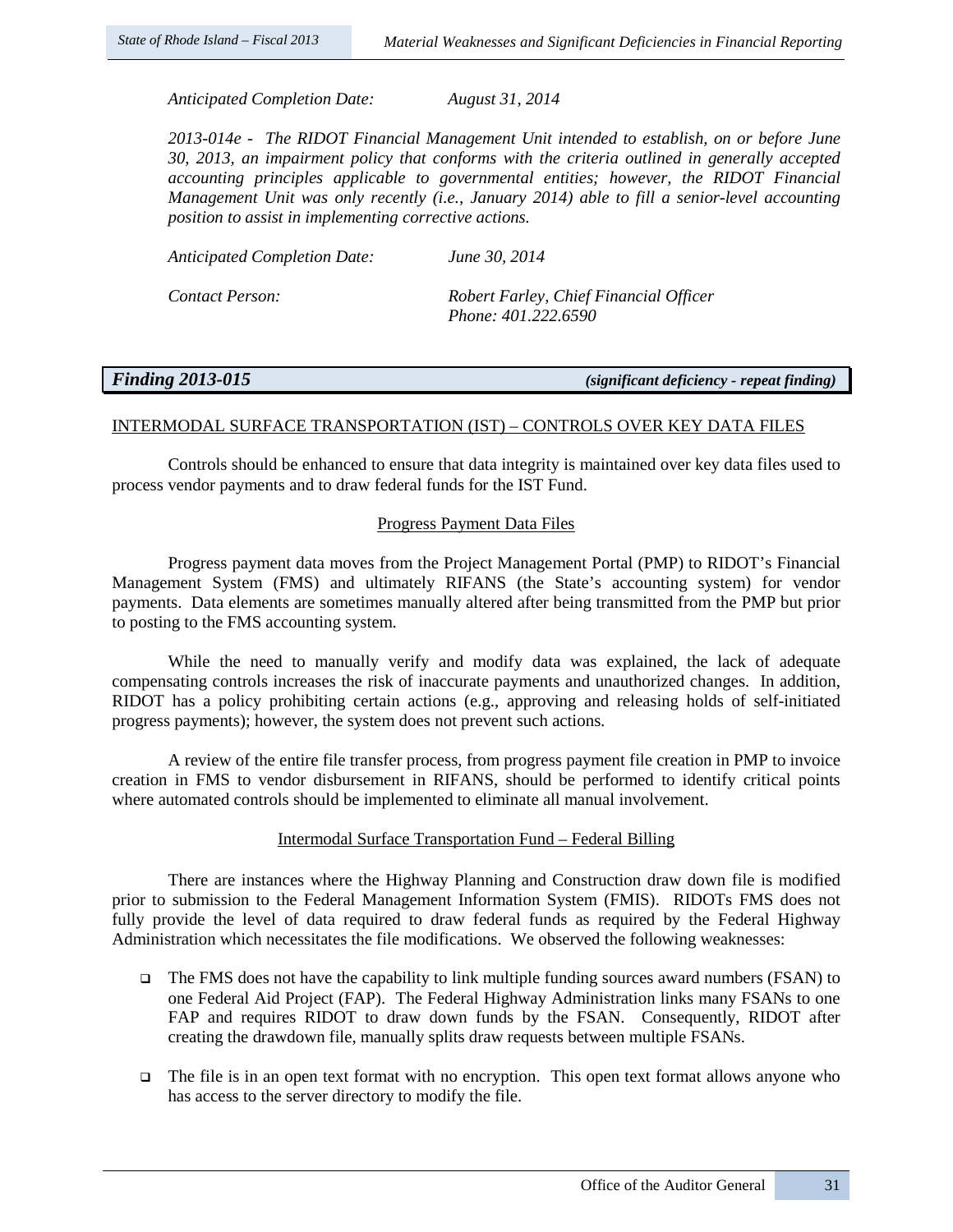There is no change management system in place tracking changes to the file, documenting who made the change, or requiring management approval of changes.

RIDOT should improve its controls and processes over the FMS and the drawdown file to ensure accuracy and completeness of data transmitted to the FMIS.

## RECOMMENDATIONS

- 2013-015a Review the progress payment file transfer process to identify critical points where automated controls could be implemented to eliminate the need for manual intervention.
- 2013-015b Create and implement appropriate approval hierarchies. Automatically identify RIFANS/FMS payment discrepancies for review.
- 2013-015c Improve controls over the RIDOT federal billing process to include transferring files without modification.
- 2013-015d Modify the Financial Management System to allow for multiple funding source award numbers (FSAN) to be linked to one Federal Aid Project.

## *Corrective action plan / auditee views:*

*2013-015a - Discussions and analysis will continue regarding the potential implementation of automated controls in lieu of the manual intervention currently required in certain situations. Manual intervention can occur for a variety of reasons, and budgetary constraints are a limiting factor for the Department's ability to automate the process.* 

*Since September 2011, as a compensating control, the Financial Management Office's Accounts Payable Unit has kept a log, including (a) "before and after" screen shots showing the change that was made; (b) sign-offs from both the processer and supervisor; and (c) a notation on the log indicating why the file needed to be changed.* 

| <b>Anticipated Completion Date:</b> | To be determined                                                           |
|-------------------------------------|----------------------------------------------------------------------------|
| Contact Person:                     | Loren Doyle, Administrator for Financial Management<br>Phone: 401.222.6590 |

*2013-015b - Approval Hierarchies will need to be reviewed during the FMS system upgrade to Oracle Release 12. Accounts Payable workflows will be implemented during the Release 12 upgrade. Also, existing reports have been modified to determine discrepancies in invoice payment amounts between FMS and RIFANS. Budgetary constraints have delayed the upgrade to Oracle Release 12, but RIDOT is hopeful that funding will be identified in the near future. It is currently estimated that the Oracle Release 12 upgrade will cost approximately \$1.3 million.*

*Should the funding be found, the upgrade will consume considerable staff resources and time, and will need to be a top priority. As a result, there will be an impact on operations during the time period that the Oracle Release 12 upgrade is implemented.*

| <b>Anticipated Completion Date:</b> | December 31, 2015                                            |
|-------------------------------------|--------------------------------------------------------------|
| Contact Person:                     | Thomas Lewandowski, Agency IT Manager<br>Phone: 401.222.6935 |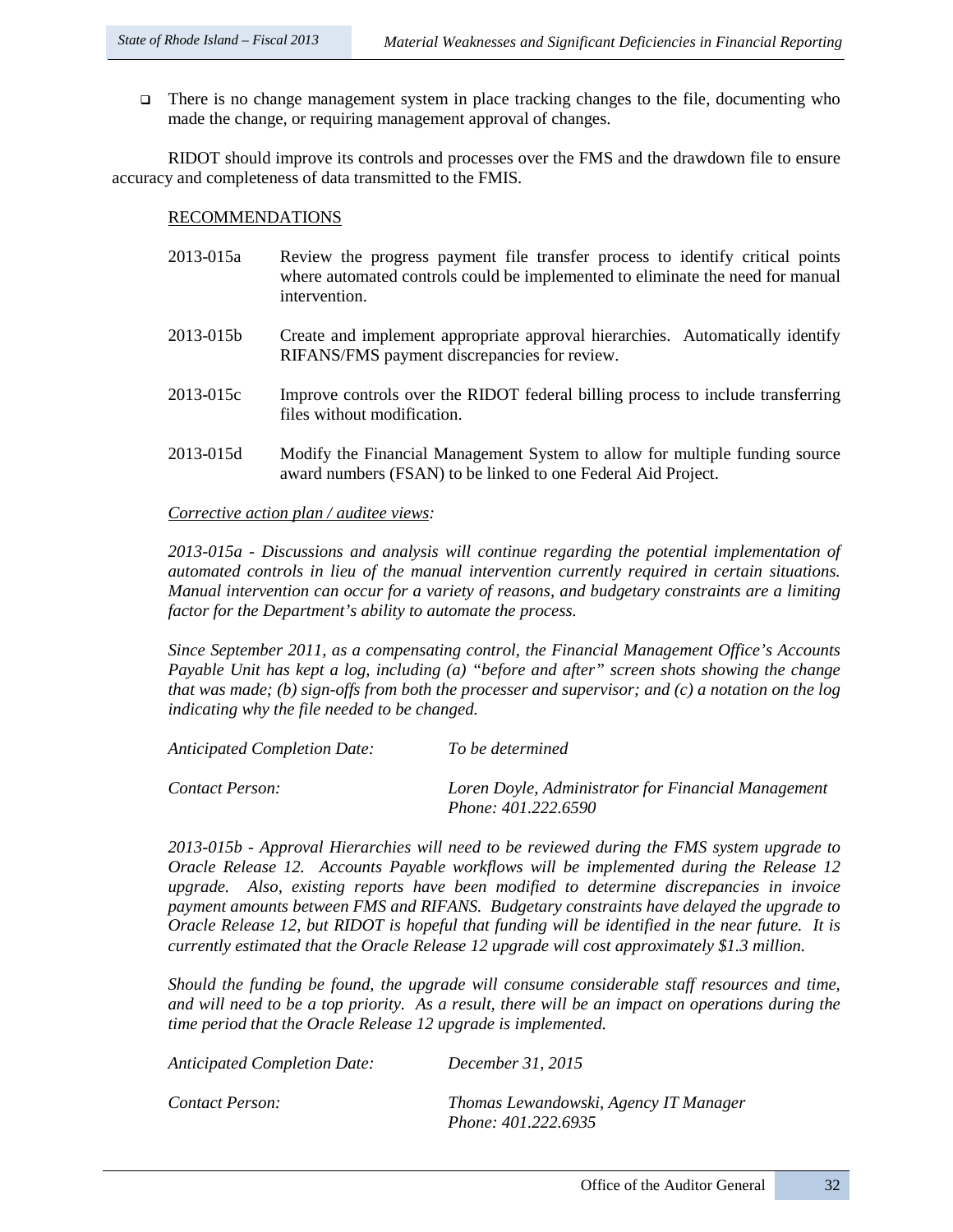*2013-015c - It is currently not possible to modify FMS to accommodate 'no changes" to the text file. Federal Highway is aware that manual file modification is necessary to change the program codes on occasion in order to bill the proper code. To be able to effect such a change to FMS would require a major modification to the program. This issue has been discussed at length with Tom Lewandowski of RIDOT's IT section and he has cautioned that this type of customization would likely void the support received from ORACLE.* 

| Anticipated Completion Date: | To be determined                                                                  |
|------------------------------|-----------------------------------------------------------------------------------|
| Contact Person:              | John Megrdichian<br>Administrator for Financial Management<br>Phone: 401.222.2496 |

*2013-015d - To be able to effect such a change to FMS would require a major modification to the program. We have discussed this at length with Tom Lewandowski of our IT section and he informs us that any such customization would void the support received from ORACLE.* 

*Anticipated Completion Date: To be determined*

*Contact Person: John Megrdichian* 

*Administrator for Financial Management Phone: 401.222.2496*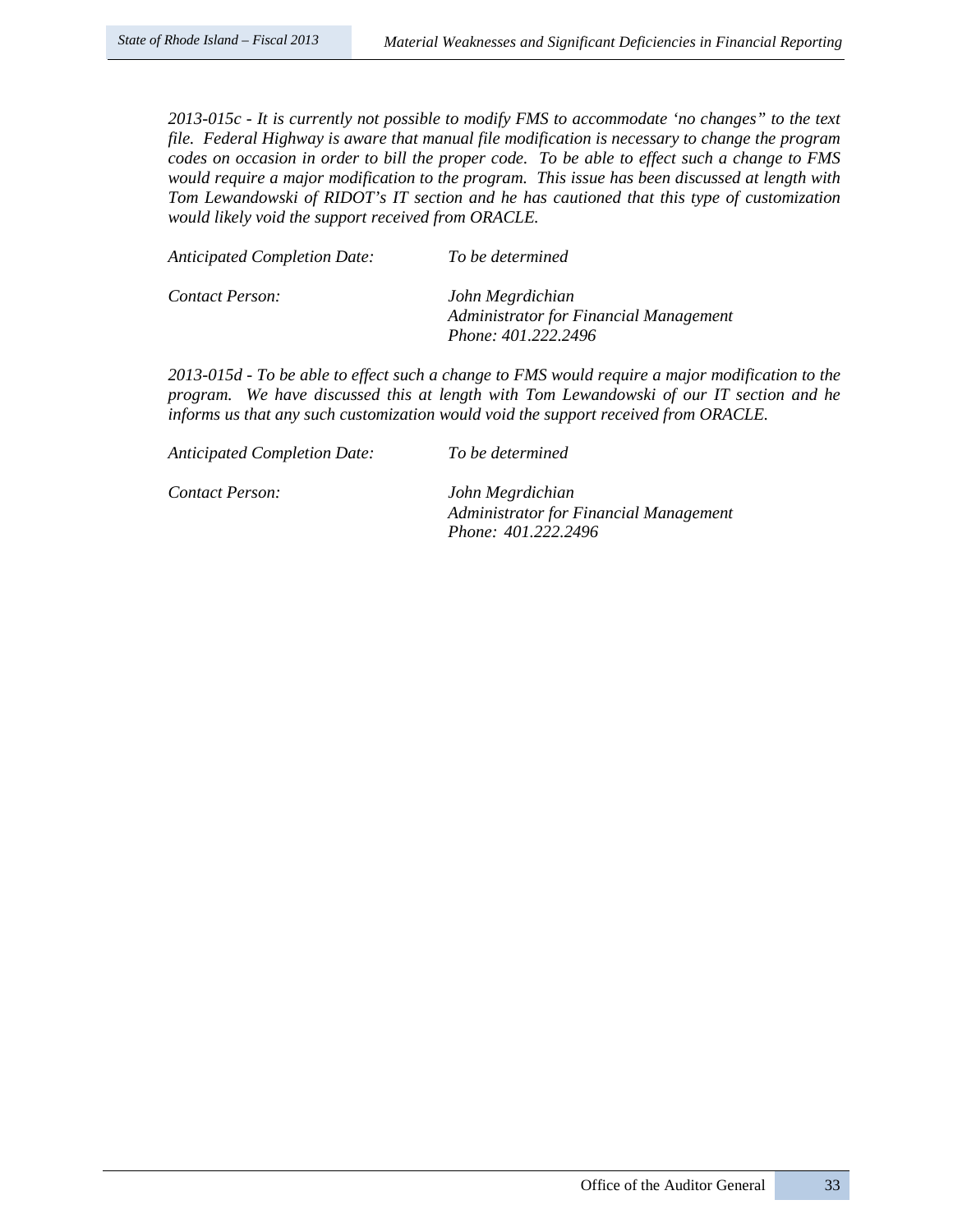# *Finding 2013-016 (significant deficiency - repeat finding)*

## EMPLOYMENT SECURITY FUND - PROGRAM CHANGE CONTROL PROCESS WITHIN THE DEPARTMENT OF LABOR AND TRAINING

Program change management controls are intended to mitigate known risks associated with making changes to large complex IT applications. The Department of Labor and Training (DLT) has a number of large automated applications operating on DLT's internal computer systems.

Program change management controls generally utilize a mix of automated and manual procedural controls. The application change management process established within DLT is a manual process that primarily utilizes e-mails, memoranda, and paper-based forms to document and control the program change process. There is no automated control system that can be queried to report pertinent information regarding changes made to the various applications. An automated system could improve controls over the change management process by providing:

- Change request initiation, documentation, authorization, and acceptance status;
- Tracking of change request status and authorizations;
- Approvals required for change package;
- Program check-in/check-out information;
- Release management information;
- Program documentation;
- Program change history;
- Audit trails/standard audit reports;
- Emergency change process; and
- Review and acceptance of test results.

DLT's lack of an automated system to control, track, and report on all application program changes made by the DLT programming staff is a control weakness in financial reporting for the Employment Security Fund.

#### RECOMMENDATION

2013-016 Implement an automated program change management process over DLT computer applications. Coordinate with DoIT to implement the approved and supported State Enterprise Change Management solution.

#### *Corrective action plan / auditee views:*

*DLT's DoIT staff along with the DoIT Enterprise Staff realizes that improvements need to be made to the current software to improve functionality and usability. DLT's DoIT staff will have to develop knowledge and expertise of these products and have the necessary staff to implement and manage these programs. DOIT will work with DLT to identify the required funding to identify new tools and implement these tools to meet the requirements. This finding will be addressed with finding 2013-5a*

*Anticipated Completion Date: June 30, 2015*

*Contact Person: Robert M. Genest Administrator, MIS Phone: 401.462.8012*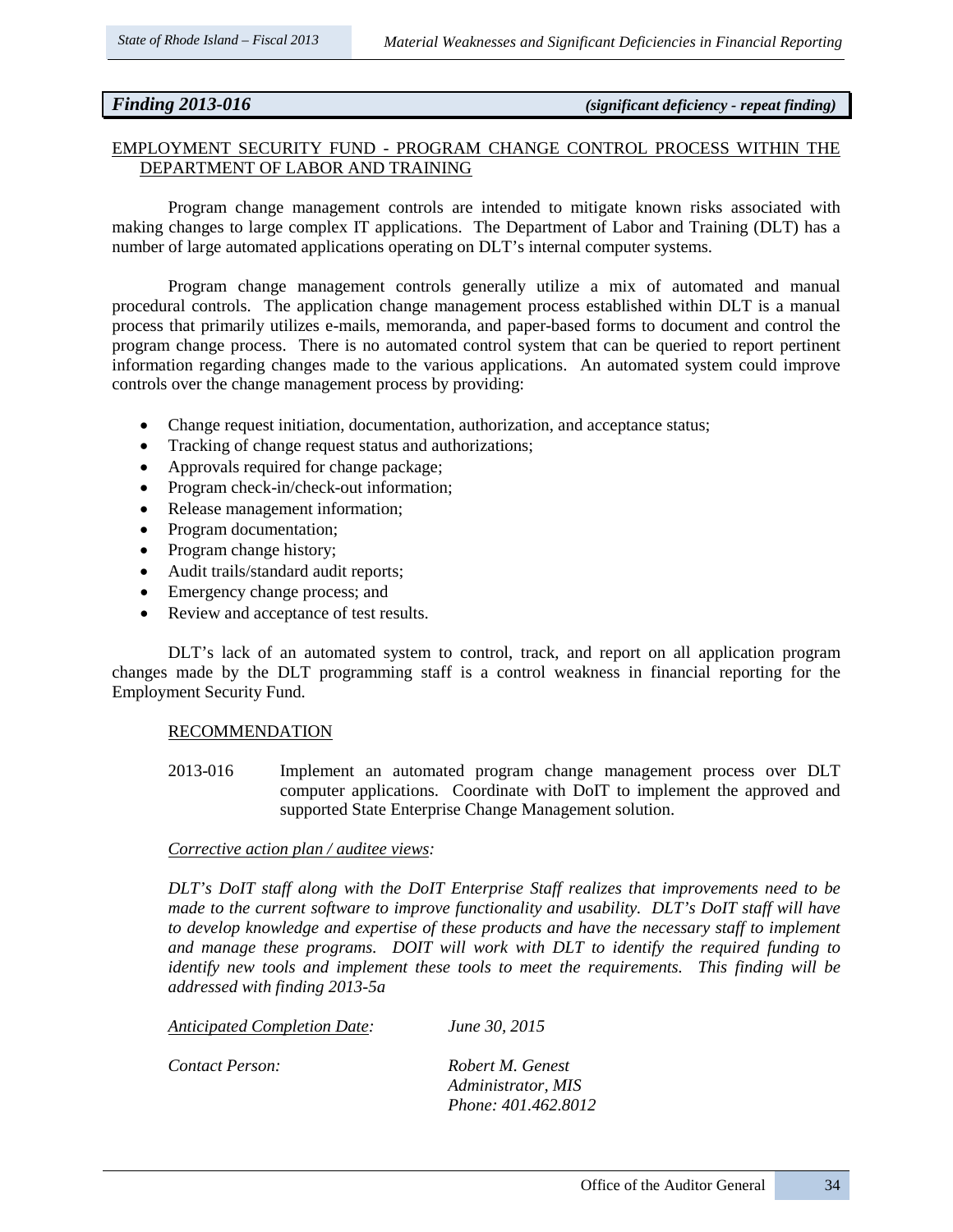# *Finding 2013-017 (significant deficiency – new finding)*

#### EMPLOYEES' RETIREMENT SYSTEM - INVESTMENT ACCOUNTING

The Employees' Retirement System's (System's) investments are held by an independent custodian who also maintains all the accounting records related to those investments including the reporting of investment income and expenses. For financial reporting purposes, summarized information is recorded at the close of the fiscal year based on information provided by the custodian. Due to this arrangement, the System is reliant on the controls and accounting records maintained by the custodian.

Understanding and monitoring the activities of the investment custodian is a critical control area, particularly when the custodian's records are the only accounting records maintained. We found that the System can improve its understanding and oversight of the custodian's accounting policies, controls, and procedures to ensure investment transactions are reported on the System's financial statements consistent with its accounting policies.

The System transferred its investments to a new custodian effective November 1, 2012. We found that the new custodian (1) recorded certain transactions differently than the prior custodian and (2) certain other transactions required reclassification. The System accepted our proposed audit adjustments, which reclassified \$3.1 million to the financial statement line item "investment expense" from "net appreciation in fair value of investments". While these situations are partly attributable to transitioning to a new investment custodian, we believe the System should enhance its monitoring controls over the custodian's accounting and reporting of transactions to allow timely identification and correction of variances or errors.

 There is a substantial volume of information provided on the System's investments by each of the various investment managers engaged by the State Investment Commission as well as the System's investment custodian. We observed that the review and reconciliation of such information to the custodian's records could be improved with the goal, among others, of providing enhanced documentation for financial reporting purposes.

Additionally, investment staff overseeing the System's investment portfolio is organizationally separate from the Retirement Division and consequently independent from the accounting and financial reporting processes of the Division. This contributes to a split responsibility for (1) information included within the System's financial statements and (2) the design and operation of key controls over financial reporting.

These organizational areas should be better integrated to enhance controls over financial reporting with regard to investments and related disclosures. This includes ensuring that those individuals responsible for preparing the System's financial statements in accordance with generally accepted accounting principles include important investment activities within that scope of work.

#### RECOMMENDATIONS

- 2013-017a Enhance the understanding and monitoring of the accounting and reporting activities performed by the System's investment custodian.
- 2013-017b Enhance controls over financial reporting by better integrating responsibility for the investment cycle with all other System activities.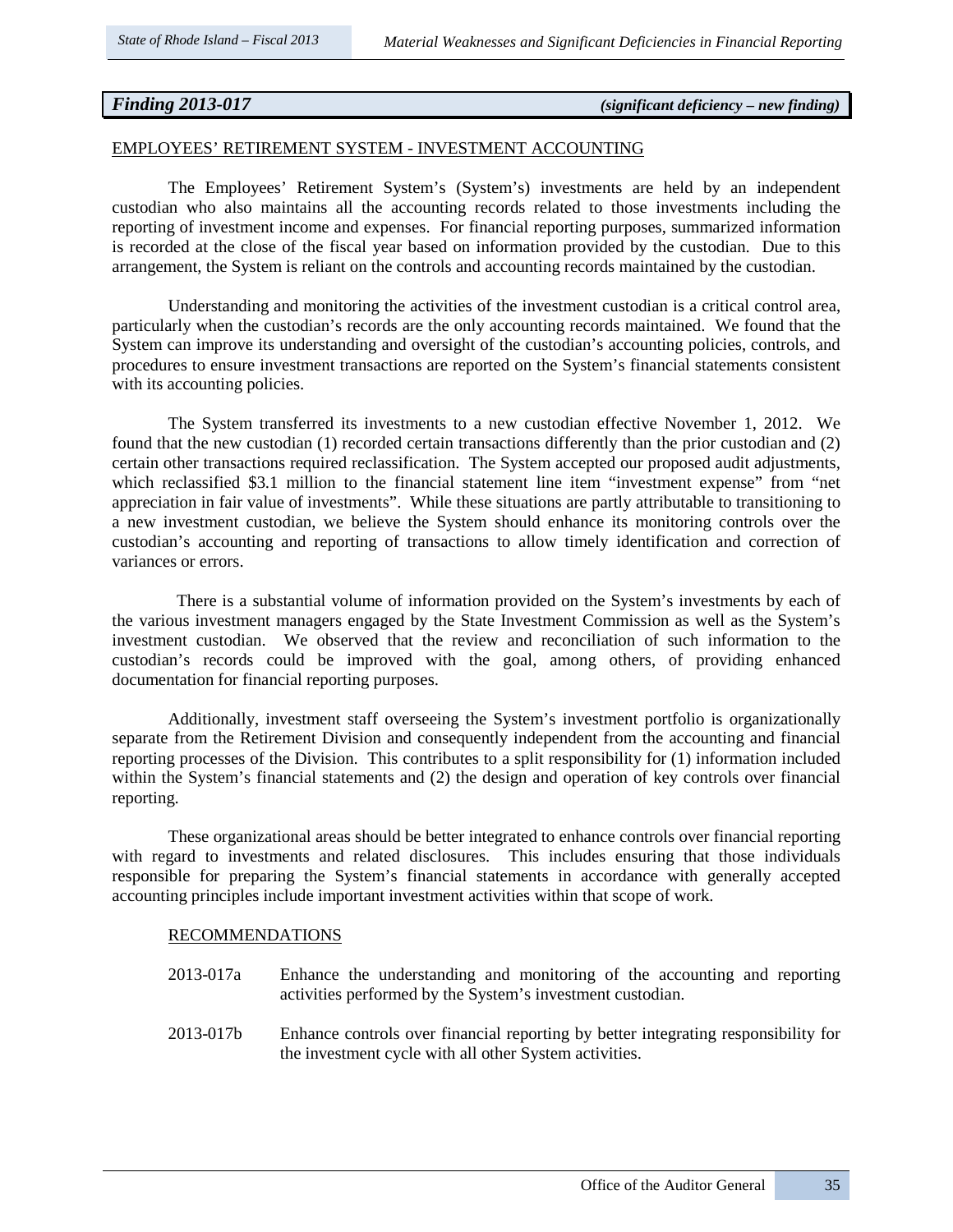### *Corrective action plan / auditee views:*

*During Fiscal 2013 Treasury converted to a new custodian on November 1, 2012, saving the system more than \$300,000 annually. We had maintained a relationship with our prior custodian for 25 years, and mechanical and accounting processes had been worked out and refined over time.*

*Our custodian provides the accounting function for our investments. To supplement the custodian, staff has a thorough process to review activity on a monthly basis. Further, in the case of private equity and real estate transactions, we reconcile transactions with the custodian bank (Bank of New York Mellon) and the consultants (Cliffwater for private equity and Pension Consulting Alliance for real estate) in a three-way reconciliation.*

*During the set-up process with Bank of New York Mellon (BNY), we reviewed the methods of recording and valuation of our investment partnerships. There are three widely accepted methods for accounting: cost method, equity method, and hybrid method. With the previous custodian, we had used a hybrid method. At inception with BNY, we elected to use the cost method. This method is used by 65% of BNY's clients because it allows BNY to reconcile with the consultant and partnerships in the most efficient way. The cost method is the accounting method used by both the partnerships and consultant; it is fully GAAP compliant.*

*At no time was the bottom-line valuation of the partnerships different from that of the hybrid method, meaning that the pension fund's balance and performance were always properly recorded. There was no change to the bottom line. As is the case with the cost method, those expenses are realized as a component of the realized and unrealized losses of the partnership (It is considered a loss because at the time of payment these transactions are recorded as purchases and later reclassified).*

*Based on the concerns of the Auditor General, we have switched to the hybrid method, an accounting treatment used by only 4% of BNY clients. Under the hybrid method, the custodian will post management fees and partnership expenses in the "fees and expenses" category on a quarterly basis when they reconcile valuations. Remaining valuation adjustments, including indirect fees, will be posted to unrealized gains and losses. For the January 2014 statements, the first quarter of fy14 will be reconciled and expensed accordingly. Due to timing of quarterly reconciliations, the fees for fiscal fourth quarter will be accrued and subsequently reversed.*

*Staff continues to enhance its understanding and monitoring of the accounting and reporting activities of the System's investment custodian. We also continue to work closely with the Retirement accounting department and its additional staff to ensure the most accurate representation and categorization on the financial statements.*

*Anticipated Completion Date: Ongoing*

*Contact Persons: Anne-Marie Fink, CIO Zachary Saul, Director of Finance Phone: 401.462.7650*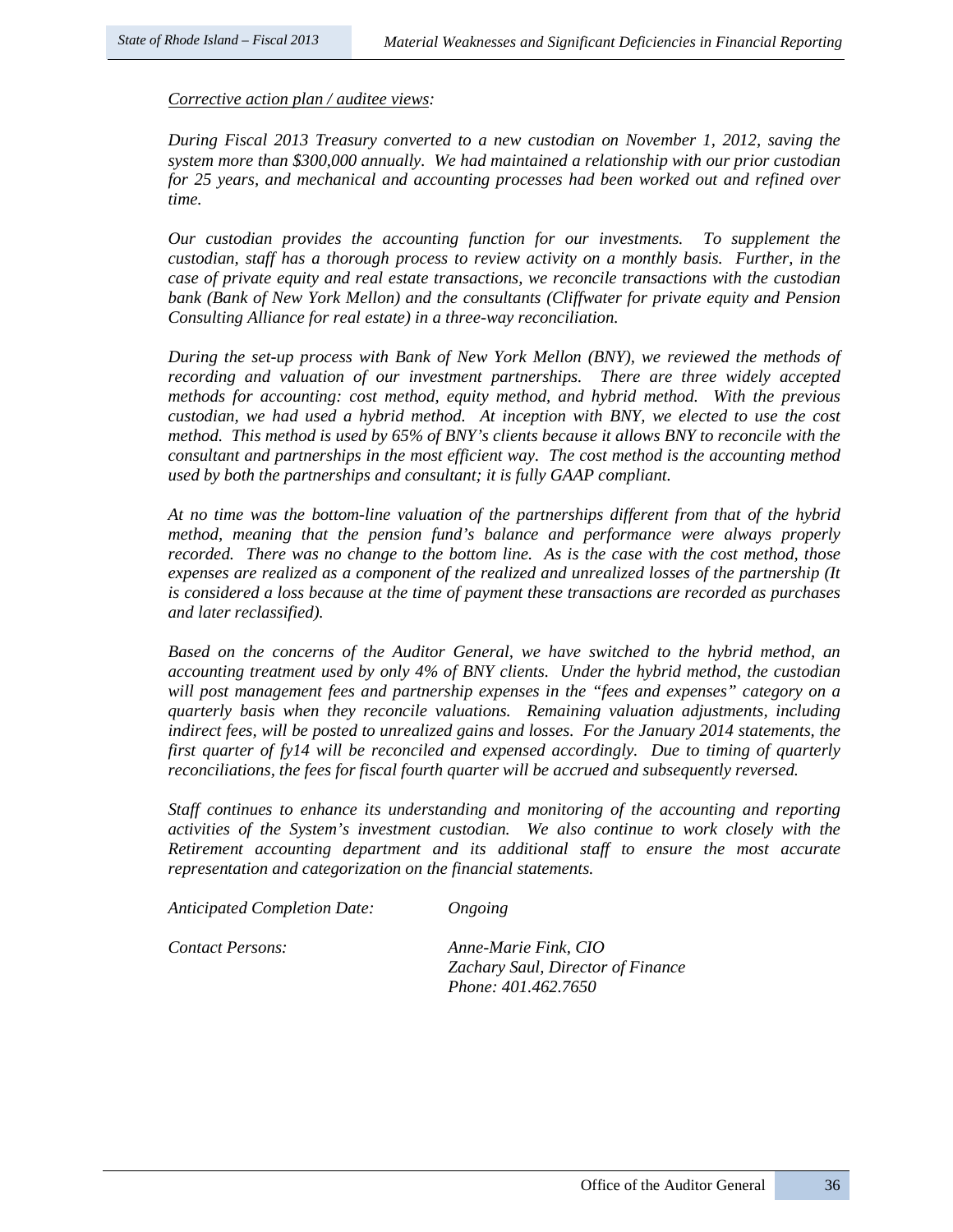## *Finding 2013-018 (material weakness – new finding)*

#### CENTRAL FALLS SCHOOL DISTRICT – SEGREGATION OF DUTIES

The School District's current internal control procedures over financial reporting has resulted in the lack of segregation of duties in certain areas, which is a weakness in internal controls.

The Staff Accountant has the responsibility for maintaining the general ledger for all funds, including reconciling all cash accounts, the authorization and posting of bi-weekly payroll, recording all cash receipts, preparing and posting journal entries and preparing all the trial balances for the year-end audit. The Staff Accountant also assumed additional authorization and approval responsibilities at times during the fiscal year when the Finance Director's position was vacant. The internal control system does not include formal procedures that require the Finance Director's review and approval of journal entries, reconciliations and financial reports.

The Staff Accountant's responsibilities should not include the initiating, authorization and recording of transactions. The current responsibilities of the Staff Accountant and the lack of a formal policy requiring approval of all reconciliations, journal entries and the review of all financial reports results in a lack of segregation of duties and as a result a weakness in internal control.

## RECOMMENDATION

2013-018 We recommend that the School District review the current job responsibilities of the Staff Accountant and reassign those responsibilities that result in a lack of segregation of duties. We also recommend that the School District implement formal procedures that require the Finance Director to approve all journal entries and review on a periodic basis all reconciliations and financial reports

#### *Corrective action plan / auditee views:*

*The District has begun the process of reviewing the duties of all finance staff inclusive of the Finance Director. Once completed, duties will be reassigned amongst staff members as necessary to better segregate duties. Additionally, staffing changes may occur based on internal control requirements and District needs. An internal control policy will be drafted to include the following duties of the Finance Director: The Finance Director will have final approval on all journal entries, approve all reconciliations performed by staff members, and review and approve financial reports on a monthly basis.*

*Contact Person: Brad Peryea, Central Falls School District Phone: 401.727.7700 x25112*

*Finding 2013-019 (material weakness - repeat finding)*

#### CENTRAL FALLS SCHOOL DISTRICT – CAPITAL ASSETS

The School District does not have formal policies and procedures and an accounting system in place to properly maintain and account for their capital assets on a perpetual basis. Although a list of capital assets and depreciation expense were prepared as of June 30, 2013, the list was prepared after year-end. The School District does not have procedures in place to maintain the list of capital assets on a perpetual basis or to provide for the periodic physical inventory of the capital assets.

#### RECOMMENDATION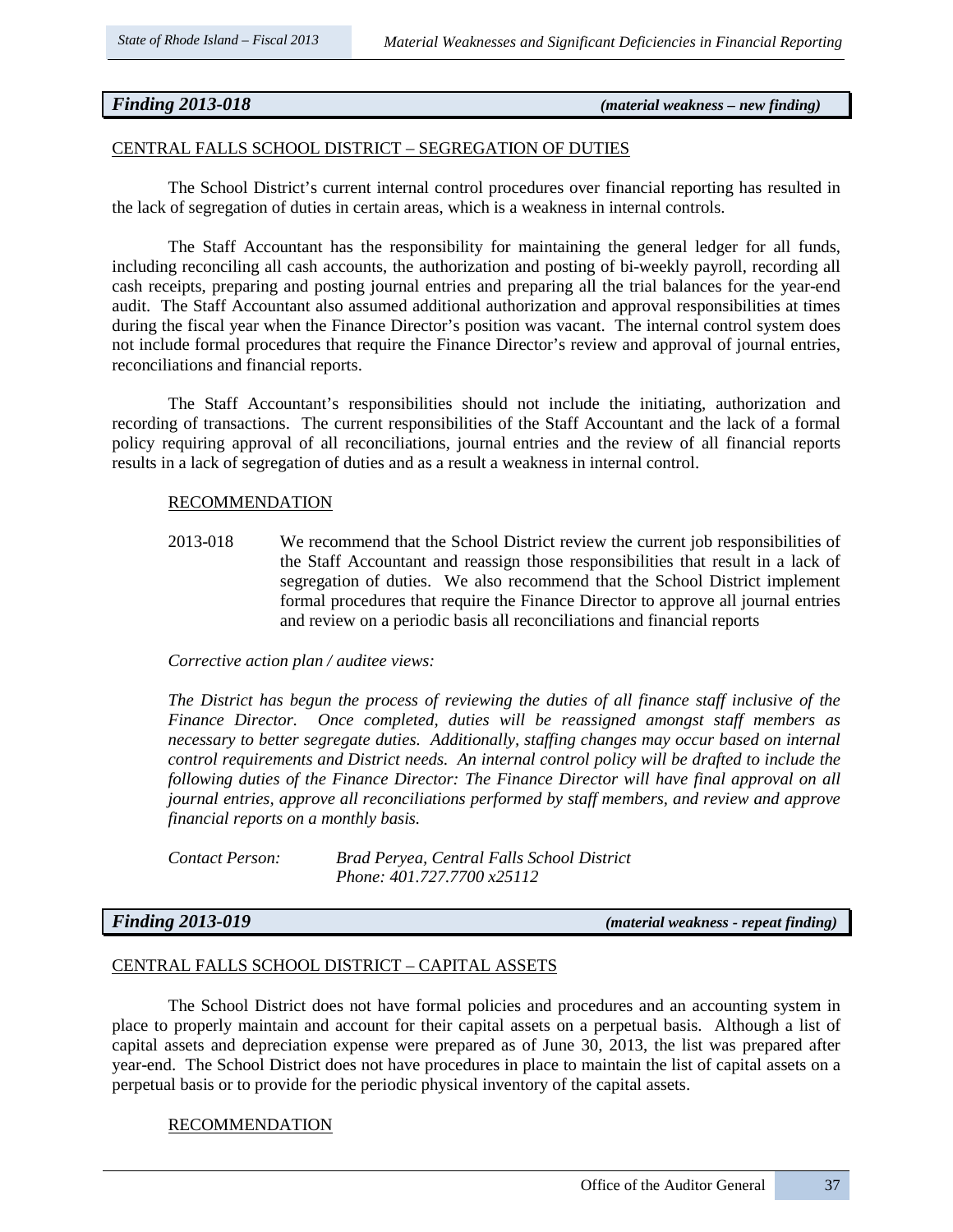2013-019 We strongly recommend that the School District implement policies and procedures and utilize the Unifund capital asset accounting system to account for the addition and deletion of capital assets and related depreciation expense, throughout the year. We also recommend that the School District perform an inventory of the capital assets and compare it to the list of capital assets at least annually. This will ensure proper recording and safeguarding of capital assets.

## *Corrective action plan / auditee views:*

*The District has engaged a third party to inventory all capital assets. This inventory was completed after the close of fiscal year 2013. As soon as the final report is received, information will be entered into Unifund. All District assets will then be reviewed regularly to account for asset additions and deletions, along with the recording of all necessary depreciation expenses.*

| Contact Person: | Brad Peryea, Central Falls School District |
|-----------------|--------------------------------------------|
|                 | Phone: 401.727.7700 x25112                 |

*Finding 2013-020 (material noncompliance - repeat finding)*

# CONVENTION CENTER AUTHORITY – MATERIAL NONCOMPLIANCE - FUNDING OF THE OPERATING RESERVE AND RENEWAL AND REPLACEMENT COMPONENTS OF ITS RESTRICTIVE COVENANTS

During the fiscal year ended June 30, 2013, the Convention Center Authority was unable to fund the Operating Reserve and Renewal and Replacement components of its restrictive covenants pursuant to the bond indentures.

*Corrective action plan / auditee views:* 

*The Authority will fund the Operating Reserve and Renewal Replacement components noted above provided there is sufficient cash flow.* 

*Contact Person: James McCarvill, Executive Director Rhode Island Convention Center Authority Phone: 401.351.4295*

*Finding 2013-021 (material weakness - new finding)*

## RHODE ISLAND TURNPIKE AND BRIDGE AUTHORITY – IMPLEMENTATION OF OPEN ROAD TOLLING AND NEW BACK OFFICE SYSTEM

During June 2012, the Authority placed into service open road tolling (ORT) lanes. Transactions related to ORT activities (for example, tolls and violations) were captured and reported by an in-house system developed by a third-party service provider. The Authority contracted with an additional third party to bill and collect violation tolls and fees. In July 2012, the contract with the billing contractor was terminated. In connection with that action, in August 2012, the Authority contracted with a new thirdparty billing service provider to process invoices for violations using information obtained from the newly developed in-house system. However, invoices for violations were not processed by the billing service provider until October 2012 due to the in-house system's inability to communicate to, or receive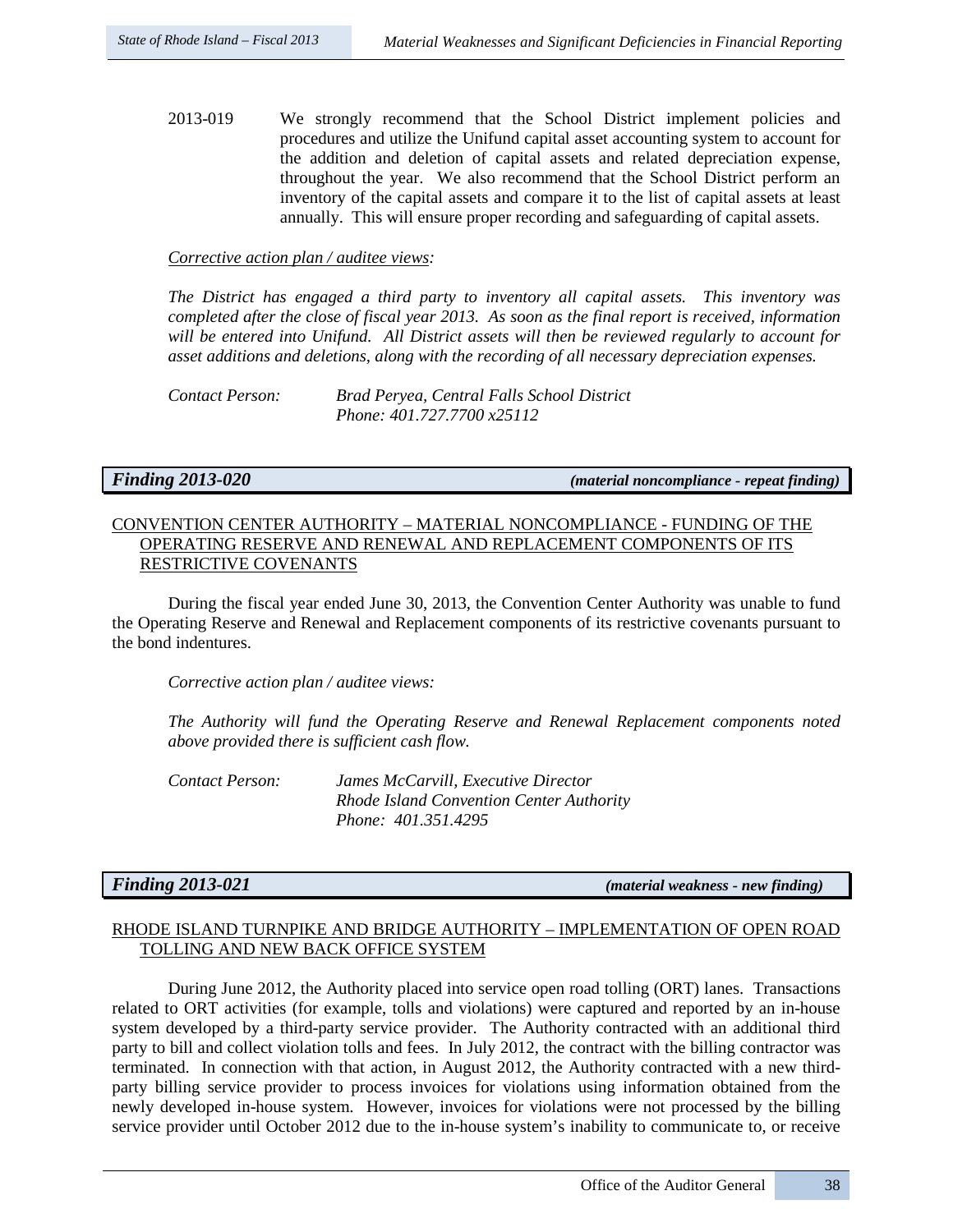from, the billing service provider information related to the violation billings. Consequently, financial transactions related to ORT violation transactions were not recorded in the Authority's accounting records as they occurred, violators were not billed timely, and controls could not be implemented to determine whether transactions were accurately and completely recorded.

The Authority used a third party to capture and report all E-ZPass transactions, including ORT E-ZPass transactions, through mid-June 2013, at which time the Authority terminated its contract with the third party. The reports generated by the service provider were used to report financial transactions in the Authority's books and records and to facilitate the settlement of receivables from and payables to other states related to E-ZPass transactions. As part of its contract with the in-house developer, the Authority contracted with the in-house developer to develop an in-house back office system (the Back Office System) to capture and report all E-ZPass transactions, including ORT violations, and to facilitate the (i) recording of transactions in the Authority's accounting records; (ii) settlement of receivables from other states for E-ZPass transactions; and (iii) billing of violations related to ORT transactions. The Back Office System was not adequately tested in an IT test environment by users prior to its implementation, and the system did not appropriately report transactions captured during the period from implementation through year-end until mid-July 2013. Consequently, financial transactions were not reported in the Authority's accounting records timely and controls could not be implemented to determine whether transactions were accurately and completely recorded.

## RECOMMENDATION

2013-021 Although we were able to use information generated subsequent to year-end during the audit process, we recommend that the Authority design and implement policies and procedures that would (i) require new systems to be adequately tested in an IT test environment by users prior to their implementation to ensure that the system is operating effectively; (ii) determine whether transactions are captured and reported accurately and completely to enable the Authority to record transactions timely and accurately as part of its normal month-end financial closing process prior to system implementation; and (iii) to identify and correct on a timely basis system features that are subsequently noted as not operating effectively or as intended.

### *Corrective action plan / auditee views:*

*Based on discussions, the Authority agrees with the recommendation and has implemented the process.*

*Contact Person: Buddy Croft, Executive Director Rhode Island Turnpike and Bridge Authority Phone: 401.423.0800*

*Finding 2013-022 (significant deficiency - new finding)*

# RHODE ISLAND TURNPIKE AND BRIDGE AUTHORITY – RECORDING OF CAPITAL ASSETS AND CONSTRUCTION IN PROGRESS

The Authority records capital additions as construction in progress. However, the Authority does not reclassify amounts previously recorded as construction in progress to the appropriate capital asset category (for example, bridges), or commence the recording of depreciation expense, in the month during which the capital asset was placed in service for assets which are not part of a lengthy completion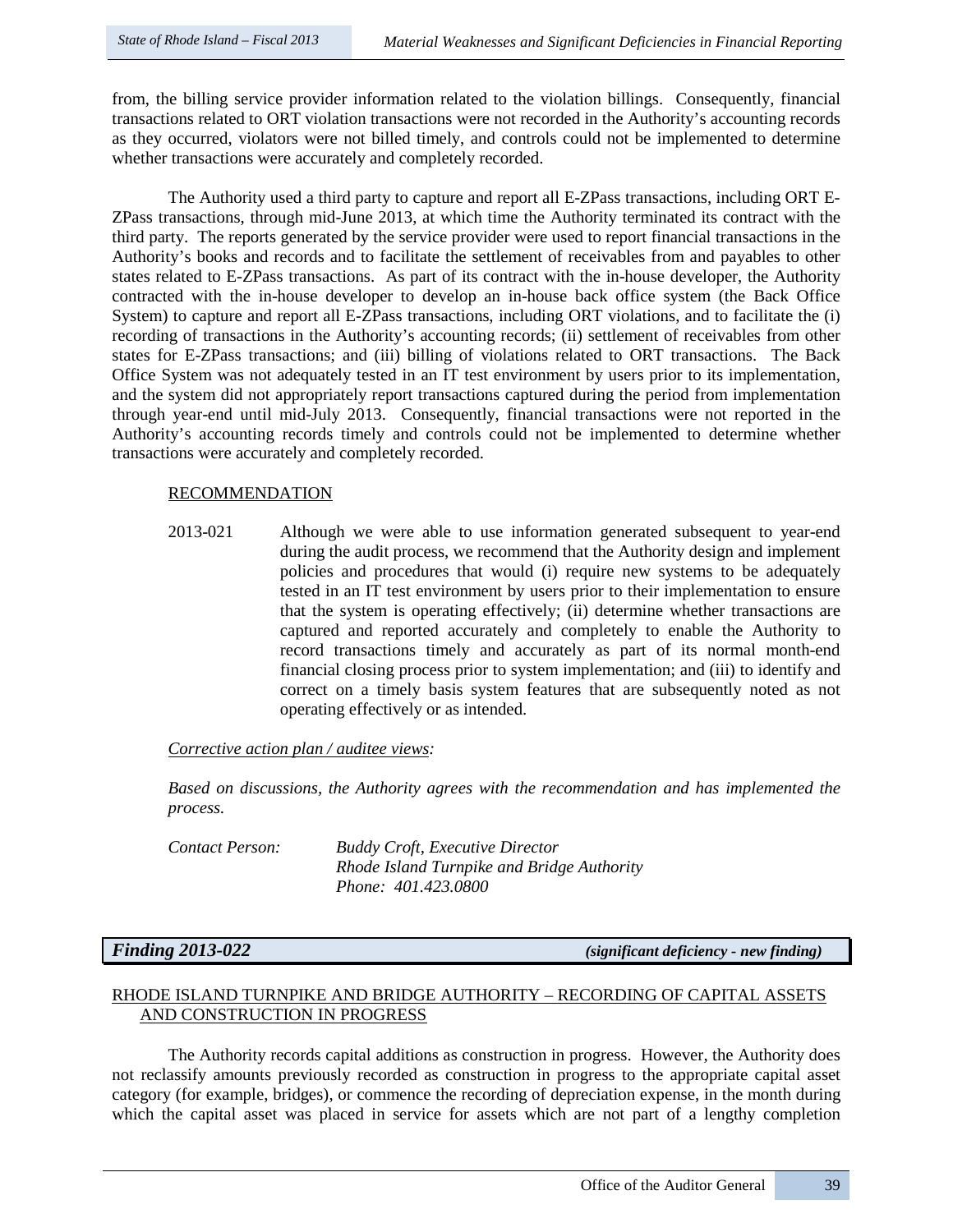process. Consequently, significant journal entries are required to be recorded at year-end to reclassify amounts that were incorrectly categorized as construction in progress and to record depreciation expense.

#### RECOMMENDATION

2013-022 We recommend that the Authority reclassify amounts initially recorded as construction in progress to the appropriate capital asset category in the month in which the capital asset is placed in service, and record depreciation expense commencing in the month the capital asset is placed in service.

*Corrective action plan / auditee views:* 

*Based on discussions, the Authority agrees with the recommendation and has implemented the process.*

*Contact Person: Buddy Croft, Executive Director Rhode Island Turnpike and Bridge Authority Phone: 401.423.0800*

*Finding 2013-023 (significant deficiency - repeat finding)*

## RHODE ISLAND TURNPIKE AND BRIDGE AUTHORITY – ACCOUNTS PAYABLE AND YEAR-END CUTOFF PROCEDURES

During our audit, we noted that certain capital assets and associated liabilities at year-end related to the construction of certain equipment were not recorded.

### RECOMMENDATION

2013-023 We recommend that the Authority review work performed and liabilities incurred related to construction activities to identify liabilities related to goods and/or services received on or prior to year-end in order to record such transactions in the period to which they relate.

#### *Corrective action plan / auditee views:*

*Based on discussions, the Authority agrees with the recommendation and has implemented the process.*

*Contact Person: Buddy Croft, Executive Director Rhode Island Turnpike and Bridge Authority Phone: 401.423.0800*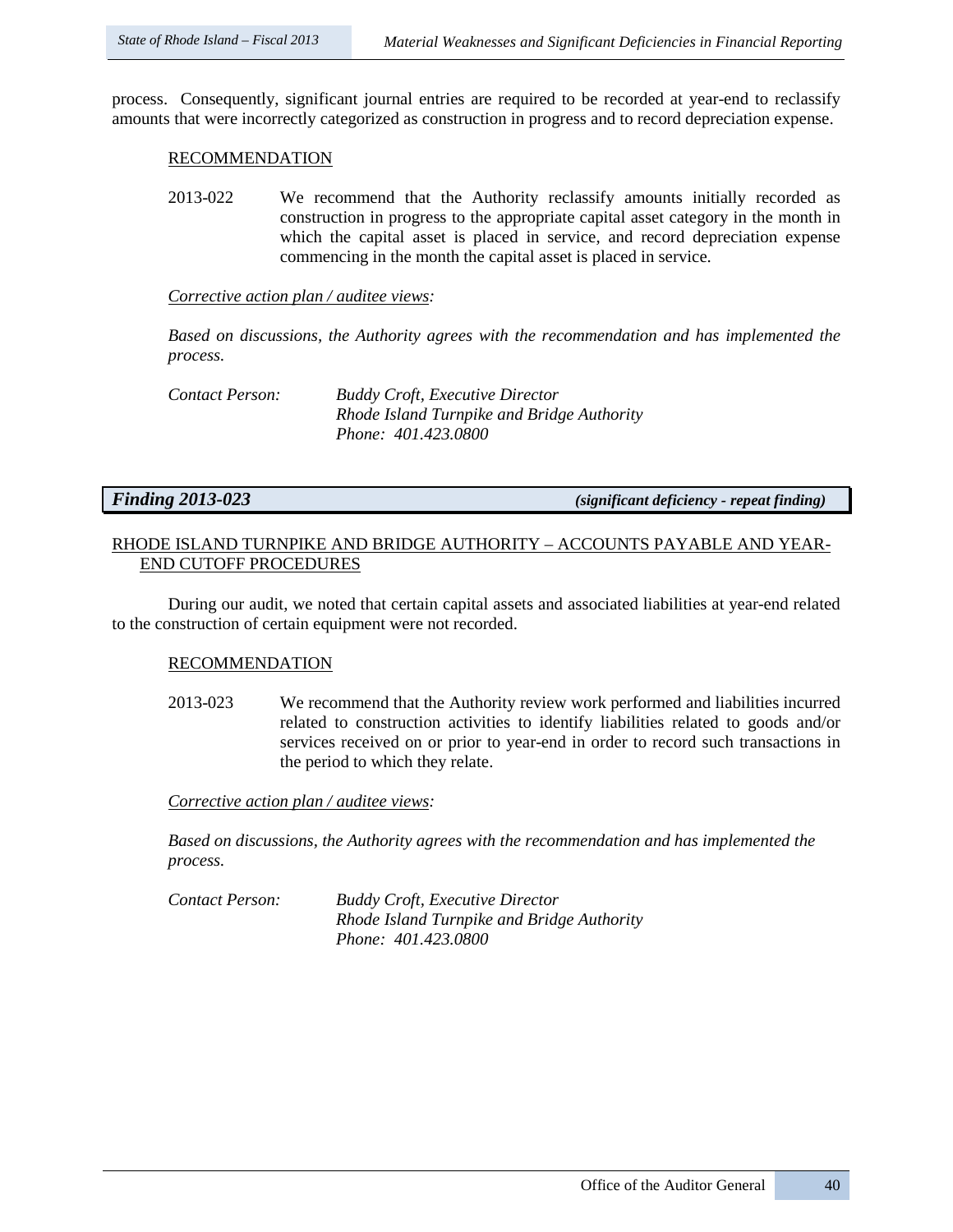*Finding 2013-024 (significant deficiency - repeat finding)*

## RHODE ISLAND TURNPIKE AND BRIDGE AUTHORITY – RECORDING OF NONRECURRING TRANSACTIONS

During our audit, we noted that the Authority recorded as revenue the reduction in the estimated legal settlement liability previously recorded, rather than recording the amount as reduction of settlement expense.

### RECOMMENDATION

2013-024 As previously communicated in the prior year, we again recommend that upon the occurrence of a nonrecurring transaction the Authority identify, research, and evaluate applicable accounting guidance based on the nature of the nonrecurring transaction in order to select and apply the appropriate accounting principle to ensure that the transaction is recorded in the general ledger in accordance with U.S. GAAP.

#### *Corrective action plan / auditee views:*

*Based on discussions, the Authority agrees with the recommendation and has implemented the process.*

*Contact Person: Buddy Croft, Executive Director Rhode Island Turnpike and Bridge Authority Phone: 401.423.0800*

*Finding 2013-025 (material weakness - new finding)*

# RHODE ISLAND ECONOMIC DEVELOPMENT CORPORATION – RECORDING OF FINANCIAL TRANSACTIONS

Certain transactions were not recorded in the Corporation's books and records in the period in which the underlying transaction occurred or consistent with the financial elements of the underlying transactions. As a result, significant audit adjustments were required to record such transactions, adjust previously recorded amounts, or reclassify the manner in which previously recorded amounts were presented.

### RECOMMENDATION

2013-025 We recommend that management design and implement a process which (i) incorporates the review of the various existing contracts, grants and agreements, including amendments thereto, for which the Corporation currently is a party, and that incorporates the timely review of such agreements entered into in the future in order to identify and record transactions in the period during which they occur based on the economic substance of the transaction; (ii) includes a review of transactions occurring shortly after each reporting period to determine whether all transactions were recorded in the proper period and to adjust previously recorded transactions based on the most recent information available; and (iii) if information required to record certain transactions is required from the State Controller's office, to initiate communication with the State Controller's office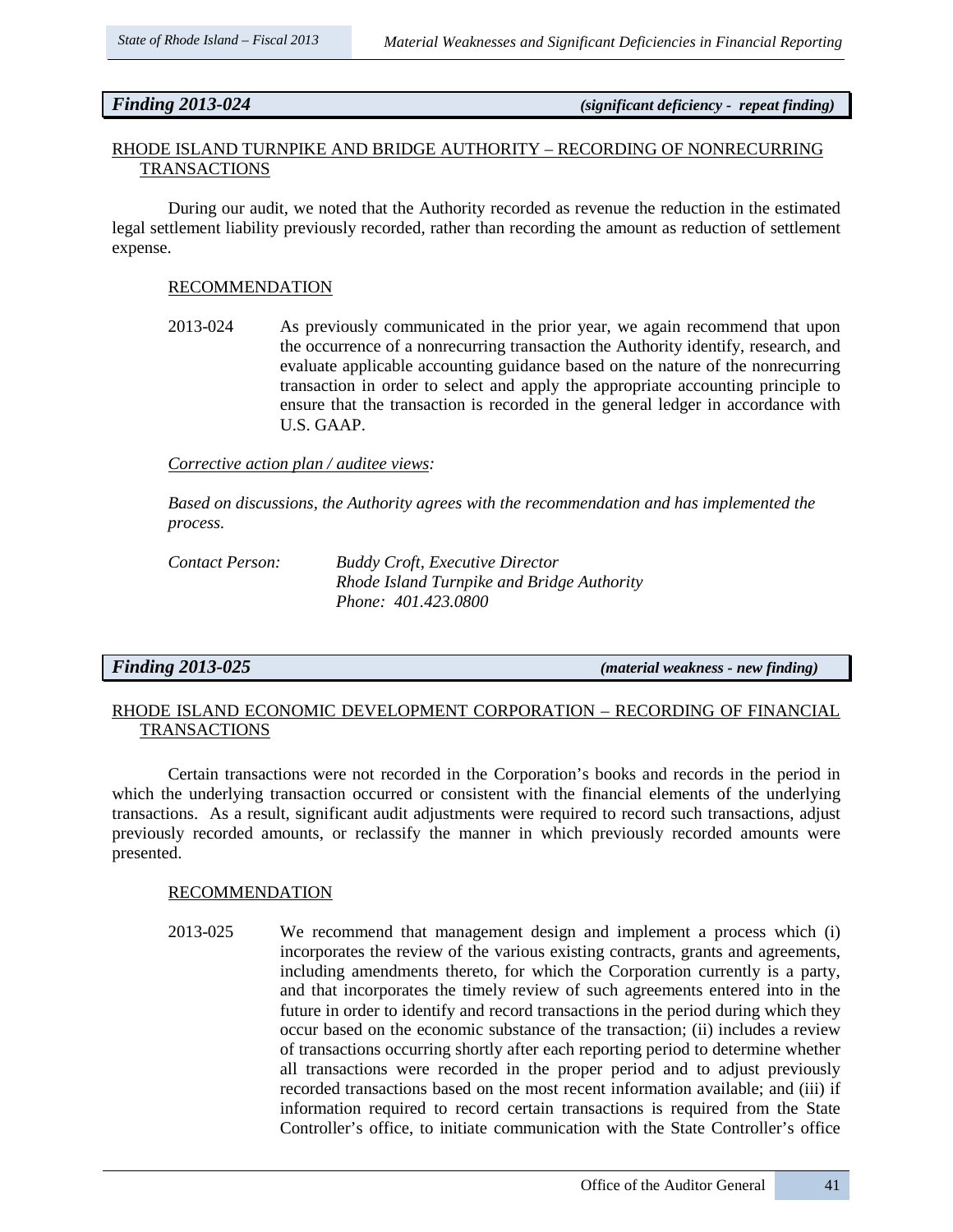when known transactions are expected to occur to obtain information required to record such transactions in the period during which they occur.

We also recommend that a person independent of the person responsible for identifying and recording such transactions review available financial information and approve recorded transactions to determine whether all transactions were properly recorded during the period to which they relate based on the substance of the underlying transaction.

### *Corrective action plan / auditee views:*

*During the audit period of July 1, 2012 through June 30, 2013, the Corporation experienced changes in personnel, including organizational restructuring and changes in management, contributing toward the audit adjustments noted in the audit's schedule of findings. Referenced findings generally included non-recurring transactions. As recommended, management has already begun implementing procedures to (1) incorporate the timely review of existing and future contracts, grants and agreements to ensure that transactions are identified and recorded accurately and within the proper reporting period; (2) review transactions occurring shortly after each reporting period to determine whether all transactions were recorded in the proper period and make the necessary adjustments to previously recorded transactions shortly after each reporting period based on the most recent information available; and (3) initiate communication with the State Controller's office when known transactions are expected to occur to obtain information required to record such transactions in the period during which they occur. In addition, management has designated an independent individual to review available financial information and approve recorded transactions to ensure that all transactions are properly recorded during the appropriate period based on the substance of the underlying transaction.*

| Contact Person: | Adam N. Quinlan, Chief Financial Officer        |
|-----------------|-------------------------------------------------|
|                 | <b>RI Commerce Corporation (formerly RIEDC)</b> |
|                 | Phone: 401.278.9100                             |

*Finding 2013-026 (material weakness – new finding)*

# RHODE ISLAND ECONOMIC DEVELOPMENT CORPORATION – RENEWAL ENERGY FUND – LOAN FILES AND COMPLIANCE

Certain Renewable Energy Fund (REF) loans require borrowers to comply with certain terms and provisions, including, among others, financial reporting requirements and the requirement to commence loan repayment upon the achievement of certain financial targets. During our audit, we noted that the Corporation had not fully implemented periodic loan monitoring processes as of year-end to monitor the terms and conditions with which a borrower must comply, including provisions which would require the borrower to make loan repayments upon the achievement of certain financial targets. It is our understanding that the Corporation began implementing loan monitoring processes near year-end in response to a similar finding contained within the Bureau of Audits' final report, dated July 8, 2013, of its audit of the REF (the Bureau's Report).

Also, although no REF loans were originated during the year ended June 30, 2013, we reviewed the loan file for selected loans recorded as loans receivable at year-end. During our review of the selected loan files, consistent with management's prior knowledge based on similar findings contained within the Bureau's Report, we noted that the selected loan files did not contain sufficient supporting documentation evidencing decisions related to loan origination and were not maintained using a consistent file structure.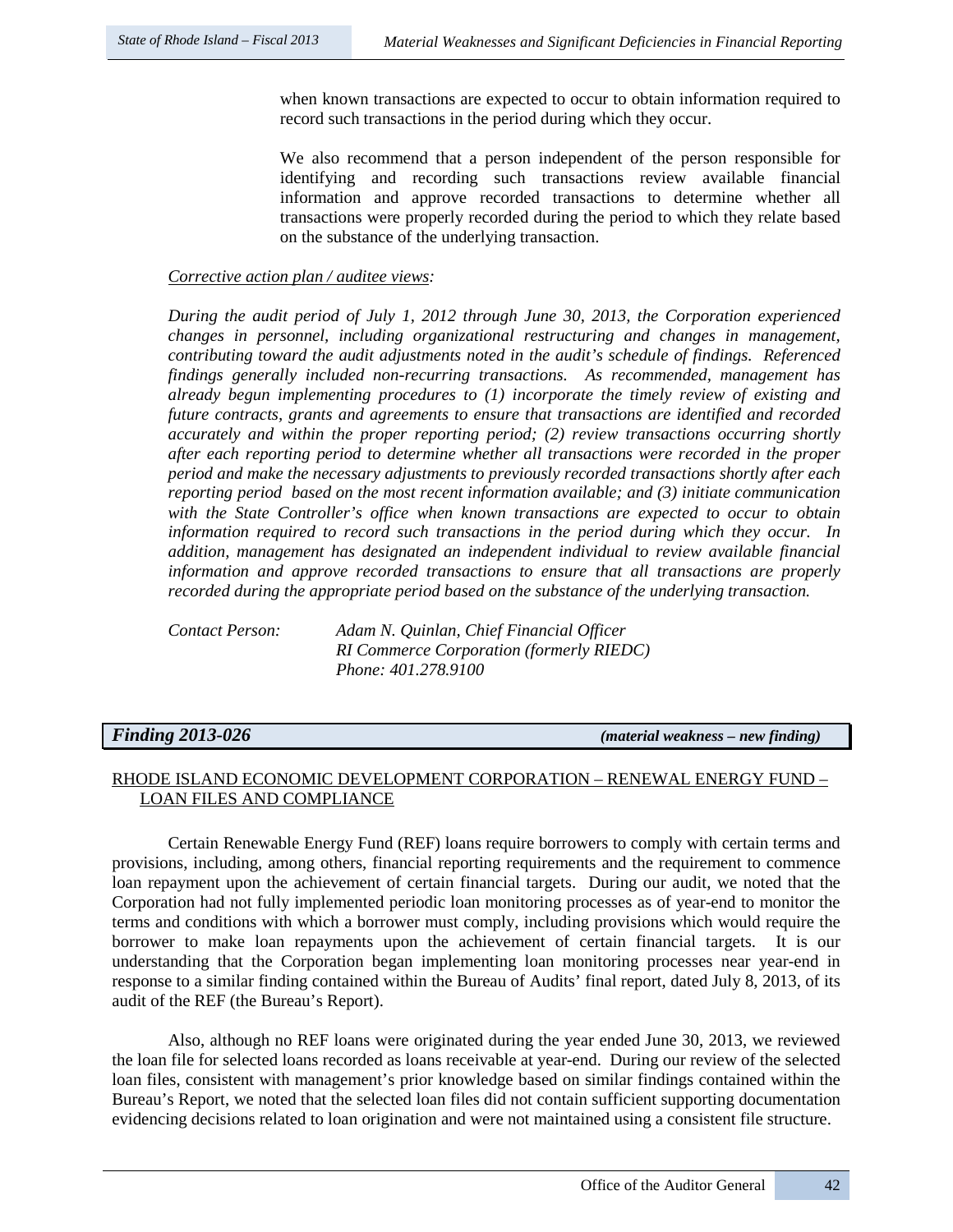#### RECOMMENDATION

2013-026 We recommend that management complete the implementation of its monitoring processes which would incorporate the review of all loans to determine the terms and provisions with which each borrower must comply and to monitor the borrowers' compliance with such terms and provisions. Also, we recommend that management implement a formal loan origination and maintenance file structure, similar to that currently used within the Small Business Loan Fund, to facilitate the documentation of all loan decisions.

#### *Corrective action plan / auditee views:*

*As recommended, management is completing the implementation of its monitoring processes which will incorporate the review of all loans to determine the terms and provisions with which each borrower must comply and will monitor the borrowers' compliance with such terms and provisions. In addition, management will finish implementing a formal loan origination and maintenance file structure to facilitate the documentation of all loan decisions.*

| Contact Person: | Adam N. Quinlan, Chief Financial Officer        |
|-----------------|-------------------------------------------------|
|                 | <b>RI Commerce Corporation (formerly RIEDC)</b> |
|                 | Phone: 401.278.9100                             |

*Finding 2013-027 (material weakness – new finding)*

# I-195 REDEVELOPMENT DISTRICT COMMISSION – RECORDING OF FINANCIAL TRANSACTIONS

Certain transactions were not recorded in the Commission's books and records in the period in which the underlying transaction occurred, consistent with the financial elements of the underlying transactions, or on the accrual basis of accounting. As a result, significant audit adjustments were required to record such transactions and adjust previously recorded amounts.

#### RECOMMENDATION

2013-027 We recommend that management design and implement a process which (i) incorporates the review of the various existing contracts and agreements to which the Commission is a party, and incorporates the timely review of such agreements entered into in the future in order to identify and record transactions in the period during which they occur based on the economic substance of the transaction; (ii) includes a review of the transactions occurring shortly after each reporting period to determine whether all transactions were recorded in the proper period and to adjust previously recorded transactions based on the most recent information available; and (iii) if information required to record certain transactions is required from the State Controller's office, to initiate communication with the State Controller's office when known transactions are expected to occur to obtain information required to record such transactions in the period during which they occur.

> We also recommend that a person independent of the person responsible for identifying and recording such transactions review available financial information and approve recorded transactions to determine whether all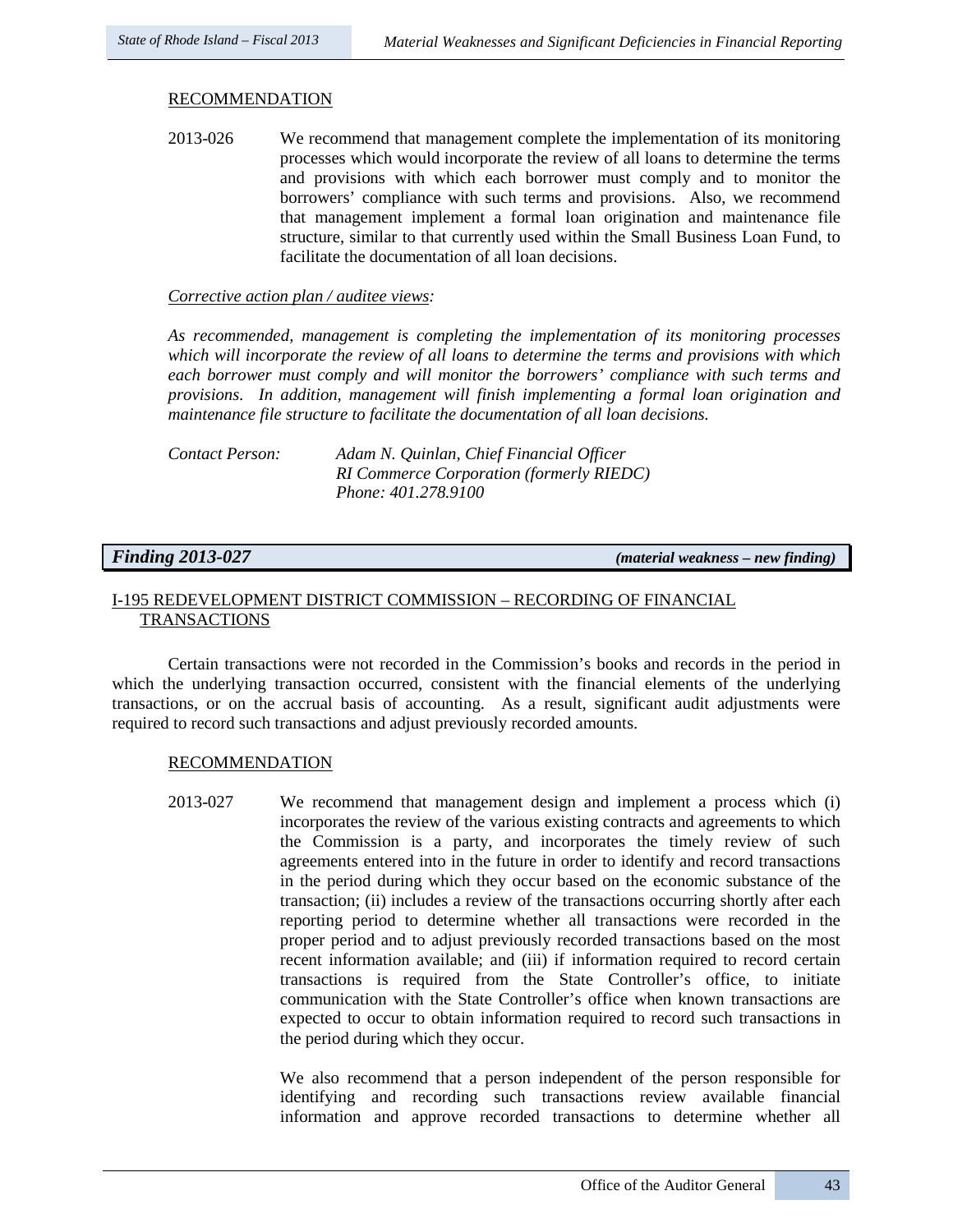transactions were properly recorded during the period to which they relate based on the substance of the underlying transaction.

*Corrective action plan / auditee views:* 

*The referenced findings generally include non-recurring transactions (e.g., reconciling interagency balances with State Controller's office related to closing of bond transactions associated with the land transfer) and were subsequently recorded based on information provided by the State Controller's office.*

*Management has already begun implementing procedures to (1) incorporate the timely review of existing and future contracts, grants and agreements to ensure that transactions are identified and recorded accurately and within the proper reporting period; (2) review transactions occurring shortly after each reporting period to determine whether all transactions were recorded in the proper period and make the necessary adjustments to previously recorded transactions shortly after each reporting period based on the most recent information available; and (3) initiate communication with the State Controller's office when known transactions are expected to occur to obtain information required to record such transactions in the period during which they occur. Additionally, management has designated an independent individual to review available financial information and approve recorded transactions to ensure that all transactions are properly recorded during the appropriate period based on the substance of the underlying transaction.*

| Contact Person: | Jan Brodie, Executive Director          |
|-----------------|-----------------------------------------|
|                 | I-195 Redevelopment District Commission |
|                 | <i>Phone: 401.278.9100 Ext. 148</i>     |

*Finding 2013-028 (significant deficiency - repeat finding)*

# RHODE ISLAND HIGHER EDUCATION ASSISTANCE AUTHORITY – CONTROLS OVER FINANCIAL REPORTING

During the fiscal year ended June 30, 2013, we tested a sample of 40 cash disbursements to determine if the Authority's internal controls were being implemented. The results of our testing identified 4 invoices that didn't have the proper approval according to the internal controls documented by management. Due to the significant amount of exceptions noted during this test, we recommend that the Authority evaluate the current internal controls over this function and modify them to match the controls that are in place or implement a review process that ensures that the controls have been implemented and documented appropriately.

During the audit process, we requested a reconciliation to support the cash account held with the State Treasurer. When we obtained the bank reconciliation from the State and there was a significant variance between the balance they reconciled and what was reported on the Authority's books. We inquired with management as to their records of how the balance was reconciled as of June 30, 2013 and no reconciliation was provided. Due to the significant variance between the Authority and the State, we recommend that the Authority evaluate the current internal controls over this function and implement a more effective control to ensure all transactions recorded on the State level have been properly recorded on the Authority's books.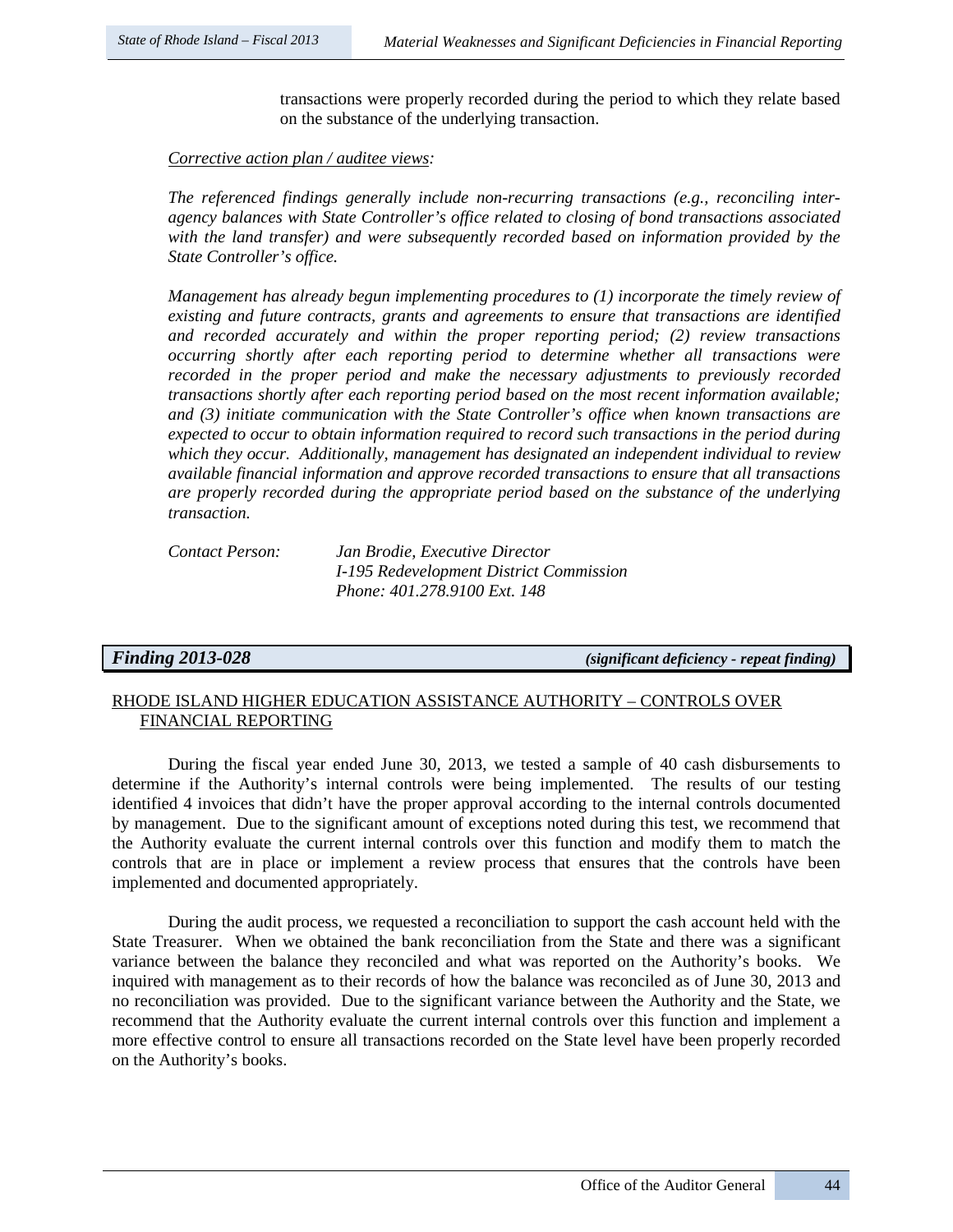#### RECOMMENDATIONS

- 2013-028a Evaluate the current internal controls over cash disbursements and modify them to match controls that are in place or implement a review process that ensures that the controls have been implemented and documented appropriately.
- 2013-028b Evaluate the current internal controls over the Authority's cash reconciliation process and implement a more effective control to ensure all cash transactions recorded on the State level have been properly recorded on the Authority's books.

#### *Corrective action plan / auditee views:*

*Management noted that there were compensating controls in place to ensure that these disbursements were not erroneous expenses and that the disbursements were related to general and proper operating expenses of the Authority. Management will ensure that the controls identified by the Authority are being followed going forward.*

### *Anticipated Completion Date: November 2013*

*Management agreed that the balance of this account held with the State Treasurer was not reconciled on a monthly basis to the balance on the Authority's books to ensure that all the Authority's activity had been properly recorded during the year. Going forward, management has decided to obtain information from the State Controller and State Treasurer on a monthly basis to help facilitate the reconciliation process on the Authority's books.*

*Anticipated Completion Date: January 2014*

*Contact Person: Marc M. Lacroix, Chief Financial Officer Rhode Island Higher Education Assistance Authority Phone: 401.736.1139*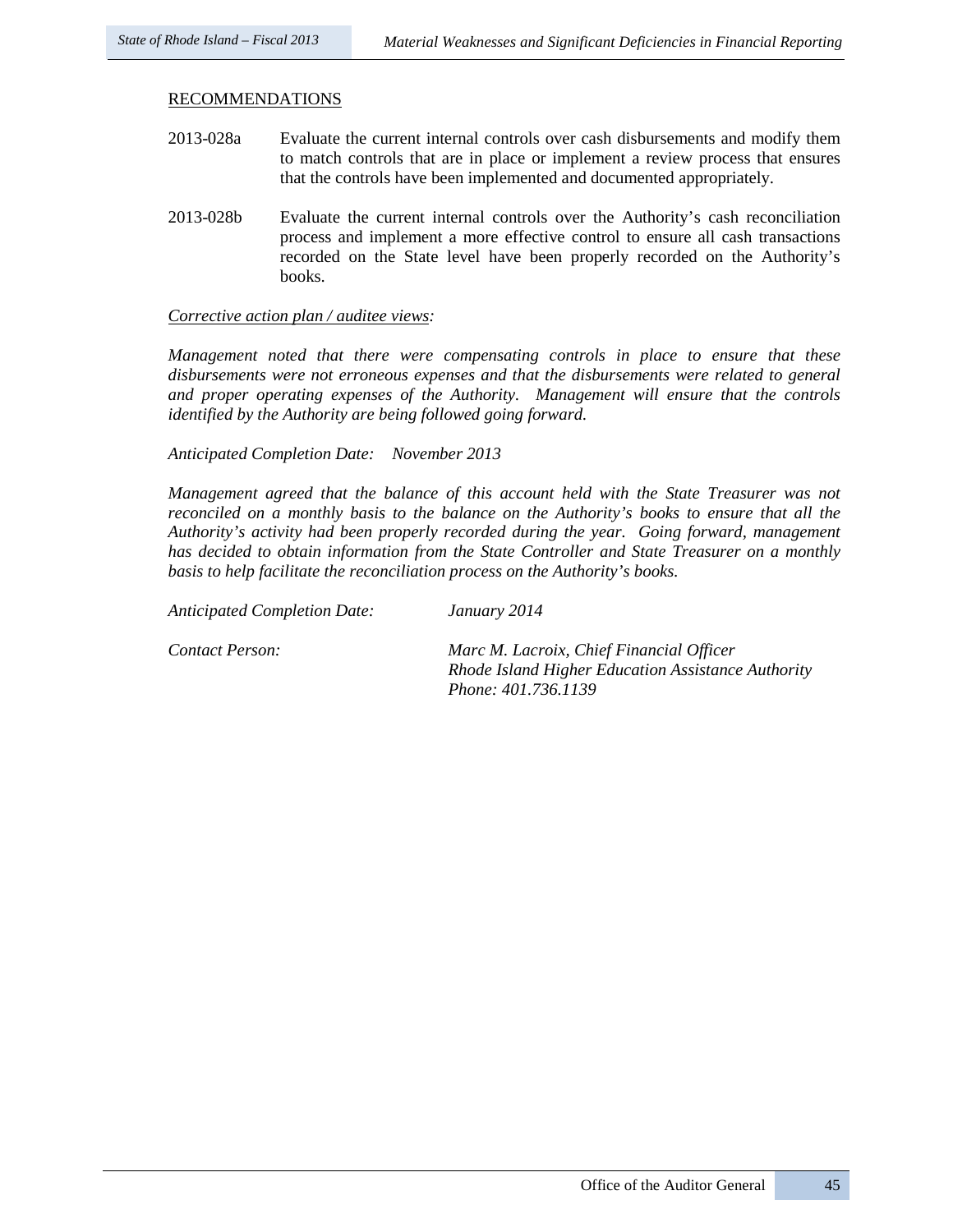## *Management Comment 2013-1 (new comment)*

## DEPARTMENT OF REVENUE – CONTROLS OVER COLLECTION OF CIGARETTE TAX STAMP RECEIVABLES

Rhode Island General Law section 44-20-19 permits licensed cigarette distributors to pay for cigarette tax stamps within thirty (30) days, provided the distributor has posted a surety bond at least equal to the outstanding balance due the State.

During fiscal 2013, we noted numerous instances in which cigarette distributors had balances that were not paid within thirty days of purchase and the balance exceeded the surety bond amounts. Monitoring procedures should be enhanced to ensure compliance with the General Laws and to ensure the collectability of cigarette taxes owed to the State.

### RECOMMENDATION

MC-2013-1 Enhance monitoring procedures to ensure that cigarette distributors are complying with the General Law section 44-20-19.

## *Corrective action plan / auditee views:*

*The Division of Taxation dedicates specific resources to monitor and tracking cigarette stamp sales. There may be isolated situations when distributors do not pay within the thirty days; in those situation the Division contacts the distributors and works out payment terms. The Division has never had a receivable for cigarette stamp unpaid.*

*Anticipated Completion Date: N/A*

*Contact Person: David Sullivan, Tax Administrator Phone: 401.574.8922*

# *Management Comment 2013-2 (new comment)*

# DEPARTMENT OF REVENUE – QUALITY CONTROL REVIEW OF DATA USED TO CALCULATE SIGNIFICANT ESTIMATES

The Office of Accounts and Control utilizes various Division of Taxation (Taxation) generated information to estimate financial statement revenue accruals including revenue refunds. A file detailing personal income tax refunds paid during the fiscal year included an erroneous refund amount of nearly \$10 million due to a data entry error. The data entry error was detected and did not result in payment of an erroneous refund. Although never paid, the amount was included on the refund data file.

Due to the dollar amount of the erroneous data included in the file, this affected the estimates used to prepare the State's financial statements at June 30, 2013. Enhanced quality control procedures over the data supporting estimates used in preparing the financial statements should be employed. These should include reconciling the data file extracted from the Taxation's system to the amount of actual refunds disbursed as recorded in the State's RIFANS accounting system.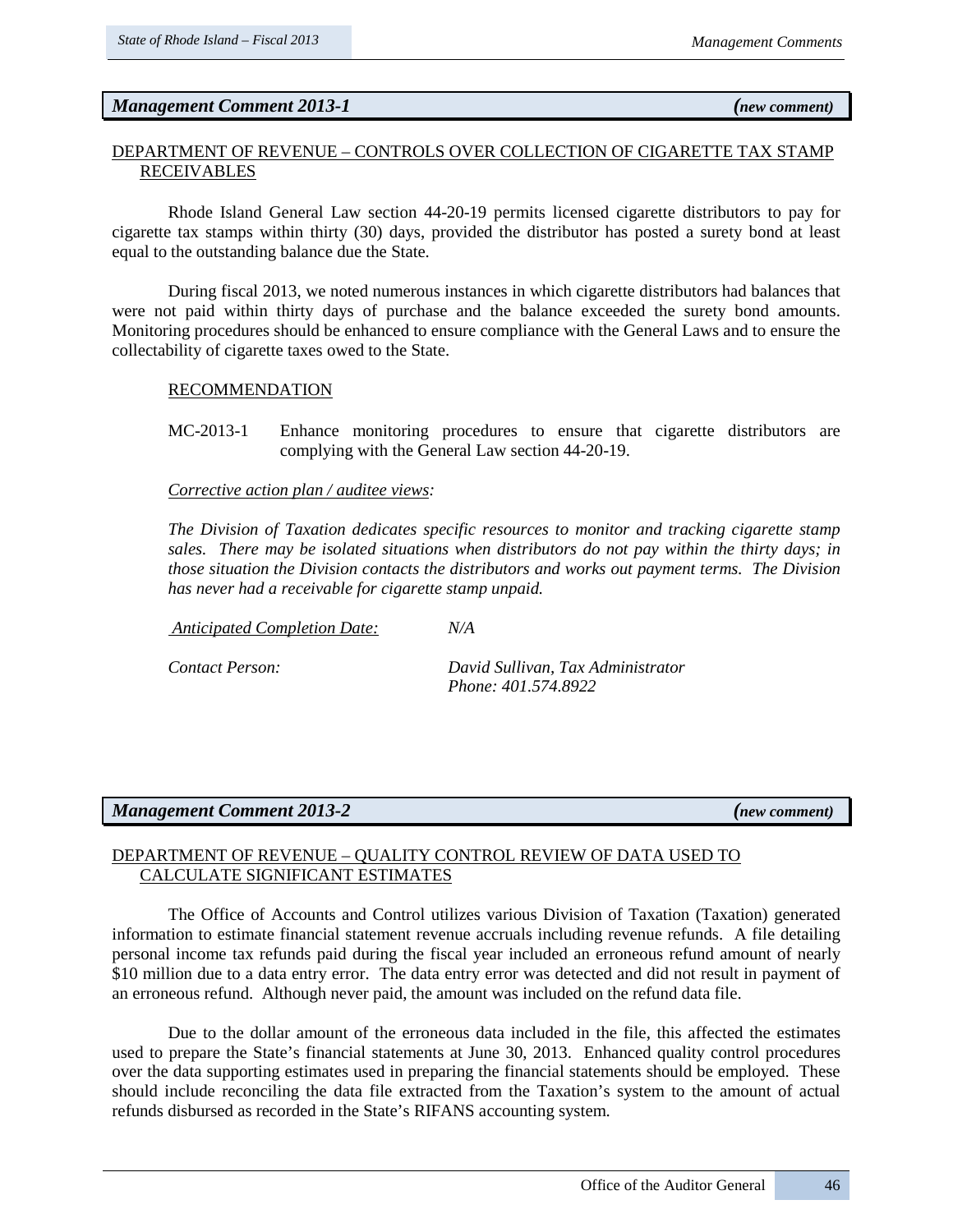## RECOMMENDATION

MC-2013-2 Enhance quality control procedures over data used to develop tax refund accrual estimates by reconciling Taxation refund data to actual refunds processed and paid.

## *Corrective action plan / auditee views:*

*To account for manual refund checks that are issued by the General Treasurer's Office, the Division of Taxation must manually data enter the voucher number and refund amount in the taxpayer's account on the Mainframe System. On all manual checks the voucher number is enter as "9999999". In one case during fiscal year 2013 the voucher number was entered in the refund amount field. Safe guards have been programmed into mainframe system not to allow refunds amount to be enter in over \$1,000. The Division's new system will automatically track these manual refunds eliminating the need for manually data entry of these transactions.*

*Anticipated Completion Date: N/A*

*Contact Person: David Sullivan, Tax Administrator Phone: 401.574.8922*

# *Management Comment 2013-3 (new comment)*

# DEPARTMENT OF REVENUE – RECOGNITION OF REFUND LIABILITY FOR BUSINESSES GRANTED SALES TAX EXEMPTIONS BY THE RHODE ISLAND COMMERCE **CORPORATION**

The Rhode Island Commerce Corporation (formerly the Rhode Island Economic Development Corporation) administers an economic development program where a qualifying business entity may seek an exemption from sales taxes on certain materials used to construct new facilities. Application and approval are made to and by the Commerce Corporation. However, the Division of Taxation reviews and approves documentation of the amount of qualifying sales tax to be refunded to the business entity. The time from application and award of the sales tax exemption to eventual refund of the sales tax to the taxypayer can span multiple years.

During fiscal 2013, the Division of Taxation and the Office of Accounts and Control began estimating and accruing sales tax refunds payable to business entities that had received Commerce Corporation approval for a sales tax waiver on a qualifying project. Due to the multi-year time span from approval of the project to the eventual refund of qualified sales tax amounts, the Division of Taxation should adopt a policy delineating at which point in the project timeline a State liability should be recorded for the sales tax to be refunded to the taxpayer. This would facilitate consistent accounting recognition of such liabilities when preparing the State's annual financial statements and for developing revenue projections for biannual Revenue Estimating Conferences.

# RECOMMENDATION

MC-2013-3 Develop and adopt a policy regarding the timing and recognition of refund liabilities for entities granted sales tax exemptions by the Rhode Island Commerce Corporation.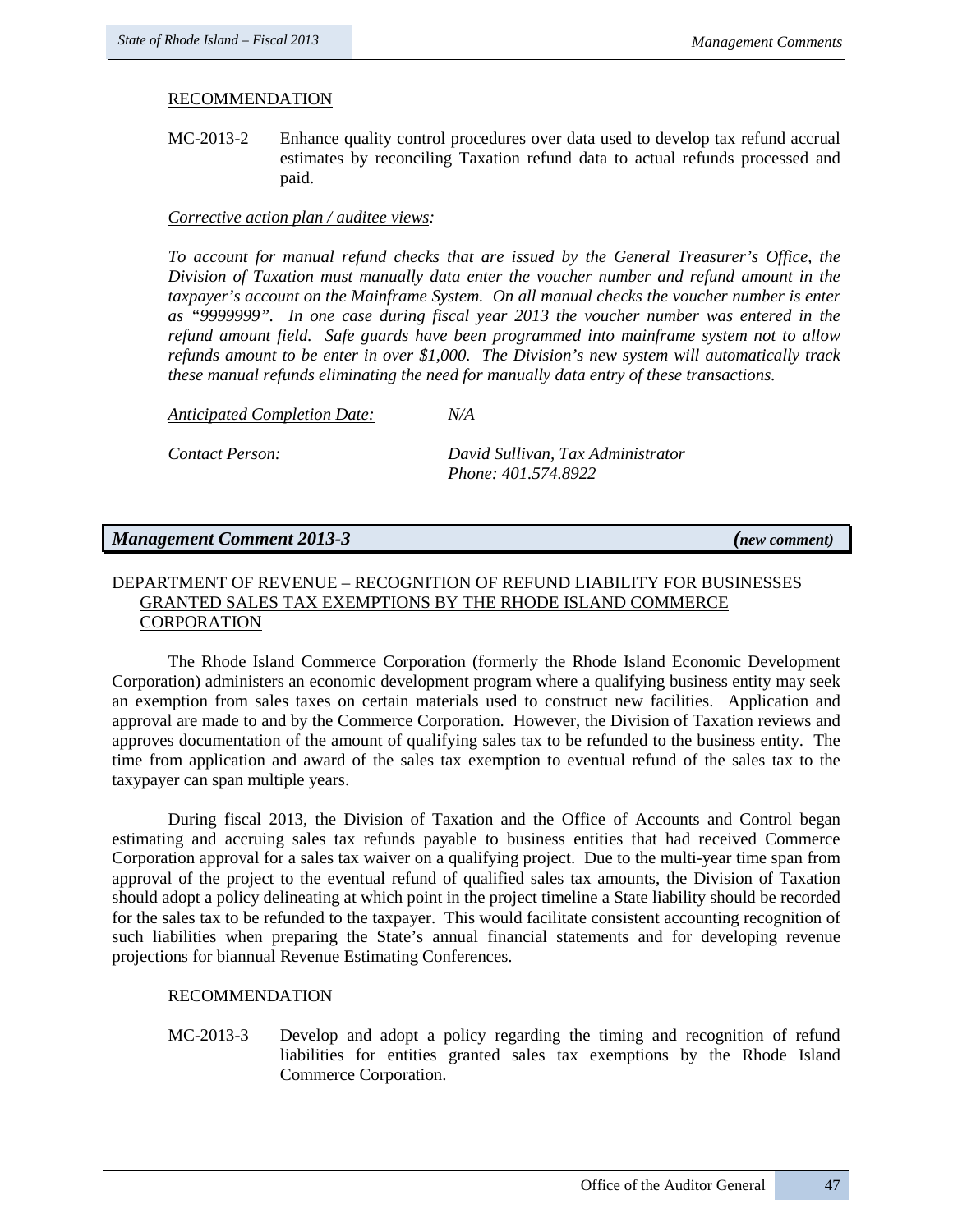## *Corrective action plan / auditee views:*

*The Division of Taxation will work with Office of Accounts and Control to determine the best method to account for potential refunds related to sales tax agreements with the Rhode Island Commerce Corporation.*

*Anticipated Completion Date: June 2014*

*Contact Person: David Sullivan, Tax Administrator Phone: 401.574.8922*

## *Management Comment 2013-4 (new comment)*

## MINUTES OF THE STATE PROPERTIES COMMITTEE

The State Properties Committee has responsibility for approving all acquisitions and disposals of State property including lease arrangements involving the State as lessor or leasee. As part of our audit, we use the meeting minutes of the State Properties Committee to demonstrate that the appropriate official approvals of property transactions has occurred and also as a means to ensure the completeness of the State's accounting records with regard to significant property transactions.

Section 42-46-7 of the General Laws requires that minutes of a meeting be available within 35 days of the meeting date. For the last two fiscal years, minutes of the State Properties Committee have not been consistently prepared on a timely basis - minutes had not been prepared for many of the meetings held during fiscal 2013.

### RECOMMENDATION

MC-2013-4 Ensure minutes of the State Properties Committee are prepared timely consistent with the requirements of General Law section 42-46-7.

### *Corrective action plan / auditee views:*

*The Committee shall utilize substitute staff to review and format 2012 meeting minute transcripts and produce at least two (2) sets of minutes for Committee approval per week. The Committee meets every two (2) weeks. The Committee anticipates that all 2012 meeting minutes shall be approved and filed with the Secretary of State by May 1, 2014.* 

*The Committee has adopted a new format for its minutes that conforms to the requirements of the "Open Meetings Act", R.I. Gen. Laws § 42-46-7, yet reduces the amount of time required to transcribe, review, edit, and produce meeting minutes. The Committee has also adopted a policy that requires minutes of each meeting to be voted upon at the next regularly scheduled meeting, i.e. within two (2) weeks. In addition, the executive secretary shall be required to advise the Committee whenever meeting minutes have not been timely filed with the Secretary of State.* 

| Anticipated Completion Date: | May 1, 2014                                                 |
|------------------------------|-------------------------------------------------------------|
| Contact Person:              | Ronald N. Renaud, Executive Director<br>Phone: 401.222.3390 |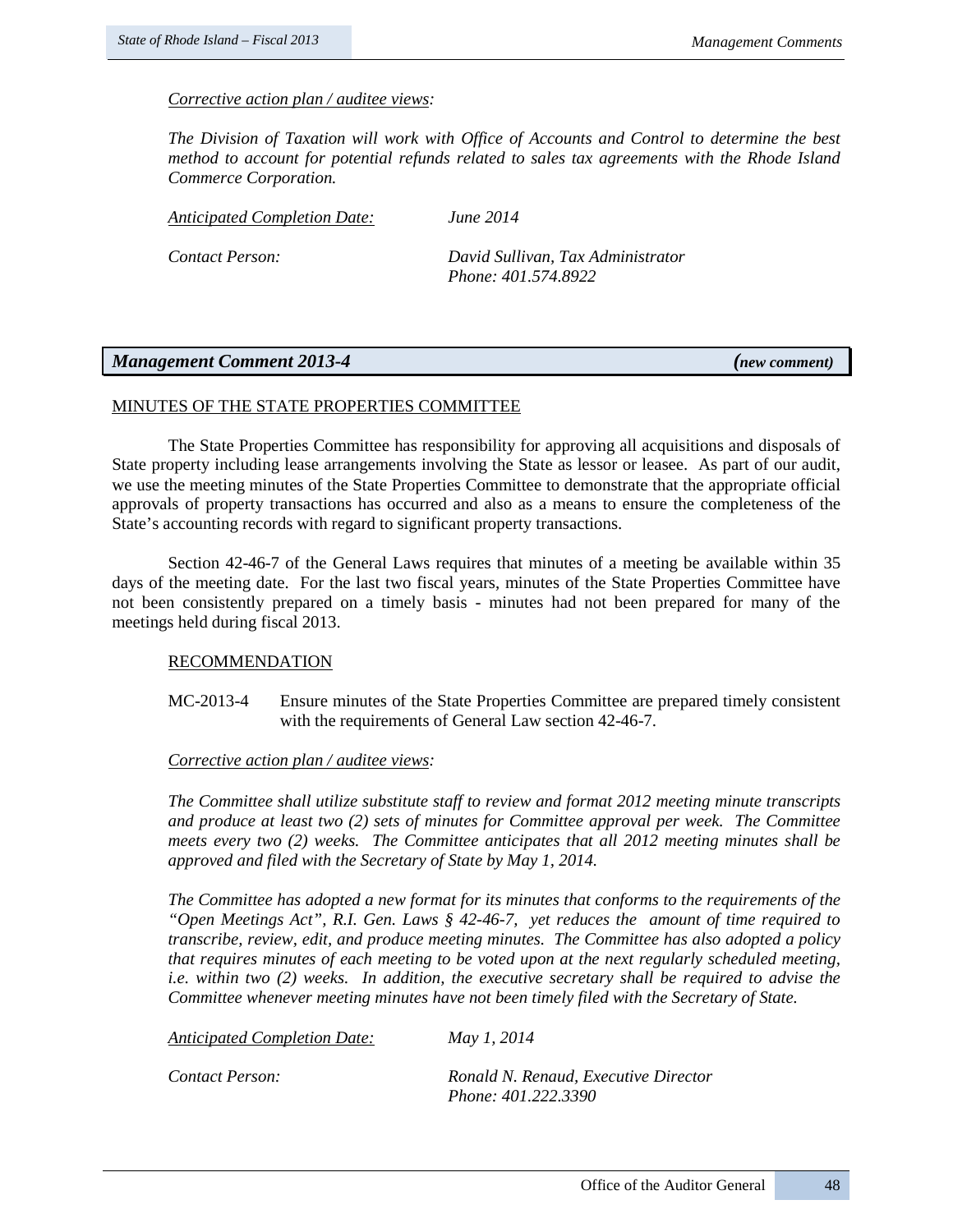## *Management Comment 2013-5 (new comment)*

## ACCOUNTING FOR INDIRECT COST RECOVERY – ENSURE CONSISTENT ACCOUNTING TREATMENT AMONG ALL STATE AGENCIES

The State needs to ensure that its accounting policies and procedures used to account for indirect costs charged to federal grants are well communicated and consistently applied across the departments and agencies of the State. Many federal grants allow reimbursement of both direct and indirect costs related to the administration of a grant program. Typically, these include the pro rata share of agency administrative costs, which are allocated by (1) an approved indirect cost rate applied as a percentage of direct costs or (2) a departmental cost allocation plan. For accounting purposes, these costs need to be included in the total expenditures charged to and reimbursed by a federal grant. An accounting procedure is followed to compensate for the "duplication" of expenditures through the creation of indirect cost recovery restricted receipt accounts.

During our fiscal 2013 audit, we proposed an audit adjustment to correct federal revenues and record federal expenditures in the Child Support Enforcement (CSE) program by \$1.3 million. Specifically, the Judiciary utilized a restricted receipts account to record indirect costs related to the administration of the CSE program, in accordance with the provision of its federally approved indirect cost rate. Rather than recording these indirect costs as federal expenditures within the designated CSE program accounts, the Judiciary reclassified federal drawdowns to the indirect cost restricted receipt accounts causing an understatement of reported federal revenues and expenditures for the CSE program.

The Judiciary's CSE program indirect costs were properly reported as federal expenditures in quarterly federal financial reports; however, the federal reports were not consistent with amounts recorded in the State's RIFANS accounting system as the departmental account did not properly categorize the indirect costs as federal expenditures.

We also observed that there was a need to assess how these accounts are used across State government with the objective of ensuring consistent and appropriate use. Additional communication and training regarding accounting for indirect costs reimbursed through grants may be necessary. Enhanced monitoring within the Office of Accounts and Control to ensure consistent and appropriate use is needed.

### RECOMMENDATIONS

- MC-2013-5a Assess how departments are accounting for indirect cost within the RIFANS accounting system. Provide enhanced statewide guidance regarding consistent accounting and reporting of indirect costs charged to federal programs.
- MC-2013-5b Require departments and agencies to record indirect cost recoveries consistent with the State's accounting policies and the manner in which such amounts are reported on federal grant reports.

### *Corrective action plan / auditee views:*

*An assessment of how state agencies account for indirect costs is currently underway. Once this process is completed, uniform guidelines will be developed for agencies to follow for such costs in the future. In addition, an ongoing mechanism to monitor compliance with the new guidelines will also be created.*

*Anticipated Completion Date: September 30, 2014*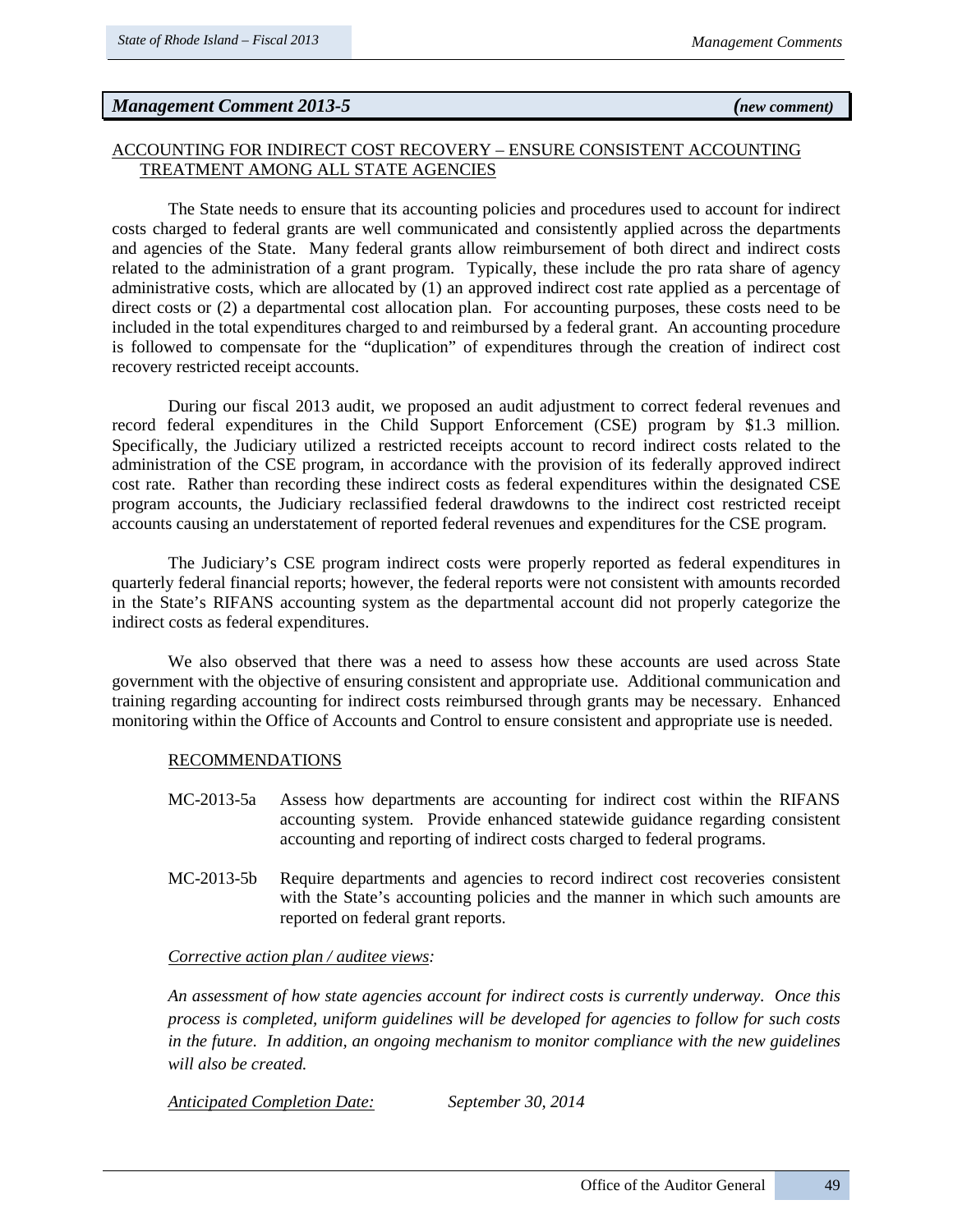*Contact Person: John Lewis, Supervisor of Financial Management and Reporting Phone: 401.222.6302*

# *Management Comment 2013-6 (new comment)*

## SEEK TO MERGE THE TWO JUDICIAL PENSION PLANS

A new pension plan – the Rhode Island Judicial Retirement Fund Trust (RIJRFT) - covering just seven (7) active judges was created during fiscal 2013. The new plan resulted from enactment of the Retirement Security Act of 2011 and required the seven active judges who were appointed before January 1, 1990 to begin making an employee pension contribution. Judges appointed after December 31, 1989 are members of a separate judicial pension plan – the Judicial Retirement Benefits Trust (JRBT). Other retired judges who were appointed prior to January 1, 1990 are provided pension benefits through an appropriated pay-as-you-go plan.

While the plan was established and began receiving employee contributions from the judges, the State has not yet begun to make employer contributions to the plan. The first actuarial valuation of the plan (performed as of June 30, 2012) utilized actuarial assumptions consistent with the fact that the State has not begun to fund the plan on an advance funding basis.

The ERSRI Board and Retirement Division should consider whether the two judicial plans could be merged into one plan for ease of administration and to avoid the widely divergent funded status of the plans – the JRBT at 83.4% (as of June 30, 2012) and the new RIJRFT at 0.0%. The State, as the employer, is equally obligated for all judicial pensions whether provided through a pay-as-you-go mechanism or through the two established judicial pension trusts. The only distinction, as provided in the General Laws, is the date of judicial appointment. Consequently, funding one plan such that it is nearly fully funded while making no employer contribution to the other is inconsistent with the actual equal obligation of the State as the employer. Further, due to other provisions in the General Laws, the State actually contributed more than the actuarially required amounts for the ERS plan covering most state employees and teachers while making no employer contribution to the new judicial plan.

Similarly, the idea of including all active and retired judges under one plan, including those that are presently provided a pension through an appropriated pay-as-you-go funding mechanism, should be explored. The incremental cost of making an actuarially determined contribution for all active and retired judges should be compared to the current total cost for some on a pay-as you-go basis and others on an actuarially-determined basis.

*(A similar management comment was also communicated to the Employees' Retirement System)*

## RECOMMENDATIONS

- MC-2013-6a Seek to merge the two judicial retirement trusts.
- MC-2013-6b Determine the incremental cost of funding all judicial pensions on an actuariallydetermined basis.

### *Corrective action plan / auditee views:*

*The State, in conjunction with the ERSRI Board and the Retirement Division, will explore the recommendations regarding the two judicial plans.*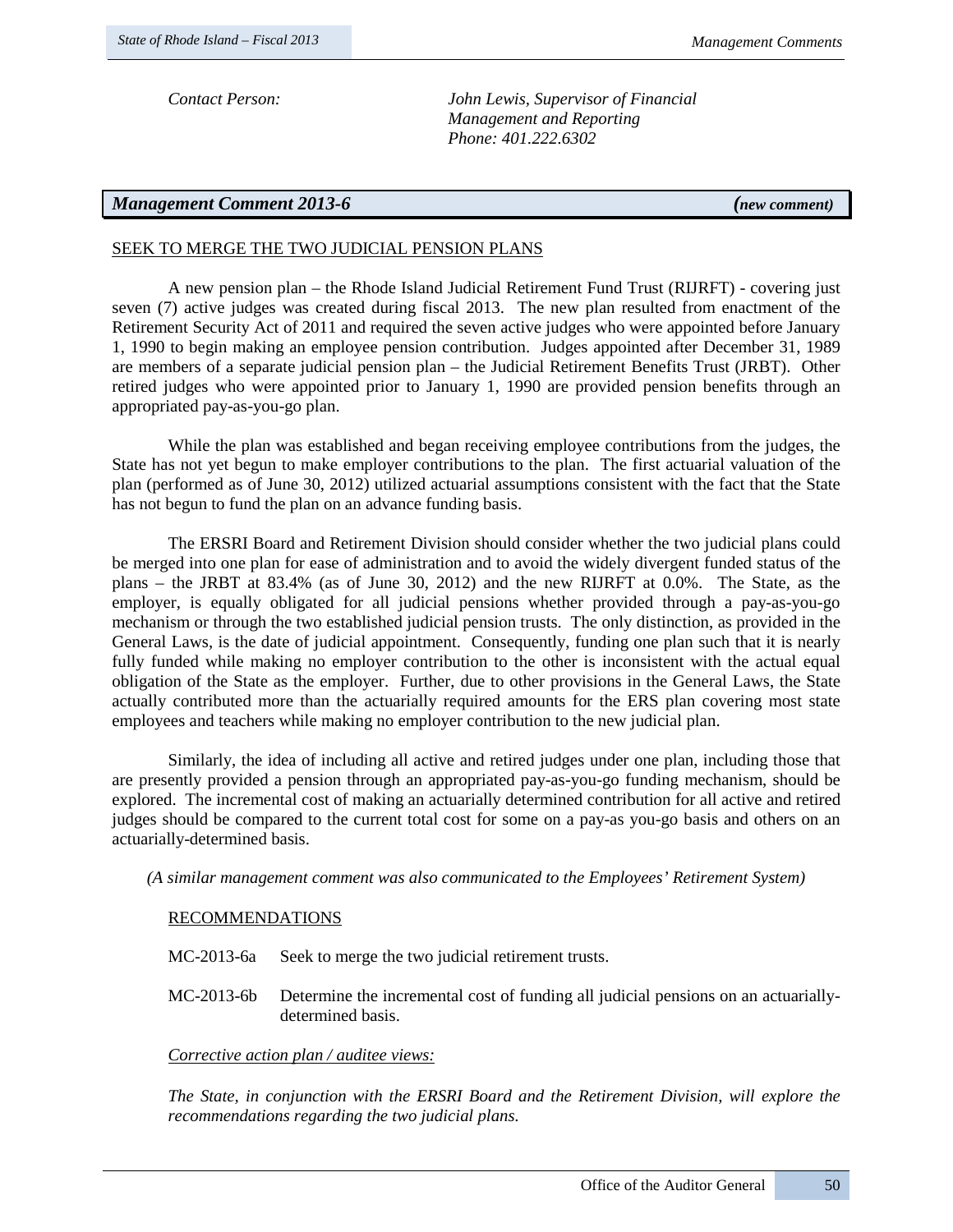*Anticipated Completion Date: June 30, 2015*

*Contact Person: Marc Leonetti, State Controller Phone: 401.222.2271*

## *Management Comment 2013-7 (new comment)*

# IMPROVE THE FORMAT OF THE INTERMODAL SURFACE TRANSPORTATION FUND BUDGET AND THE BUDGET TO ACTUAL COMPARISON SCHEDULE

The format of the enacted budget for the Intermodal Surface Transportation (IST) Fund could be enhanced to provide a more effective annual financial plan and monitoring tool. A budgetary comparison schedule is included in the State's financial statements which compares budget to actual results. This schedule is prepared based on the detail included in the legislatively enacted budget. We observed that in some instances the detail appropriation lines are so highly summarized (e.g., infrastructure engineering) that it precludes effective analysis of the budget compared to actual results. Additionally, the activities of the Department of Transportation (RIDOT) are now accounted for within three separate special revenue funds, which for financial reporting purposes, are aggregated into the IST Fund. A budget is enacted by the General Assembly for activity which somewhat corresponds with activity recorded in only one of the three funds.

The primary sources available to fund RIDOT operations are the Gasoline Tax, federal funds, debt proceeds, and amounts appropriated within the RI Capital Plan Fund which are now used to provide the "state match" for federally funded highway projects. Because the State's legislatively enacted budget is prepared on a comprehensive basis, extracting a complete budget plan that corresponds with activity reported in the IST Fund financial statements is not possible.

The budgetary comparison schedule is included in the State's financial statements as required by generally accepted accounting principles; however, its effectiveness as a monitoring tool is limited.

### RECOMMENDATION

MC-2013-7 Reevaluate the presentation of the budget plan for the Department of Transportation and the related funds used to account for its activities. Consider changes in the level of detail and the inclusion of other items to facilitate comparison to actual results.

#### *Corrective action plan / auditee views:*

*The Office of Accounts and Control will work with the Budget Office to reevaluate the presentation of the budget plan for the Department of Transportation. If an enhanced format is developed and acceptable to each office, this plan will be submitted to the General Assembly.* 

*Anticipated Completion Date: June 30, 2015*

*Contact Person: Marc Leonetti, State Controller Phone: 401.222.2271*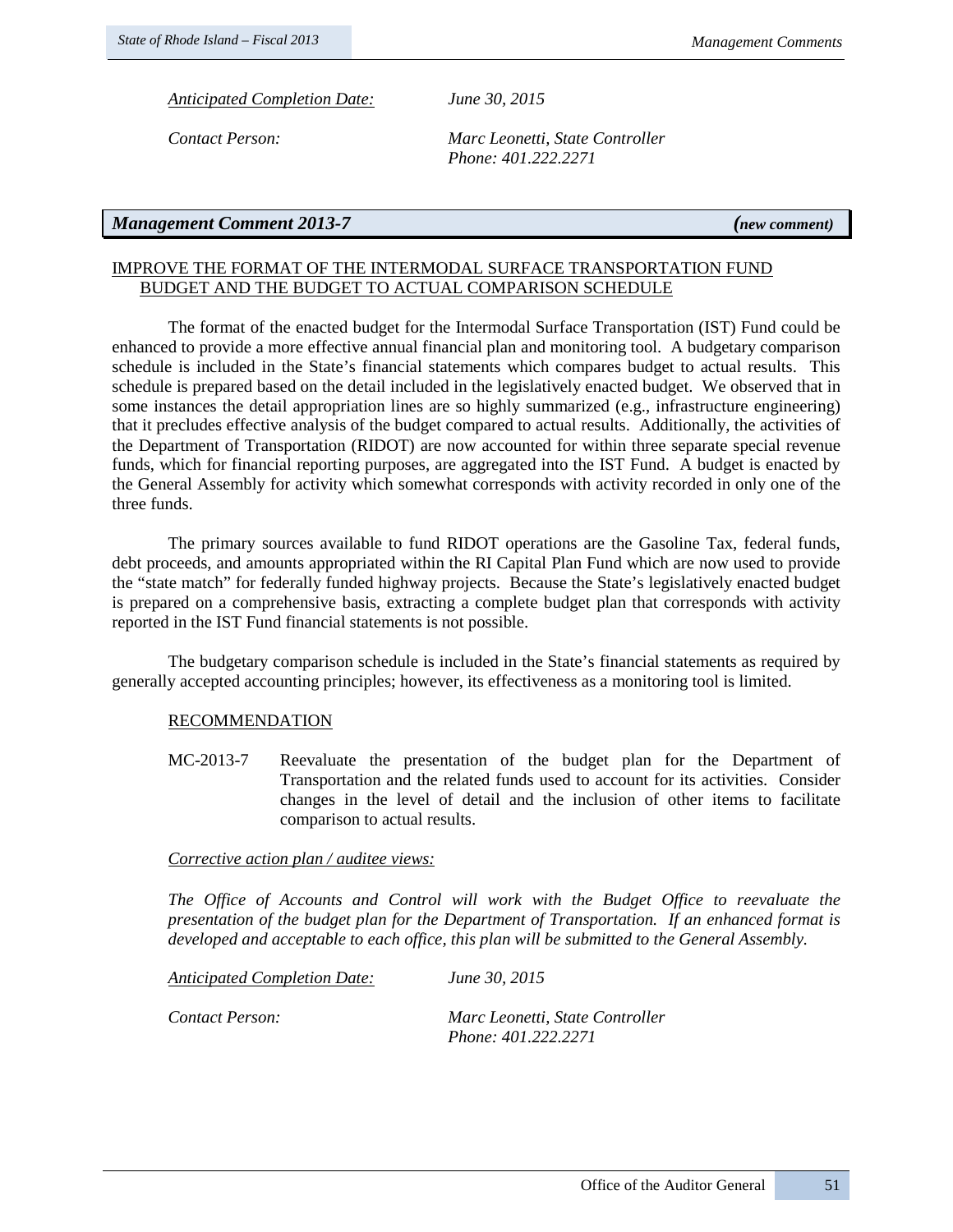# *Management Comment 2013-8 (new comment)*

#### TIMING OF ACTUARIAL VALUATIONS

The State (as the employer) and the Employees' Retirement System of Rhode Island (ERSRI) are required to disclose the most recent actuarial valuation data available in their respective financial statements. On December 17, 2013, the ERSRI Board adopted valuations performed as of June 30, 2013 for the ERS and MERS plans. For the State's fiscal 2013 Comprehensive Annual Financial Report and the separately issued ERSRI 2013 financial statements, the most current 2013 actuarial valuation information was disclosed as a subsequent event due to the release of the new information at the time of completion of the audited financial statements.

Due largely to changes resulting from the State's enactment of the Retirement Security Act of 2011, the State's actuary and the Board of the Employee's Retirement System (Board) have accelerated the timeframe for completing the annual actuarial valuations of the defined benefit plans within the System. Consequently, valuations will likely be presented to the ERSRI Board in December each year for valuation periods ending the previous June 30. This new schedule suggests that the most recent actuarial valuations will be available at the same time the audits of the State and ERSRI's financial statements are drawing to a close.

Readers of the State's and ERSRI's fiscal 2013 financial statements had the most current information available; however, on a go-forward basis, both the State and ERSRI should coordinate the planned availability of such information to allow for full inclusion in the financial statements (notes to the financial statements and required supplementary information).

#### RECOMMENDATION

MC-2013-8 Plan and coordinate the availability of updated actuarial valuations of the State's defined benefit plans in connection with the anticipated completion dates of annual audits of the State and ERSRI financial statements.

### *Corrective action plan / auditee views:*

*The State will work with ERSRI to ensure that the most recent plan valuations are included in the State's financial statements.* 

*Anticipated Completion Date: November 30, 2014*

*Contact Person: Marc Leonetti, State Controller Phone: 401.222.2271*

### *Management Comment 2013-9 (new comment)*

## EXCISE OR "CADILLAC TAX" ON RETIREE HEALTHCARE BENEFITS INCLUDED IN OPEB ACTUARIAL VALUATION

The federal Affordable Care Act imposes an excise tax on high-cost health plans beginning in 2018. The excise tax, commonly referred to as the "Cadillac tax" is 40% on the cost of coverage for health plans that exceed an annual limit. The tax is paid by insurers or by employers when they are selfinsured such as the State of Rhode Island.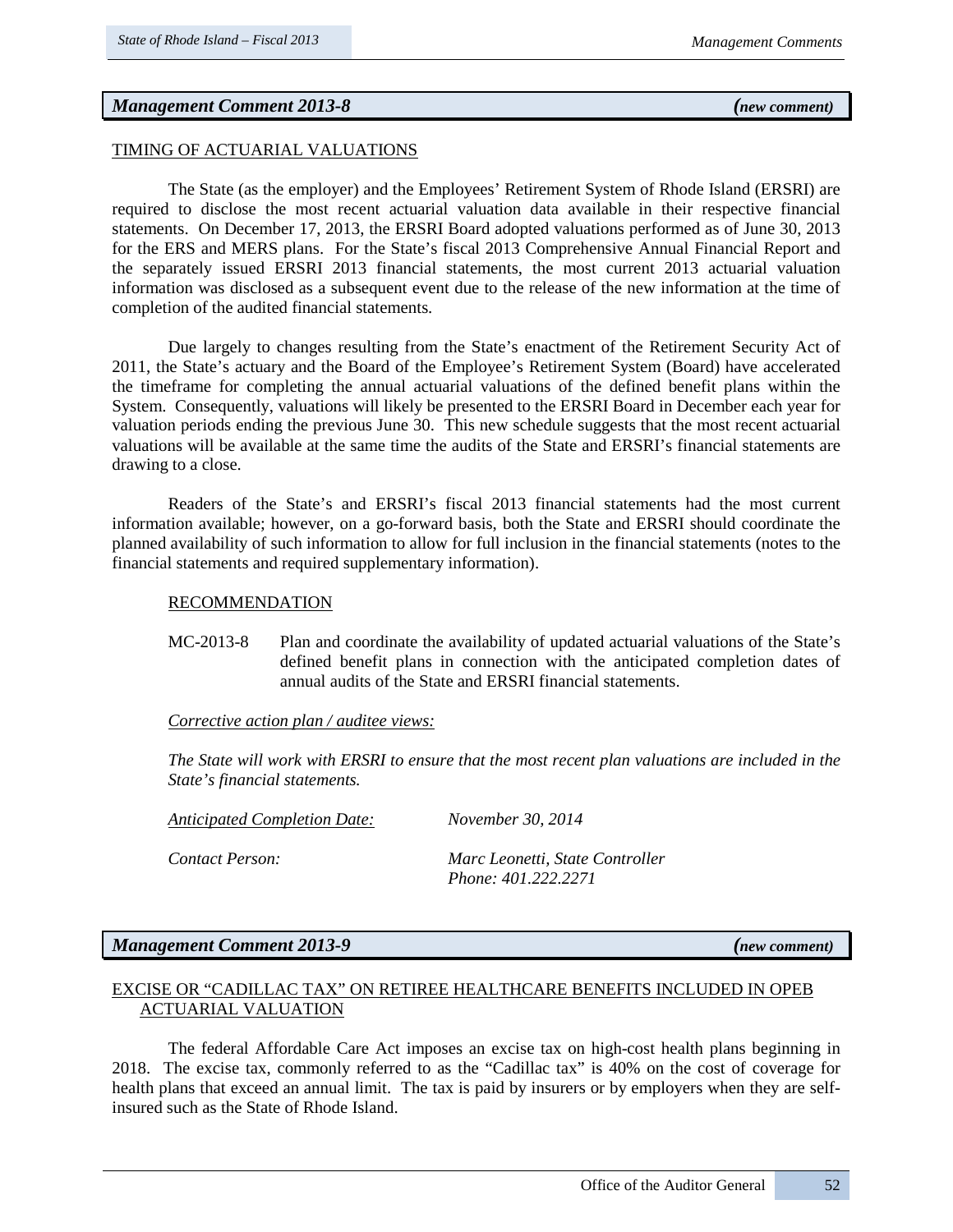While the excise tax is not effective until 2018, the State's actuary, in performing the actuarial valuation of the State's retiree health plans at June 30, 2011, calculated that the State would be subject to the 40% excise tax beginning in 2018 and included that cost in the development of the actuarial accrued liability for the retiree health plans. Consequently, this factor, among others, led to an increase in the actuarially determined employer cost (expressed as a percentage of active employee payroll costs) beginning in the July 1, 2013. This projected applicability of the excise or "Cadillac tax" results in approximately \$3 million more in employer contributions to the OPEB trust for fiscal 2014 alone.

The State should explore options to determine if the excise tax could be avoided through changes in plan design. If the applicability of the tax could be avoided, the State's actuarially determined contribution could be lowered thereby providing budgetary savings.

## RECOMMENDATION

MC-2013-9 Explore options to determine if the excise or so called "Cadillac tax" on highcost health plans could be avoided through changes in plan design for the State's retiree health care plans.

## *Corrective action plan / auditee views:*

*The number of early retiree plan participants (under age 65) who will be impacted by the Cadillac tax in 2018 is diminishing each year due to recent pension law changes that require state employees to work up to or beyond their Medicare eligible age to receive their state pensions.*

*Management will continue to explore options that will minimize the impact of this new excise tax.* 

*Anticipated Completion Date: June 30, 2015*

*Contact Person: Deborah Blair, Chief of Employee Benefits Phone: 401.222.3745*

# *Management Comment 2013-10 (new comment)*

# ASSESSMENT ON CONSULTANT PAYMENTS FOR TRANSFER TO THE RETIREMENT SYSTEM

During fiscal 2013, the State implemented procedures to administer RI General Law 42-149-3.1, which levies an assessment on State departments and agencies equal to 5.5% of the cost of services provided by nongovernmental persons or entities which are "substantially similar to and in lieu of services heretofore provided, in whole or in part, by regular employees" of the department or agency. The assessment is then paid to the retirement system on a quarterly basis. For fiscal 2013, \$434,677 was transferred to the Employee's Retirement System pursuant to this General Law provision.

As written, the services subject to the assessment is open to interpretation since determining which services are substantially similar or in lieu of those provided by State employees is challenging. The State applied a narrow interpretation of the law – focusing only on certain master price agreements (MPAs) that clearly provide temporary services to departments and agencies with job vacancies. In many instances, these master price agreements provide temporary services as long-term arrangements, when the State is unable to fill the position with qualified candidates.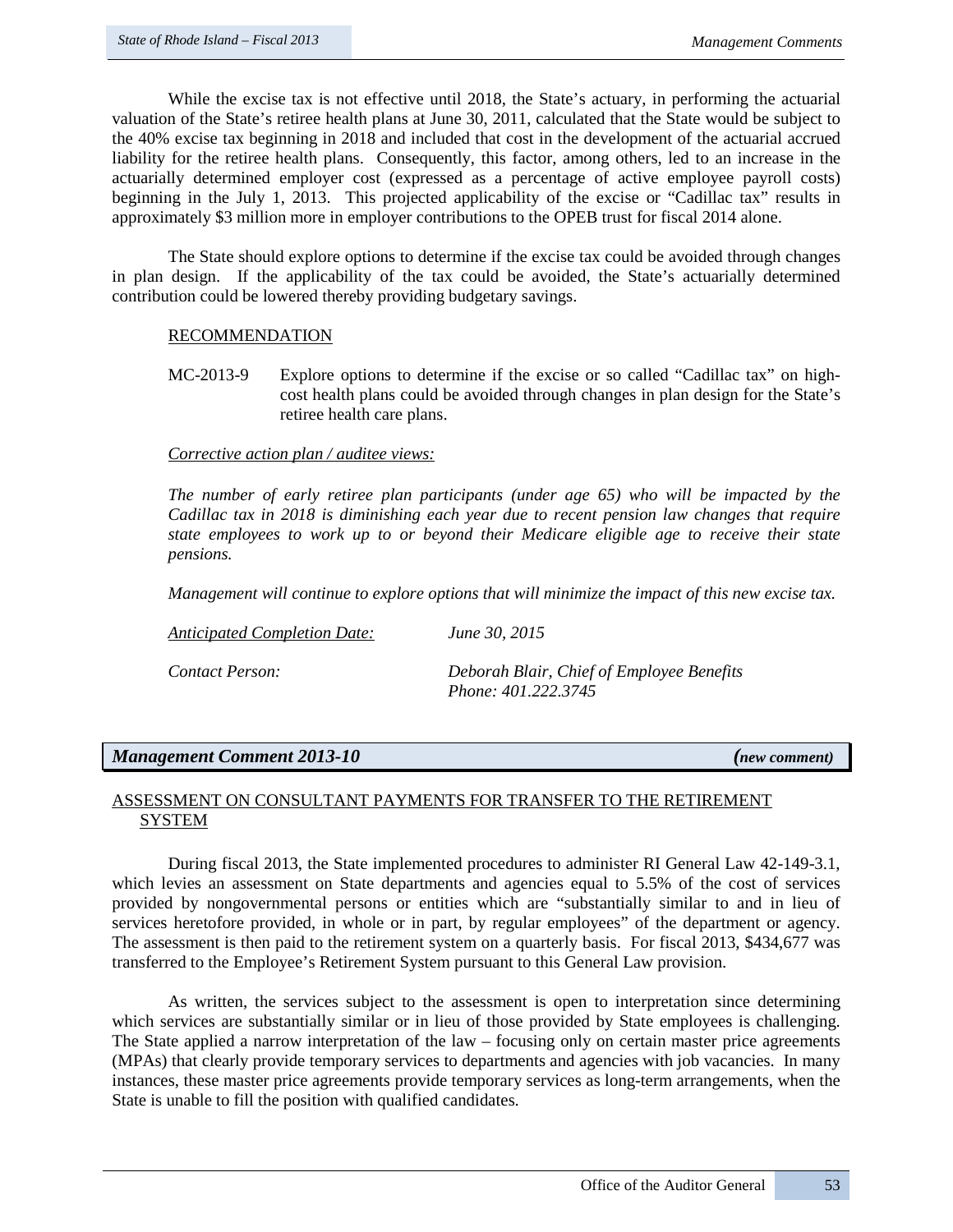In addition, the State opted to exclude consultant charges to federal expenditure accounts, to avoid noncompliance with federal cost principles since the assessment would not be considered eligible for federal reimbursement. However, there is no specific provision in the enacted legislation that allows the exclusion of contract services on other master price agreements and purchase orders, nor is there a provision allowing the exclusion of charges to federal accounts.

Further legislative clarification of the services subject to the assessment would ensure that the intent of the law is being met. The State engages many contractors and delineating which of those services could be performed by state employees is subjective. Additionally, this is an administratively complex process to effect a relatively modest supplemental contribution to the Employee's Retirement System. Actuarially required contributions by the State (employer share) to the plans within the Employees' Retirement System totaled more than \$211 million for fiscal 2013. If the goal is simply to provide supplemental funding to the pension system there are more administratively direct means to accomplish the same result.

### RECOMMENDATION

MC-2013-10 Seek amendment of the RI General Law 42-149-3.1 to clarify the services subject to the assessment thereby facilitating compliance with the law.

## *Corrective action plan / auditee views:*

*Management agrees that this law is subject to interpretation and requires a labor intensive, administratively complex process to comply.* 

*A budget article has been submitted to eliminate this section of RI General Law.* 

*Anticipated Completion Date: June 30, 2014*

*Contact Person: Wayne Hannon, Deputy Budget Officer Phone: 401.222.8279*

# *Management Comment 2013-11 (new comment)*

# ACCOUNTS RECEIVABLE FOR TDI BENEFIT OVERPAYMENTS

Total account receivable due from claimants for TDI benefit overpayments is the sum of two reports from the TDI computer system, i.e., TDR 130 TDI Overpayment Recapitulation Report (Active Claims worked by the TDI Unit) and OP-550A Statement of Overpayment Report (Inactive Claims worked by the Overpayment Unit). The sum of these reports is reconciled to the DLT business office books, monthly. The reports support the accounts receivable balance in the DLT business office books, the State accounting system and annual financial statements of the TDI Fund.

During fiscal 2013, the active claims report began reflecting a negative month end balance. As of June 30, 2013, the active claims report reflected a cumulative negative balance of (\$850,996) and the sum of the active and inactive report balances was (\$43,932). These balances are recorded in the DLT business office books. However, management considers these balances to be unreasonable. DLT has not determined the cause of this condition and as a result does not know the *actual* balance of accounts receivable at June 30, 2013.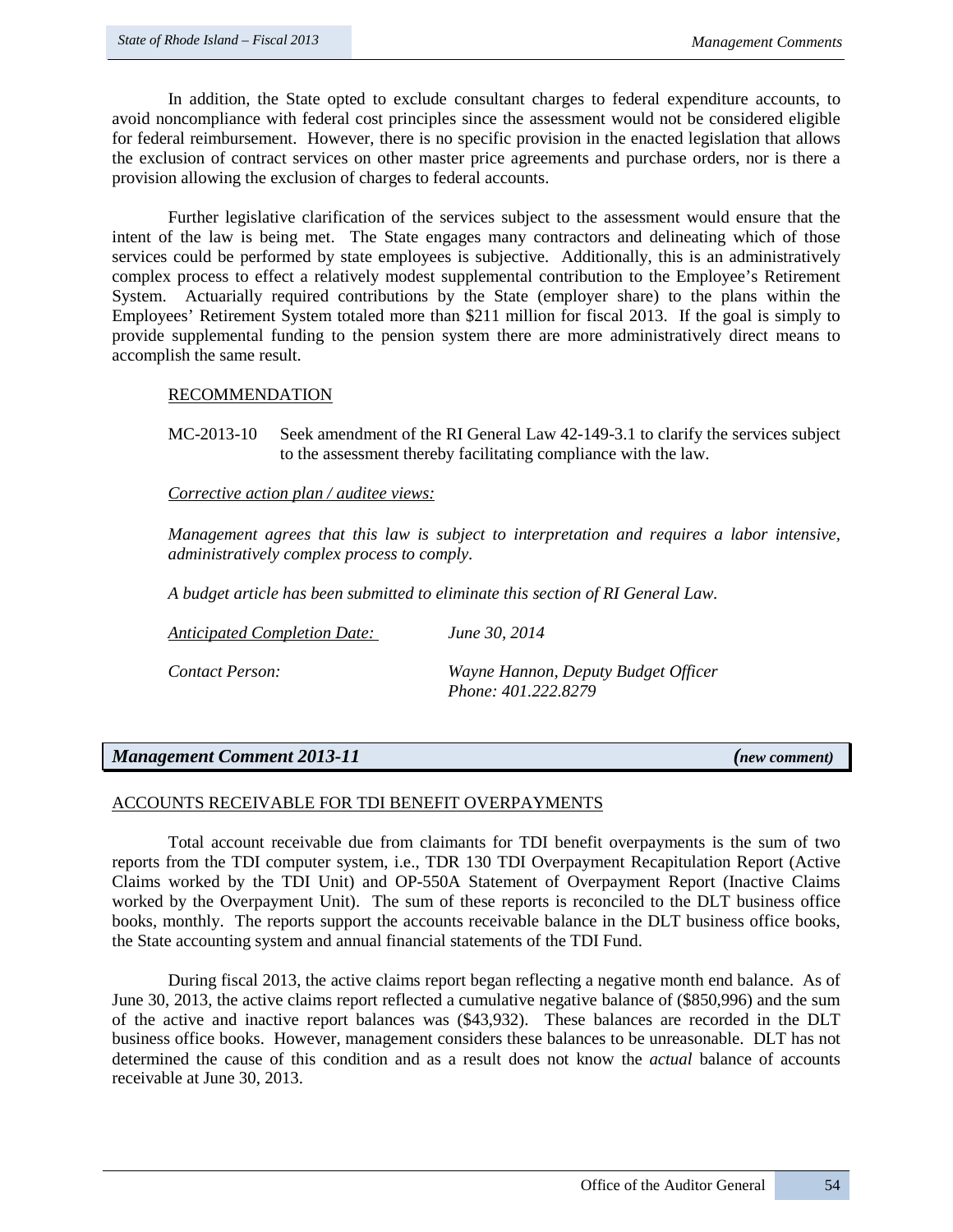The effect on the June 30, 2013 annual financial statements is immaterial because the state used an estimated accounts receivable balance less a significant allowance for uncollectible and unavailable amounts.

DLT should investigate this condition, determine the actual account receivable balance and adjust the active claims report balance to reflect actual accounts receivable.

## RECOMMENDATION

MC-2013-11 Investigate the negative balance of TDI accounts receivable in the TDI Overpayment Recapitulation Report and identify the actual accounts receivable balance. Adjust the report to reflect the actual accounts receivable balance.

*Corrective action plan / auditee views:*

*The TDI Overpayment Recapitulation Report has been corrected and reflects the proper accounts receivable balance.* 

*Anticipated Completion Date: February 28, 2014*

*Contact Person: Joan DiSanto, Programming Supervisor Phone: 401.462.8058*

# *Management Comment 2013-12 (repeat comment)*

## UNRECEIPTED FEDERAL FUNDS

At June 30, 2013, approximately \$2.5 million of federal grant receipts deposited in the State's bank accounts remained unidentified for accounting purposes. In general, this results from departments or agencies drawing federal funds, which are wired to the State's bank accounts, but failing to prepare required receipt accounting documentation. While the balance decreased by more than \$1 million in FY2013, the remaining unreceipted federal funds represent a significant number of receipts that were not recognized by departments responsible for administering federal programs.

The Office of the General Treasurer maintains a log of all unrecorded deposits and periodically requests State departments and agencies to review the listing in an effort to identify the appropriate federal program and properly record federal revenues. While the aggregate effect of the unidentified receipts was appropriately reflected on the State's financial statements, specific federal program balances are potentially misstated which impacts federal reporting and federal cash management requirements.

Efforts to identify the origin and destination of the funds received should be enhanced to ensure timely recognition of federal revenues. As more fully explained in Management Comment 2013-15, unidentified federal program receipts could be eliminated if the draw of federal funds was automated and centralized.

### RECOMMENDATIONS

- MC-2013-12a Enhance current procedures to resolve unrecorded deposits in a timely manner with the responsible State agencies.
- MC-2013-12b Improve coordination of the drawdown of federal funds by departments with the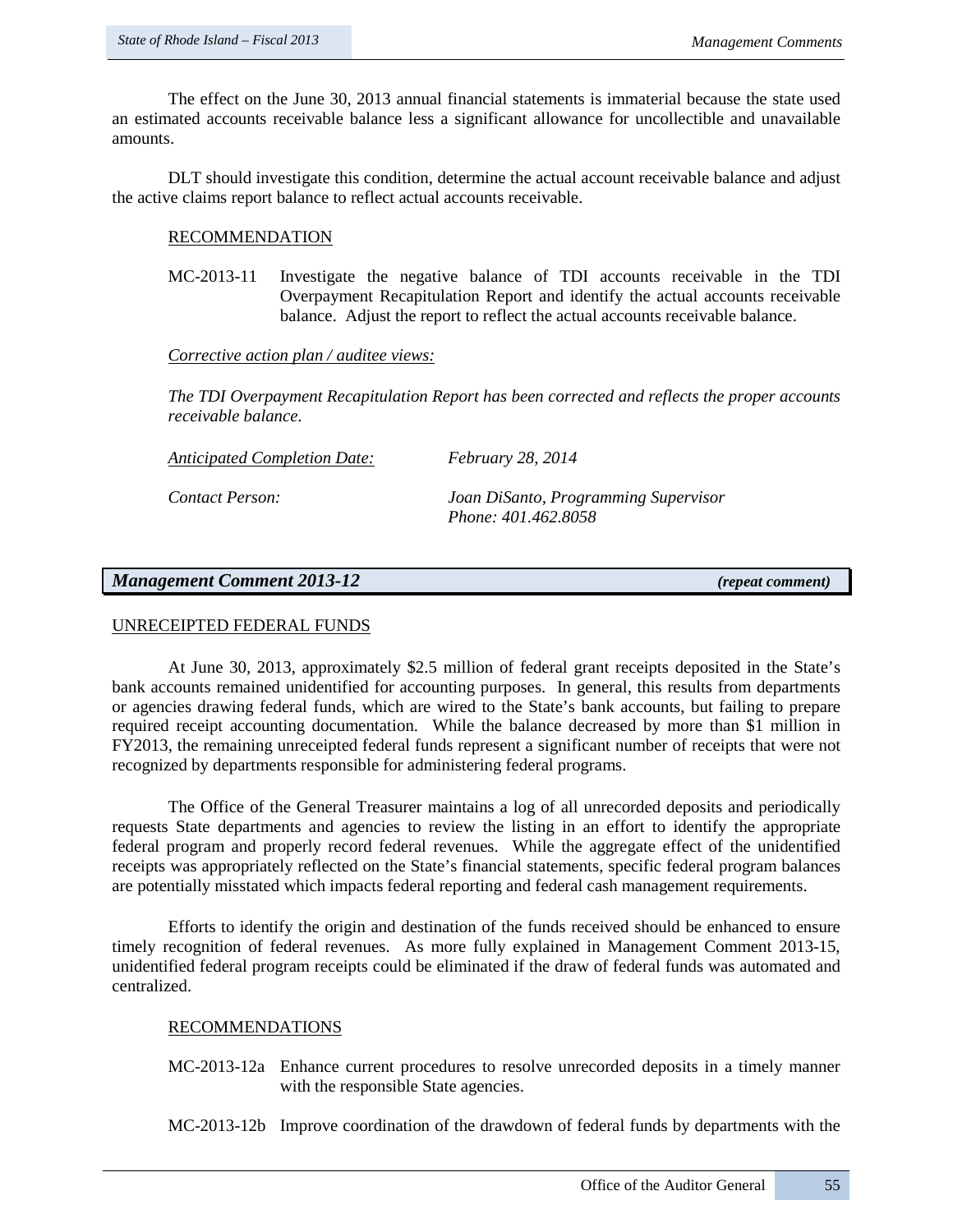corresponding bank deposit and required receipt accounting transactions.

*Corrective action plan / auditee views:* 

*The General Treasurer in conjunction with the Office of Accounts and Control has initiated an intra-state agency communications campaign to drive better conformance with RIFANS accounting and entry standards. The results are that the unallocated balance is down almost 30% since the prior year. We will continue to attempt a procedural improvement regarding the initial request, bank deposit, and receipt accounting procedures at the agency and department level.*

| <b>Anticipated Completion Date:</b> | June 30, 2014                                                         |
|-------------------------------------|-----------------------------------------------------------------------|
| Contact Person:                     | Chris Feisthamel, COO, Office of the Treasurer<br>Phone: 401.462.7650 |

## *Management Comment 2013-13 (repeat comment)*

### CHILD SUPPORT COLLECTIONS – RESOLUTION OF UNIDENTIFIED COLLECTIONS

Child support collections and distributions are processed through a separate computer system maintained by the Department of Human Services. Summary level data is also included in an escrow liability account within the State's General Fund. A long-standing unreconciled variance between the two systems has existed for what has traditionally been regarded as undistributed collections not identifiable to specific child support cases. As of June 30, 2013, this accumulated balance totaled \$622,000.

While the variance has been, to a certain degree, consistent, fluctuations occurring during the last two fiscal years indicate that certain elements of current activity are not recorded consistently between the two systems.

In response to prior year recommendations, in fiscal 2013, the State initiated a review of certain receipt activity in the Child Support Collections escrow liability account. Continuing to review the activity in the account should aid in determining the cause of the inconsistencies. The State should pursue measures to ensure that activity in the escrow liability account is reserved for child support collections and distributions, and that activity relative to the administration of the Child Support Enforcement program is recorded properly on the State accounting system. A permanent resolution to this longstanding variance should be obtained.

### RECOMMENDATION

MC-2013-13 Resolve the balance of unidentified child support collections reported at yearend.

### *Corrective action plan / auditee views:*

*The implementation of the State Disbursement Unit in partnership with the State of Connecticut in 2010 resolved many of the underlying issues regarding the reconciliation. Also, during the past year we identified and resolved several more transactions that were being recognized incorrectly on the State's financial system. Although, the nature of the child support payment processing and distribution rules and regulations will probably always contribute to, and result in a variance due to unidentified payments, OCSS will continue addressing these issues and performing daily reconciliations to maintain a minimum variance.*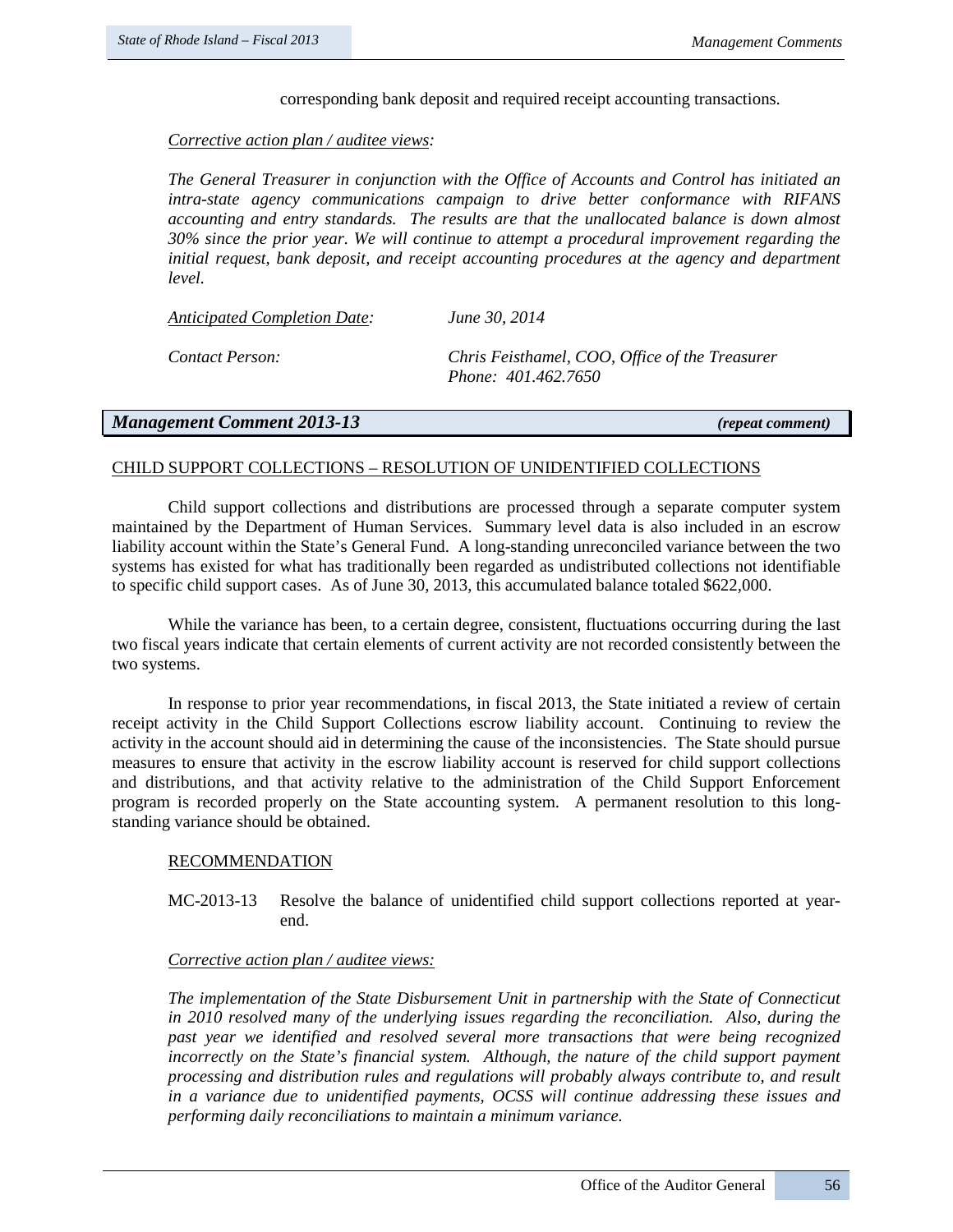*Anticipated Completion Date: June 30, 2015*

*Contact Person: Sharon Santilli, Associate Director-Department of Human Services Phone: 401.458.4404*

# *Management Comment 2013-14 (repeat comment)*

# SUBRECIPIENT MONITORING – CENTRALIZED REVIEW OF SINGLE AUDIT REPORTS

Subrecipients assist the State in carrying out various programs funded with State and/or federal monies and include such entities as municipalities, community action programs and local educational agencies. Monitoring of subrecipients, which is required when the State passes through federal funds to another entity, varies depending on the nature of the program or activity but always should include review of subrecipient audit reports. Federal regulations (OMB Circular A-133) require any entity that expends \$500,000 or more in federal assistance [direct or pass-through (e.g., State)] have a Single Audit performed. Copies of the Single Audit must be provided to the pass-through entity and the federal government.

Receipt and review of subrecipient audit reports is now performed on a decentralized basis as responsibility is vested in numerous departments. The State can improve its subrecipient monitoring practices by centralizing the audit report review function for the reasons outlined below:

- $\Box$  Many subrecipients receive funding from multiple departments of the State each is required to receive and review the same audit report.
- Specific agencies reviewing the audit reports do not consider noted deficiencies from the perspective of the risks that they pose to all state and federal funds passed through to the subrecipient. One large subrecipient of the State, which receives significant funding from multiple departments and agencies, has been very late in presenting its audit reports and those audit reports have highlighted serious deficiencies.
- There is no centralized database detailing which entities receive funding from the State, which are required to have a Single Audit performed, and the status of the audits.
- Effective subrecipient monitoring requires that individuals reviewing the audit reports be trained in governmental accounting and auditing requirements (specifically the Single Audit Act and OMB Circular A-133). This level of proficiency is difficult to achieve and maintain at all the departments and agencies now required to review subrecipient audits.

We have reported various deficiencies in the process used to review subrecipient audit reports. Considerable advantages can be gained by centralizing the subrecipient monitoring function within one unit of State government. This will raise the level of assurance that subrecipients comply with applicable laws and regulations and both state and federal funds are spent as intended. It will also reduce the amount of resources devoted to this effort and achieve other efficiencies.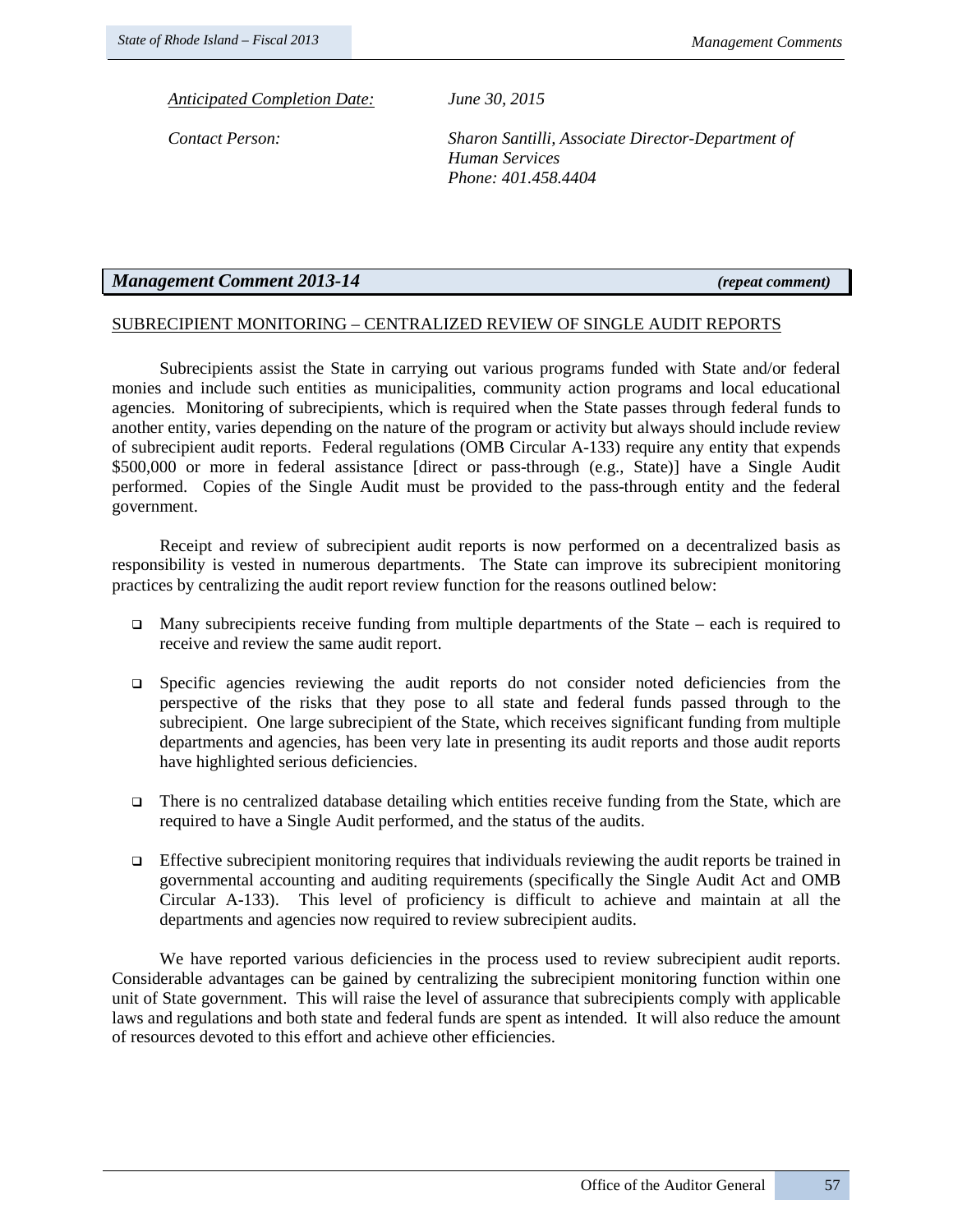### RECOMMENDATIONS

- MC-2013-14a Centralize subrecipient monitoring procedures related to receipt and review of Single Audit Reports within one agency. This function should be staffed with individuals trained in governmental accounting and auditing matters to allow effective review of the Single Audit Reports.
- MC-2013-14b Build a database of all subrecipient entities that receive State and/or federal grant funding.

#### *Corrective action plan / auditee views:*

*State agencies, as conditioned in their federal award agreements, are responsible for subrecipient monitoring, including collecting and reviewing the single audits for sub-recipient entities with more than \$500,000 in federal funding from federal agencies or pass through entities.* 

*The OMB's Grants Management Office provides training, technical assistance, and resources to agencies on managing federal award including meeting federal award requirements. The Grants Management Office has posted the current circulars on its website so agency personnel can readily access information on the Administrative Requirements, Cost Principles, or Audit Requirements. The Office routinely responds to questions from state agencies regarding the award requirements.* 

*Recently, the Office hosted the Council of Financial Assistance Reform (COFAR) webinar on the new federal OMB "Super-Circular" and posted the COFAR webinars on its website [\(http://www.omb.ri.gov/grants/resources/circulars.php](http://www.omb.ri.gov/grants/resources/circulars.php) so that agencies unable to attend the session could view the material. The COFAR has committed to providing additional training opportunities; the Office will ensure that these opportunities are made available to state agencies. The new Super Circular is effective December 2014.*

*The OMB believes it is appropriate for state agencies to continue to be responsible for subrecipient monitoring because this ensures these agencies are held accountable for their programs and services. The Grants Management Office will continue to provide technical support and training to enhance the resources at the agency level. For example, the Grants Management Office will organize training for agencies on the single audit collection and review requirements. The training will be completed by October 1, 2014. Supporting materials will be developed and posted on OMB's website.*

*Anticipated Completion Date: N/A* 

*Contact Person: Laurie Petrone, Director, Grants Management Phone: 401.574.8423*

# *Management Comment 2013-15 (repeat comment)*

### DRAWDOWN OF FEDERAL FUNDS

Each agency administering a federal program is responsible for drawing federal funds for that program. Federal regulations govern the timing of these draws of federal cash – the federal government generally prohibits drawing cash before expenditures are actually made.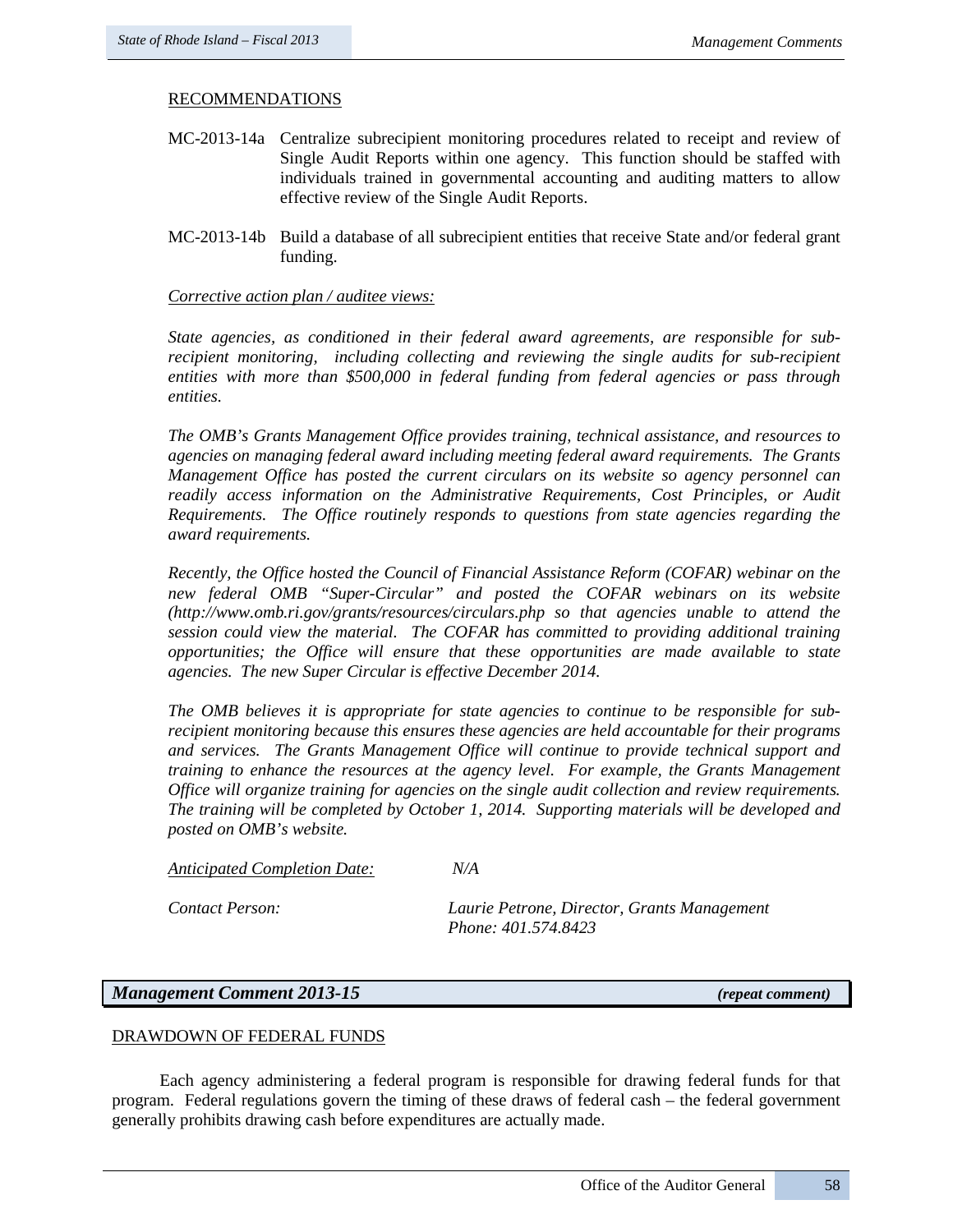Federal grant revenue for the State approximated \$2.6 billion this year. Consequently, the timing of receipt of these funds has a significant impact on the State's overall cash management. We have reported for many years that the State should enhance controls to ensure compliance with federal cash management requirements. In many instances, agencies do not draw federal cash as frequently as permitted by federal regulations thereby adversely impacting the State's overall cash management.

We believe responsibility for the drawing of federal funds should be vested in the Office of the General Treasurer where cash management for federal programs could be integrated with other cash management objectives. The function of drawing federal cash should be automated as part of a comprehensive integrated accounting system. As allowable expenditures are recorded for federal programs in the State's accounting system, cash would be drawn by electronic funds transfer into the State's bank accounts.

# RECOMMENDATION

MC-2013-15 Vest responsibility for drawing federal funds with the Office of the General Treasurer. Automate the drawing of federal funds as part of the implementation of a comprehensive integrated accounting system.

## *Corrective action plan / auditee views:*

*The General Treasurer in conjunction with the Office of Accounts and Control has reviewed the benefits of centralizing and automating the withdrawal of the remaining federal funds with the implementation of the appropriate accounting system module. The cost of such a system was untenable. If such a system is installed, we will seek to automate the drawdowns.*

| <b>Anticipated Completion Date:</b> | June 30, 2014 |
|-------------------------------------|---------------|
|                                     |               |

*Contact Person: Anne-Marie Fink, CIO, Office of the Treasurer Phone: 401.462.7650*

# *Management Comment 2013-16 (repeat comment)*

# REQUIRE PAYROLL DIRECT DEPOSIT FOR ALL EMPLOYEES

State employees currently have the option of being paid by check or direct deposit to their financial institution. Approximately 88% of State employees have opted for direct deposit. The costs to disburse employee payroll through direct deposit are significantly less than for traditional paper checks. Savings accrue from eliminating special security check paper, printing costs, and costs associated with the physical distribution of checks to the various departments and agencies throughout the State.

Further savings and efficiencies could be obtained if employees had on-line access to their direct deposit payroll "stub". Although direct deposit avoids check printing and distribution, the direct deposit payroll "stubs" are still printed and distributed biweekly to employees. The State could create an on-line employee portal to allow this access and/or ultimately include such functionality within contemplated human resource/employee payroll system enhancements.

### RECOMMENDATIONS

MC-2013-16a Require all State employees to be paid through direct deposit.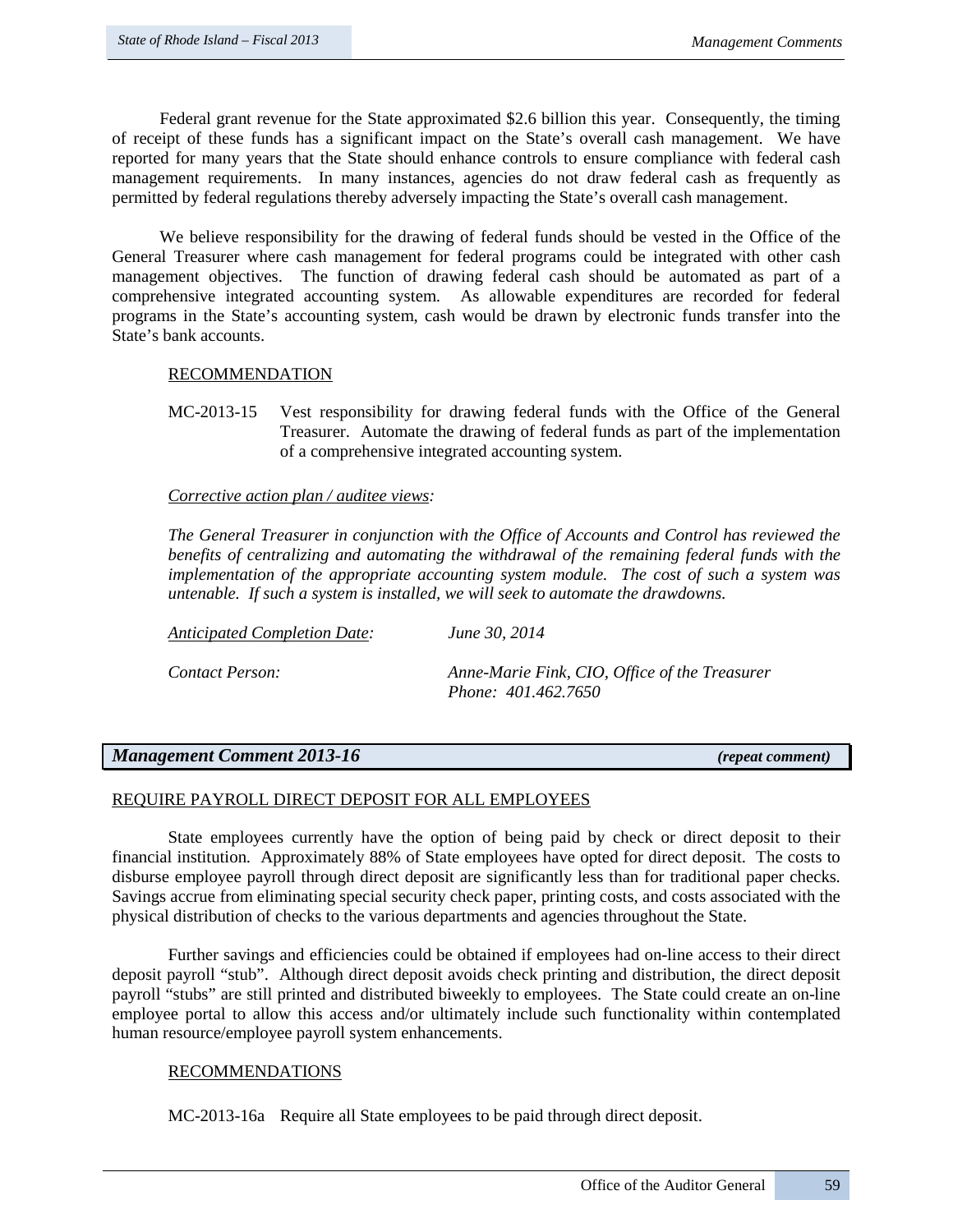MC-2013-16b Implement an employee portal to allow access to direct deposit payroll "stub" information in lieu of printing and distributing such information on a biweekly basis.

*Corrective action plan / auditee views:*

*The Fiscal 2015 Budget submission includes legislation that requires all State employees to be paid through direct deposit. Furthermore, a cross functional team is currently working on the implementation of an online payroll viewer in lieu of printing and distributing direct deposit statements.* 

| <b>Anticipated Completion Date:</b> | June 30, 2014                                          |
|-------------------------------------|--------------------------------------------------------|
| Contact Person:                     | Marc Leonetti, State Controller<br>Phone: 401.222.2271 |

## *Management Comment 2013-17 (repeat comment)*

## PAYROLL ACCOUNTING SYSTEM

The State's payroll information system, for fiscal 2013, calculated payroll expenditures for over 14,000 employees totaling more than \$990 million. This system has been programmed for a multitude of distinct contract provisions outlined in agreements with approximately 100 separate bargaining units of the State as well as administration of payroll related benefit plans and required withholdings.

### Systems Documentation And Monitoring

For years, the State has relied on the institutional knowledge of key employees to maintain the operations of the payroll system and has focused less on ensuring that the systems documentation was formalized in a manner consistent with strong internal control. The State often makes policy decisions or interpretations when implementing changes to the personnel system for changes in statute or employee contracts which do not appear to be formalized within State policy or system documentation. Documentation of such decisions is critical to ensure their uniform application in future periods. Complete and comprehensive documentation and understanding of the State's payroll system is a critical tool in the State's ability to monitor and assess data inputs utilized within the calculations performed by the system. In addition to allowing for better review and analysis of data inputs utilized by the State payroll system, formalized system documentation would be important in the event of employee turnover or when the State upgrades or replaces its legacy payroll system with newer technology.

### Controls Over Data Within The Employee Payroll System

Payroll data for the majority of State employees is entered via on-line access to the payroll system at the department or agency level. We found that the existing password control system does not record user identification information within the data files to identify individuals making specific file changes, thereby preventing a clear audit trail. Changes in the payroll master file, which contains a multitude of data elements that have a direct effect on payroll for State employees, are not captured and logged. Logging these data element changes should be implemented to enhance controls over changes to the payroll master file.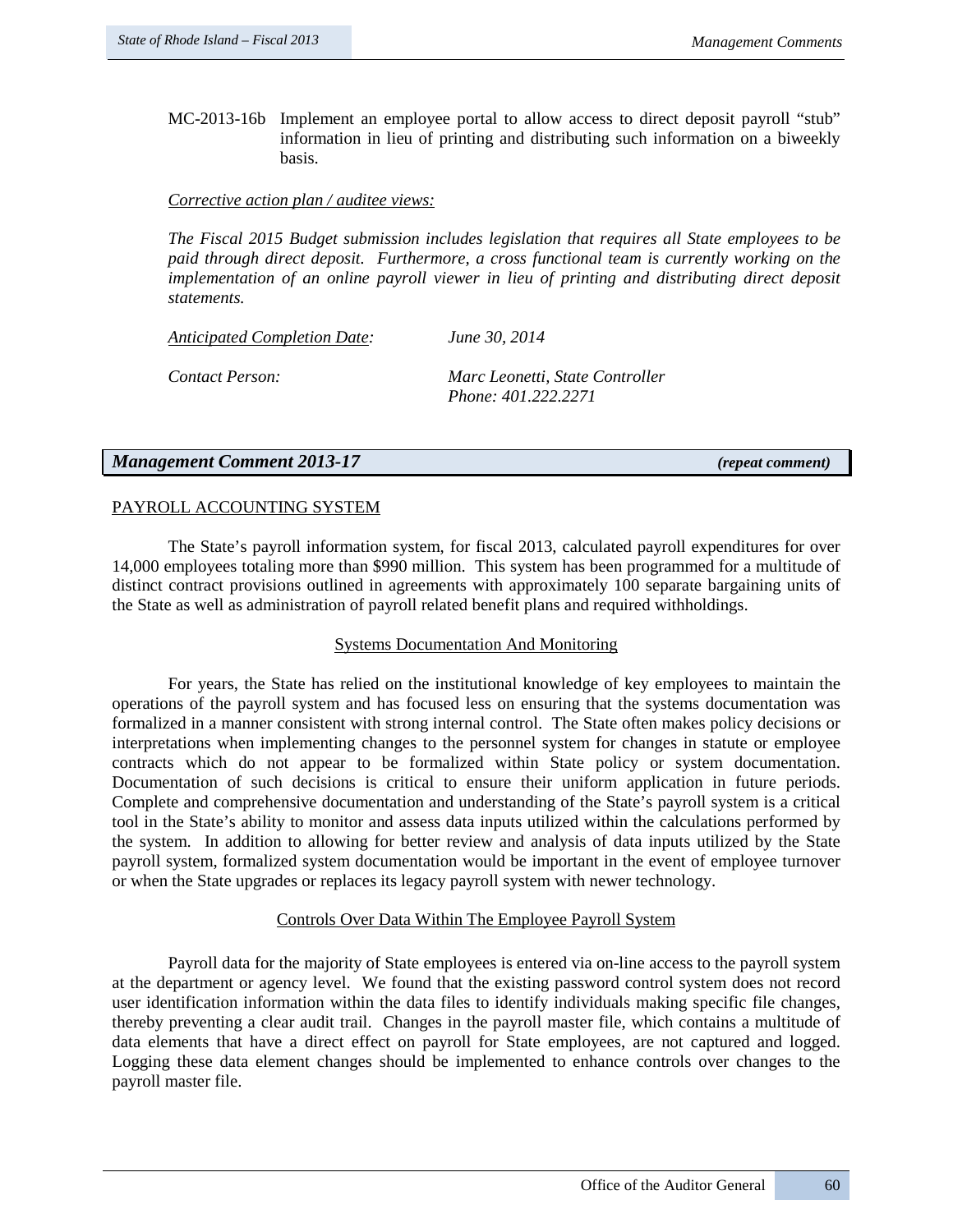System access controls need to be improved by tracking transactions within key data fields by individual user.

### RECOMMENDATIONS

- MC-2013-17a Improve formalized documentation of the State's payroll system.
- MC-2013-17b Identify critical data elements to be tracked as changes occur. Capture and maintain the unique user identification for each transaction resulting in changes to critical payroll master file data elements.

### *Corrective action plan / auditee views:*

*MC2013-17a - The State's payroll system is a legacy application written in COBOL in an IBM mainframe environment. In the State's response to 2013-1a, the state will be requesting funds for a new payroll system. Given this request, we will continue the ongoing effort to document the current system to aid in the transition to a new system should the funding be approved. We have also added a staff member to the payroll group which will aid the payroll group.*

*Anticipated Completion Date: March 31, 2015*

*MC-2013-17b - In the State's response to 2013-1a, the state will be requesting funds for a new payroll system. Given this request, we will be putting this on hold until a funding determination is made. This management comment would be addressed if a new payroll system is approved. If funding is not approved, this effort is resource dependent.*

*Anticipated Completion Date: TBD*

*Contact Person: Alan Dias, Assistant Director of IT Phone: 401.222.6091*

# *Management Comment 2013-18 (repeat comment)*

### IMPROVE CASH RECONCILIATION EFFICIENCY

The General Treasurer's Office should continue to explore options to further automate the cash reconciliation process between the RIFANS accounting system and its financial institutions. Current technology allows much of the bank reconciliation process to be performed automatically. Electronic matching could be further facilitated by aligning transaction detail between the bank and the State's accounting system to minimize any differences.

Automated bank reconciliation functionality and related technology could be obtained through implementation of additional RIFANS (Oracle accounting system) modules.

### RECOMMENDATION

MC-2013-18 Increase automation of the bank reconciliation process by exploring enhanced electronic transaction matching. Investigate the technology and functionalities provided by modules available within the RIFANS (Oracle) accounting system.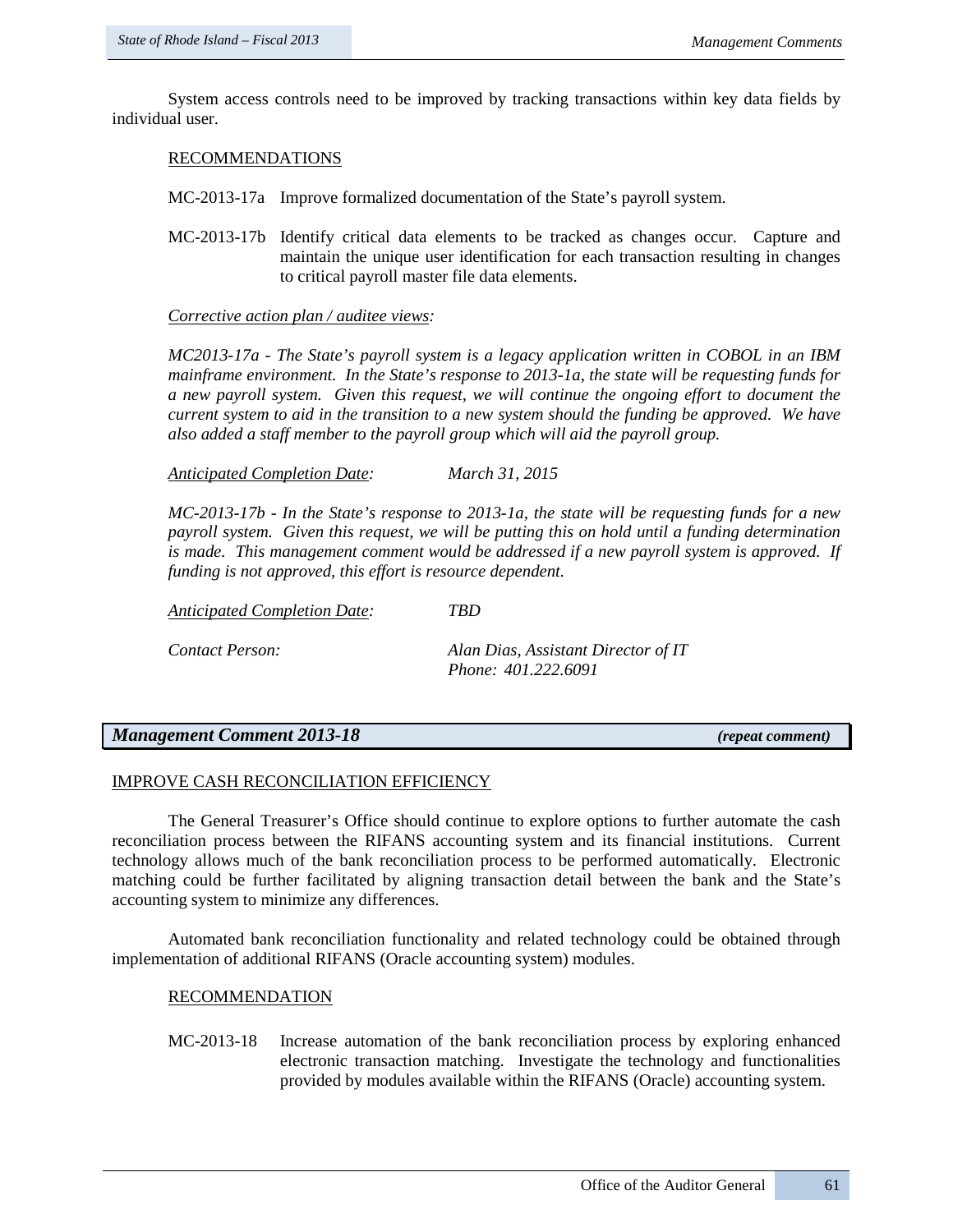## *Corrective action plan / auditee views:*

*The cash reconciliation was improved near the end of 2010, with the installation of a download, sort and match process. The benefits of further matching automation will be considered and evaluated against the costs of such development.* 

*Anticipated Completion Date: June 30, 2014*

*Contact Person: Chris Feisthamel, COO, Office of the Treasurer Phone: 401.462.7650*

# *Management Comment 2013-19 (repeat comment)*

# LEGACY SYSTEMS – ACCOUNT STRUCTURE CONVERSION

Various subsidiary accounting systems (e.g., employee payroll and departmental cost allocation) which process material classes of expenditures have not been converted to the current account structure used within the RIFANS accounting system. These subsidiary accounting systems continue to use an old account structure that has not been active since July 2001. Consequently, account conversion tables must be continually maintained which increases the risk that data may be misposted in the accounting system. This adds unnecessary complexity to the overall internal control structure and requires that certain employees remain knowledgeable about and even create new accounts (to match new activities or programs within RIFANS) in an account structure that was discontinued more than a decade ago.

The legacy account conversion project has been an "active" project for many years but without sufficient priority or allocation of resources to complete it. Continued use of the legacy account structure for certain subsidiary accounting systems prevents moving forward with the implementation of various modules of the overall RIFANS accounting system. Consequently, the legacy conversion project should be reevaluated in that context. If the intent is to complete RIFANS as originally envisioned and implement remaining modules, then the legacy account conversion may or may not be necessary depending on the path chosen and the anticipated timing for full implementation.

### RECOMMENDATIONS

- MC-2013-19a Complete conversion of subsidiary accounting systems using the legacy account structure to the new RIFANS account structure.
- MC-2013-19b Reevaluate the legacy account conversion project within the context of the overall plans to complete RIFANS as originally envisioned with implementation of the remaining module.

### *Corrective action plan / auditee views:*

*MC-2013-19a - In the State's response to 2013-1a, the state will be requesting funds for a new payroll system. Given this request, we will be putting this on hold until a funding determination is made. This management comment would be addressed if a new payroll system is approved. If funding is not approved, will we continue the effort.*

*MC-2013-19b - In the State's response to 2013-1a, the state will be requesting funds for a new payroll system. Given this request, we will be putting this on hold until a funding determination*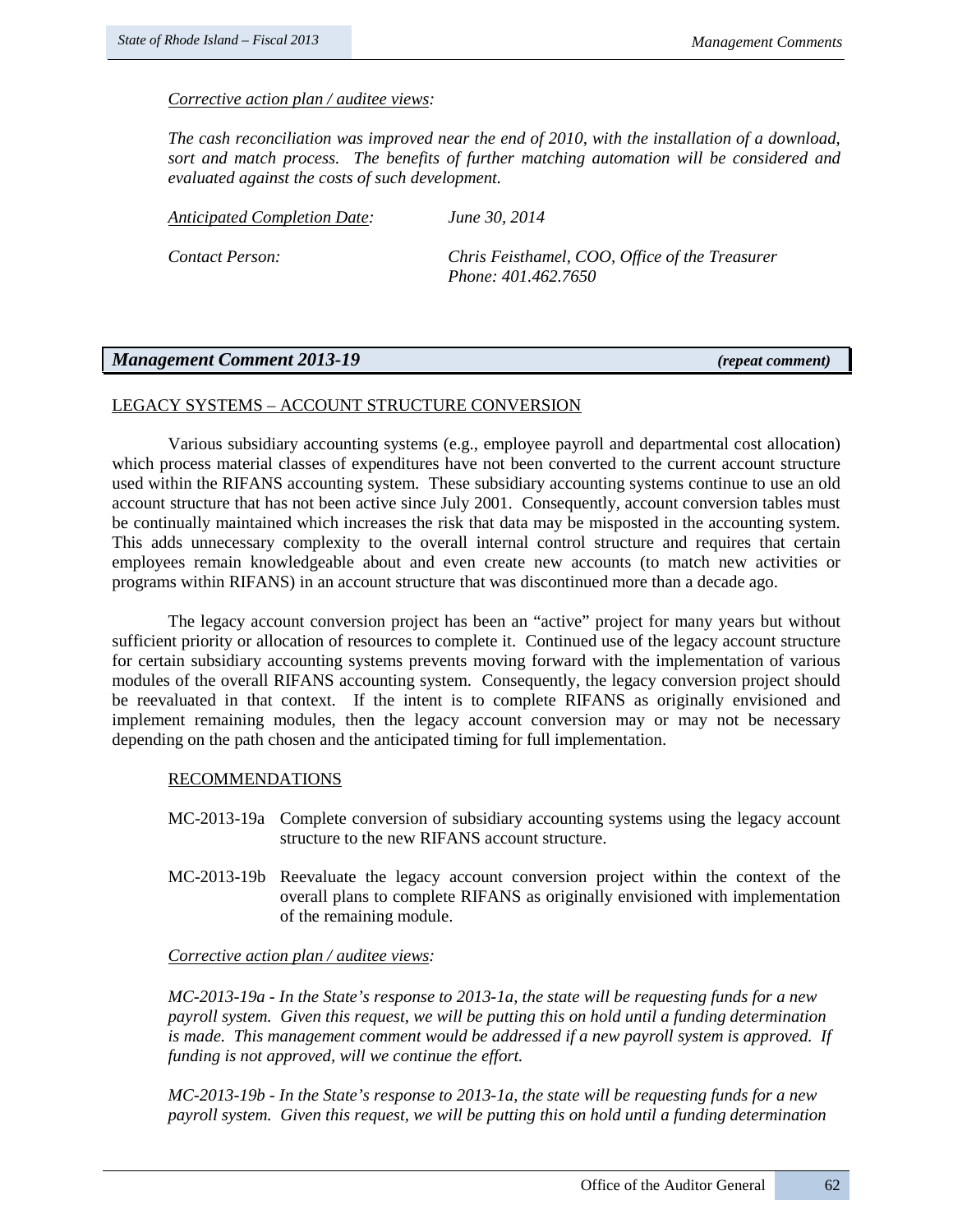*is made. This management comment would be addressed if a new payroll system is approved.* 

*Anticipated Completion Date: TBD*

*Contact Person: Alan Dias, Assistant Director of IT Phone: 401.222.6091*

# *Management Comment 2013-20 (repeat comment)*

#### RIDOT – UNDOCUMENTED POLICIES AND PROCEDURES

RIDOT has not formally documented many policies and procedures that DoIT security policies require. Although unwritten, many RIDOT policies and procedures are understood by both management and personnel. However, unwritten policies and procedures increase the risk of misunderstandings and tend to lead to inconsistencies in management's enforcement of systems and security policy and procedures.

In 2006, DoIT finalized a comprehensive systems security plan detailing policies and procedures that provide the framework for managerial, operational, and technical guidance to agency management in order to safeguard the State's data and mission critical systems. Among these are requirements that agency management formally document agency policies and procedures in order to define lines of authority, primary points of contact, range of responsibilities, requirements, procedures and management processes.

The following is a partial listing of RIDOT undocumented policies:

- *System configuration policy and procedures* departmental agency management is responsible to formally document an appropriate system configuration policy for systems under their control *(Policy 10-06: IT Security Handbook Operational Controls, §4.2.3)*.
- *Periodic review of baseline system configurations* a baseline configuration should include controls for changes to IT system resources, including hardware, software, administrative requirements, documentation, and network connections *(Policy 10-06: IT Security Handbook Operational Controls, §4.2.4.3)* and that it is the responsibility of the departmental IT manager to maintain a current configuration diagram for all systems, networks, and telecommunication components under their control (*(Policy 10-05: IT Security Handbook Management Controls, §5.5.5)*.
- *Periodic review of its system security plan* all department offices must develop and implement procedures to provide guidance and support for the IT security program *(Policy 10-05: IT Security Handbook Management Controls, §2.2.1)* and that agency IT management, in conjunction with DoIT, is responsible for maintaining such a plan *(Policy 10-05: IT Security Handbook Management Controls, §3).*
- *Incident response or incident response training policy and procedure* such a policy is often included within an overall system security plan (RIDOT does not have a formally documented system security plan). Agencies are responsible for developing, implementing, and managing a comprehensive IT security program, which includes violations of DoIT security policy *(Policy 10-05: IT Security Handbook Management Controls, §5).* Additionally, Agencies are responsible for developing an incident reporting program in accordance with DoIT policy *(Policy 10-06: IT Security Handbook Operational Controls, §2)*. Further, RIDOT indicated that incident handling is a subset of contingency planning. All department personnel must be trained in, and continually practice and up-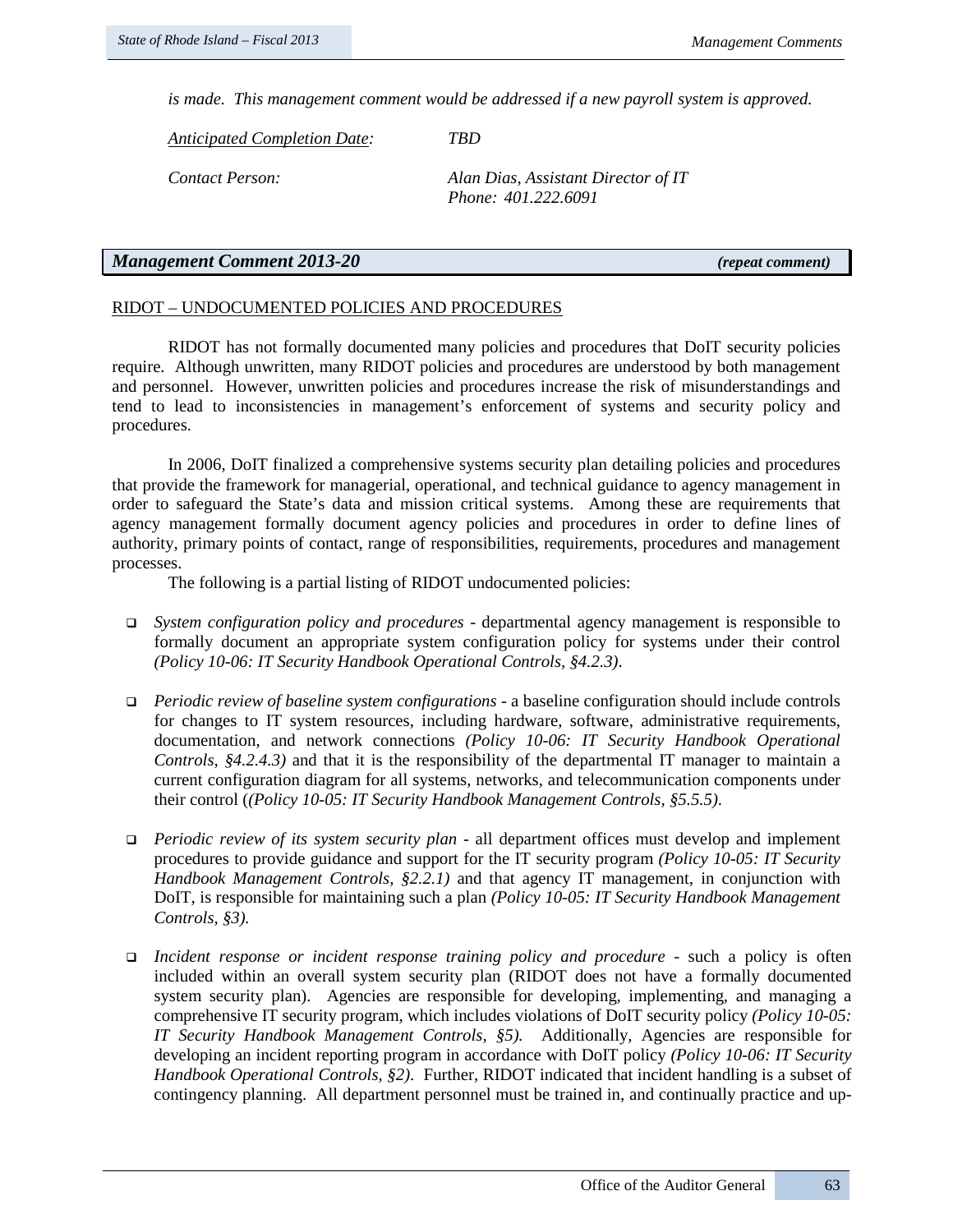date, their contingency-related duties *(Policy 10-05: IT Security Handbook Management Controls, §5.4.1.9).*

- *System and information audit and accountability policy and procedure -* such a policy is often included within an overall system security plan to define auditing and accountability controls to be implemented (RIDOT does not have a formally documented system security plan). All departments must complete a system security plan to provide adequate levels of protection for each IT resource *(Policy 10-05: IT Security Handbook Management Controls, §3).*
- *Periodic review of security assessment and authorization -* All department offices must develop and implement procedures to provide guidance and support for the IT security program *(Policy 10-05: IT Security Handbook Management Controls, §2.2.1)* and that agency CISOs are responsible for developing, implementing, and managing the office-specific IT security policies *(Policy 10-05: IT Security Handbook Management Controls, §2.3.5).*
- *Security alerts, advisories, and directives, and threats such as viruses, trojans, worms, spam* all department offices must develop and implement procedures to provide guidance and support for the IT security program and ensure compliance with IT security policy, guidelines, and directives *(Policy 10-05: IT Security Handbook Management Controls, §2).*
- *Risk assessment process -* agency management and information security officer are responsible for implementing a risk management program that assesses the balance of risks, vulnerabilities, threats and countermeasures in order to achieve an acceptable level of risk based on the sensitivity or criticality of the system *(Policy 10-05: IT Security Handbook Management Controls, §4.4.2, §4.4.4)*.

Formally documenting policies and procedures will enable RIDOT management to provide an effective system security program.

### RECOMMENDATION

MC-2013-20 Document agency policies and procedures to provide all RIDOT personnel with approved managerial, operational, and technical guidance and ensure compliance with DoIT published security policies*.*

## *Corrective action plan / auditee views:*

*RIDOT's DoIT IT manager and DoIT Technical Support Manager will work with the DoIT office of the Chief Information Security Officer (CISO) to review DoIT Security policies 10-05 and 10- 06. RIDOT will request resources from the CISO to assist the department in the implementation of these policies and procedures.* 

| <b>Anticipated Completion Date:</b> | June 30, 2015                                                |
|-------------------------------------|--------------------------------------------------------------|
| Contact Person:                     | Thomas Lewandowski, Agency IT Manager<br>Phone: 401.222.6935 |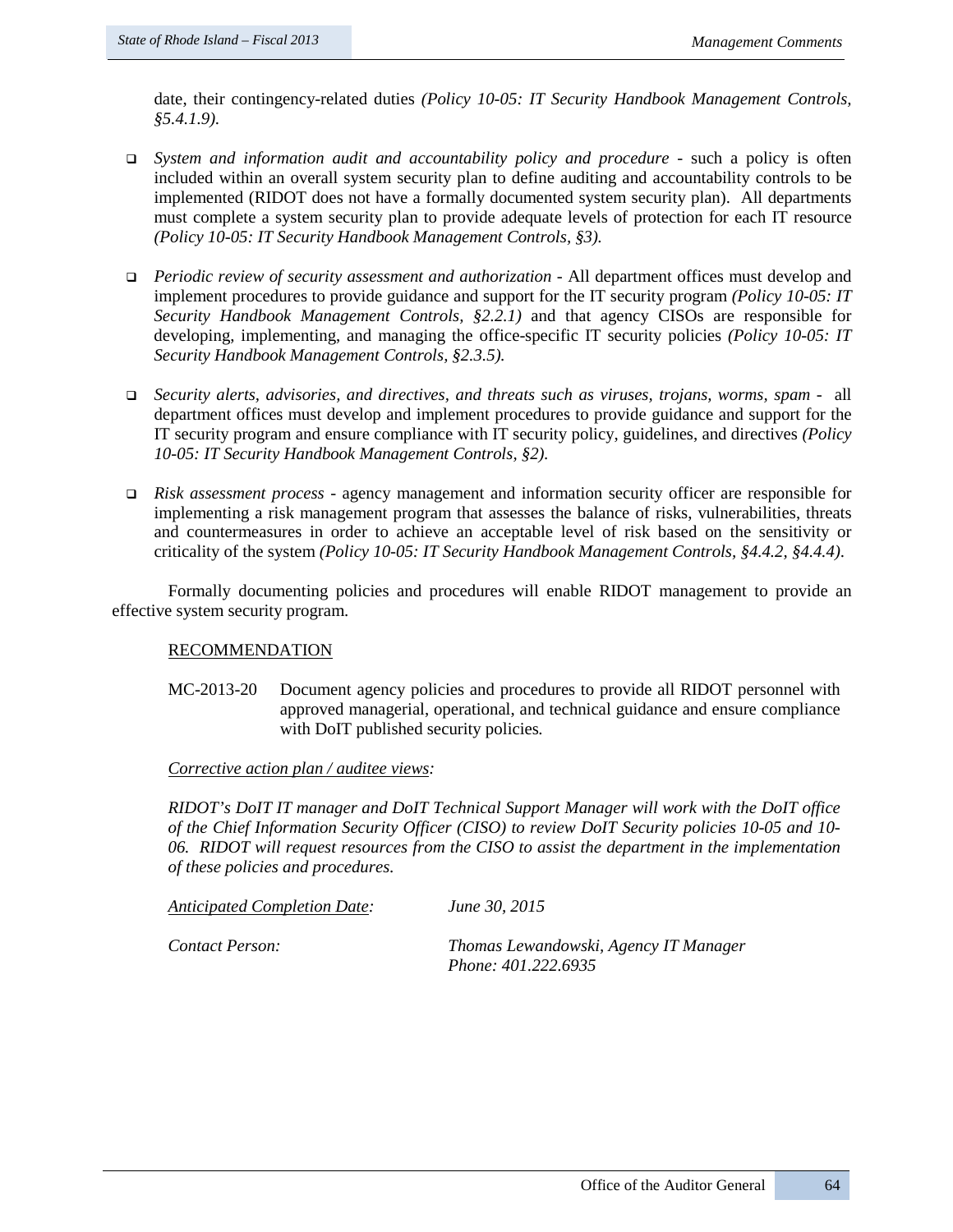## *Management Comment 2013-21 (repeat comment)*

## STATEWIDE CENTRALIZED COST ALLOCATIONS

The State discontinued the use of certain internal service funds during fiscal 2007 and began budgeting and distributing costs for human resources, facilities and maintenance, and information technology services through centralized procedures within the Department of Administration (DOA). In order to obtain federal reimbursement for costs allocable to federal programs, the State created "mirror" accounts (within DOA and other departments) for purposes of distributing the federal share of centralized costs to the other departments. Expenditures reported in federal accounts and linked to federal programs were expected to be claimed and drawn down by departments with the federal revenue being moved to reimburse DOA for costs allocable and recoverable from federal programs.

This new allocation method has resulted in a process that is inherently complex and not fully understood by many of the State's departmental financial managers. The process also has increased the risk that federal revenue and expenditures could be overstated and be realized by officials responsible for the administration of the State's federal programs.

Using internal service funds to distribute centralized shared costs to programs and activities is simpler, far less prone to error and subject to enhanced control procedures. The State should reconsider the use of the "mirror" account allocation methodology in light of the unnecessary complexity it adds to the accounting system and related procedures.

### RECOMMENDATION

MC-2013-21 Reevaluate the current centralized cost allocation process for personnel, facilities and maintenance, and information technology services to ensure that these cost allocations comply with financial reporting and federal program requirements.

### *Corrective action plan / auditee views:*

*The Central Business Office agrees with the recommendation to reevaluate the current cost allocation process. While the State has received approvals for each of the cost allocation methods developed for Human Resources, Information Technologies, and Facilities Management the accounting of these costs don't provide departments with an effective reconciliatory process of Federal Expenditures. Maintaining a hybrid rotary billing system utilizing "mirror accounts" puts greater pressure on the department's financial units to review financial data in two departments to reconcile their federal programs. The Department of Administration contends that the lack of transparency regarding what the departments are being billed for has been addressed with the use of a contractor to independently calculate each unit's billable rates in accordance with federal guidelines. Therefore, the current cost allocation process will be reviewed and if all stakeholders agree, the process will be changed.* 

*Anticipated Completion Date: June 30, 2015*

*Contact Person: Bernard Lane, Associate Director – Financial Management Phone: 401.222.6603*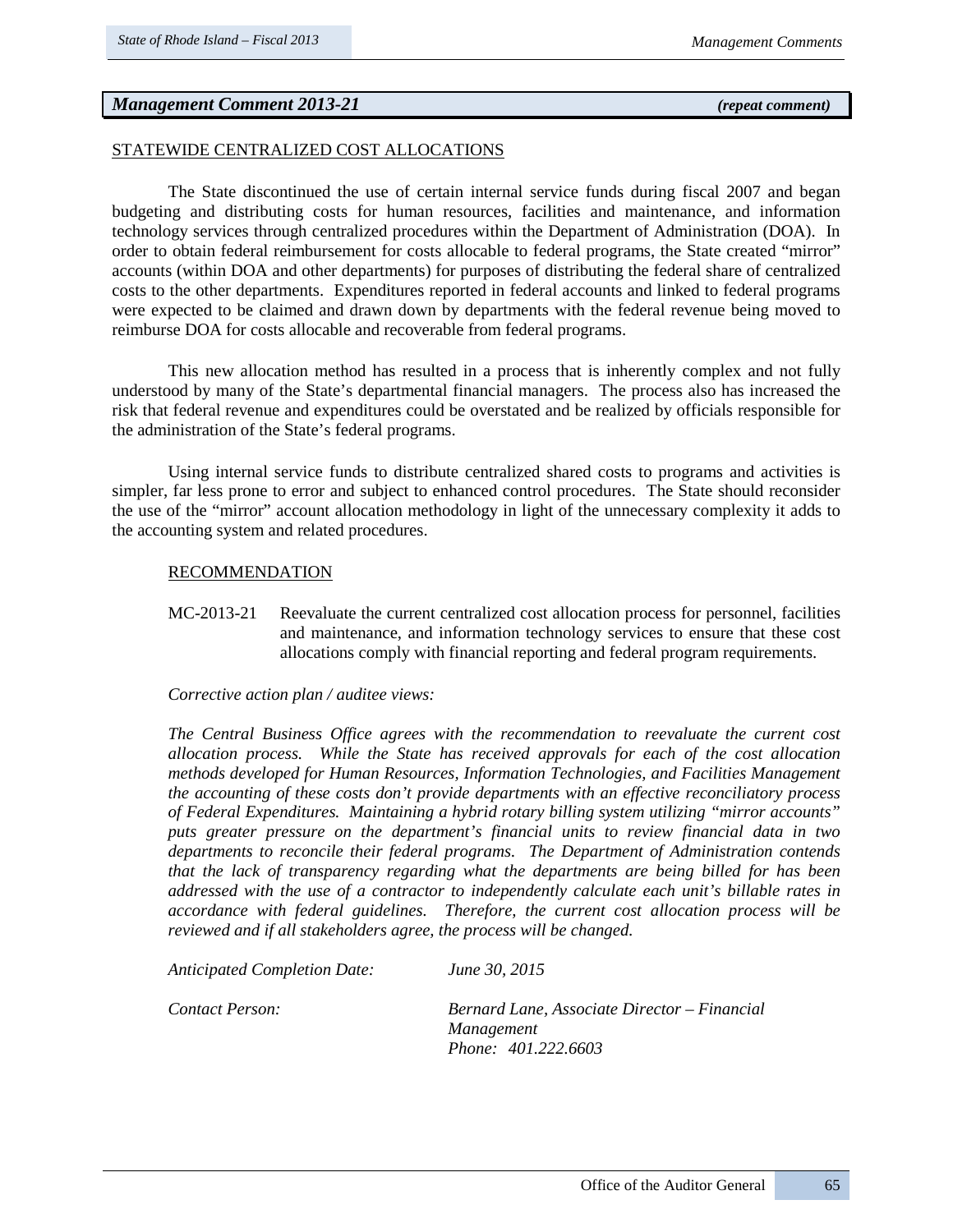# *Management Comment 2013-22 (repeat comment)*

#### SURPLUS FURNITURE AND EQUIPMENT

The State disposes of and replaces various capital assets during the normal course of operations. State departments and agencies are required to report assets deemed surplus to the Office of Accounts and Control (for accounting purposes) and ultimately to the "surplus property officer". The intent is that capital assets declared surplus by one agency could potentially be used by another state agency, municipality, or local school district, etc.

While the surplus property reporting process is in place, there is no practical means for other state agencies, municipalities, or school districts, etc. to learn of the availability of assets deemed surplus that are now available for potential use. Clearly, not all assets declared surplus are usable and, particularly in the case of computer equipment, may be outdated technologically. However, establishing a searchable database of surplus assets would greatly increase the likelihood that still useful assets could be matched to those with a potential need.

#### RECOMMENDATION

MC-2013-22 Implement a statewide network or database of "surplused" furniture and equipment assets to facilitate notification and use by other state or local entities.

#### *Corrective action plan / auditee views:*

*The Department of Facilities Management will review the current process to see if the recommendation is feasible to implement.* 

*Anticipated Completion Date: June 30, 2015*

*Contact Person: Marco Schiappa, Facilities Management Phone: 401.222.6200*

### *Management Comment 2013-23 (repeat comment)*

# DEPARTMENT OF REVENUE - CONTROLS OVER TAX REVENUE RESULTING FROM DATA WAREHOUSE BILLINGS

The Division of Taxation (Taxation) utilizes a data warehouse to (1) collect data from Taxation systems and external sources for data analysis purposes, and (2) attempt to identify taxes potentially owed to the State of Rhode Island. During fiscal 2013, Taxation continued to use the enhanced analytical capabilities of the data warehouse to identify taxpayers that should have filed tax returns or potentially underreported and underpaid taxes to the State. Further, use of the data warehouse will increase with the Division's migration to its new STAARS system.

"Notices" are generated from the data warehouse, which operates independently of the various mainframe tax systems. A 60-day threshold has been established before the notice results in recognition of a tax receivable balance within the mainframe tax systems. During this time, the data can be modified or adjusted if the taxpayer provides information indicating that the notice is in error or the balance potentially owed is less. However, these changes are not subject to the same control procedures that would apply to other adjustments or entries recorded in the mainframe systems.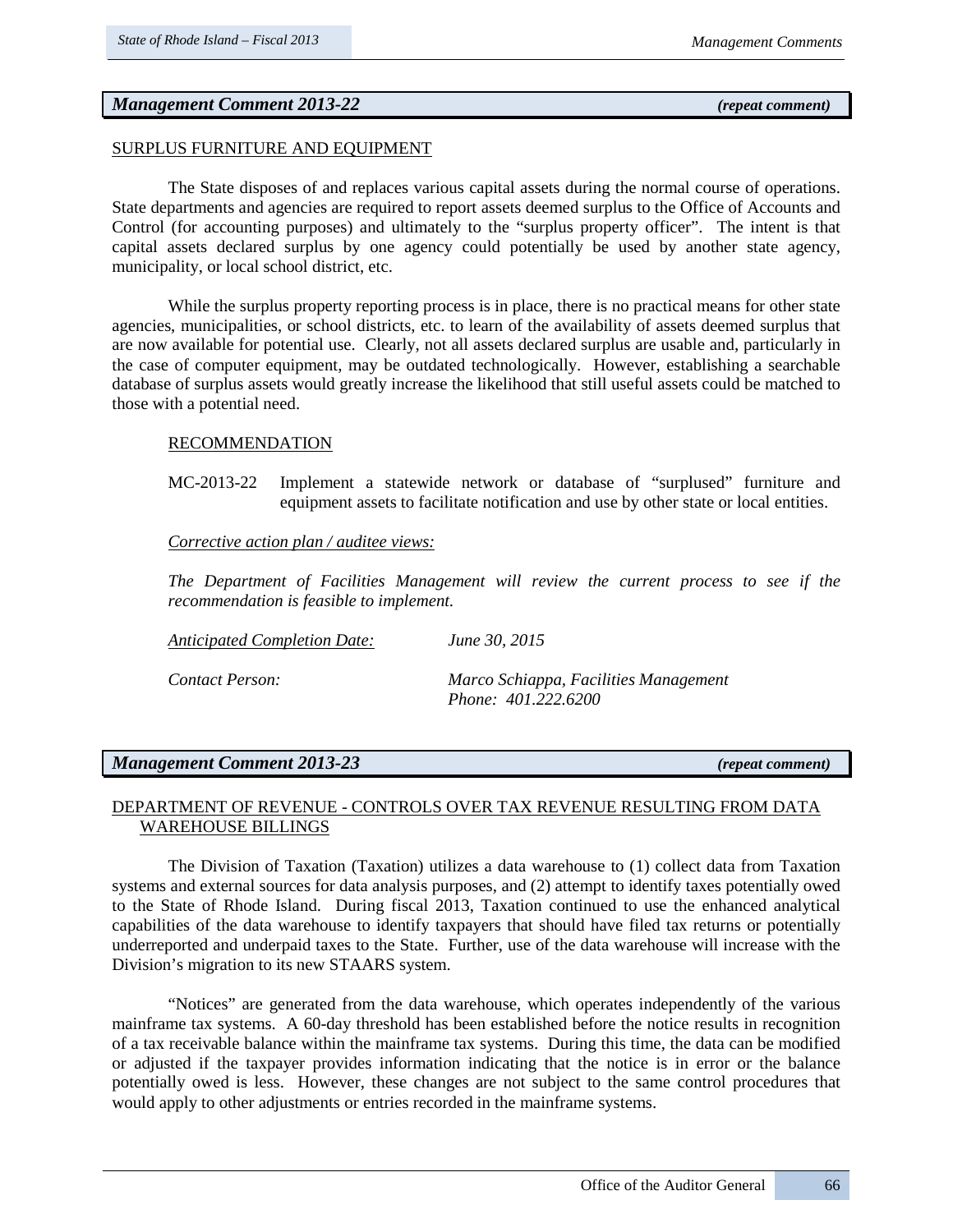New transaction codes detailing the original data warehouse notice total, tax amount, interest, and penalties were added to the mainframe to identify tax balances that resulted from analysis within the data warehouse. However, there are no codes that identify corrections or adjustments made to data warehouse notices. Consequently, correction or adjustment to tax amounts originating from the data warehouse cannot be readily identified within Taxation's systems. Being able to segregate these amounts is necessary due to the inherently different collection characteristics of these notices versus known tax balances due. An allowance for uncollectible amounts, reflective of the unique characteristics of the data warehouse tax billings, should be developed and used for financial reporting purposes.

Further, Taxation should eliminate the 60-day waiting period before recognizing the tax assessments within the mainframe systems.

#### RECOMMENDATIONS

- MC-2013-23a Identify corrected and adjusted tax amounts for transactions emanating from the data warehouse within the mainframe systems with unique codes to allow separate identification for analysis and collection purposes.
- MC-2013-23b Establish an allowance for uncollectible taxes receivable, which reflects the unique collection characteristics of the data warehouse notices/billings.
- MC-2013-23c Recognize all data warehouse generated receivables within Taxation's systems at the time of the notice creation, i.e. eliminate the 60-day waiting period.

### *Corrective action plan / auditee views:*

*MC-2013-23a - Assessments created in the Data Warehouse which are transferred to the mainframe are coded with a special indicator. Any correction or adjustment made to these assessments can be separately identified and reported.* 

*MC-2013-23b - The Division of Taxation will continue to work with the Office of Accounts and Control to establish and modify the allowance for uncollectible tax receivables relating to assessments originating from the Data Warehouse.*

*MC-2013-23c - Any assessment created in the Data Warehouse is transferred to the Mainframe System within 48 hours. The assessments are held for 60-days to avoid duplicate billings and to afford the taxpayer their statutory 30-day right appeal the assessment. The Division of Taxation will examine the feasibility of eliminating or reducing the 60-day waiting period.*

*Anticipated Completion Date: N/A*

*Contact Person: David Sullivan, Tax Administrator Phone: 401.574.8922*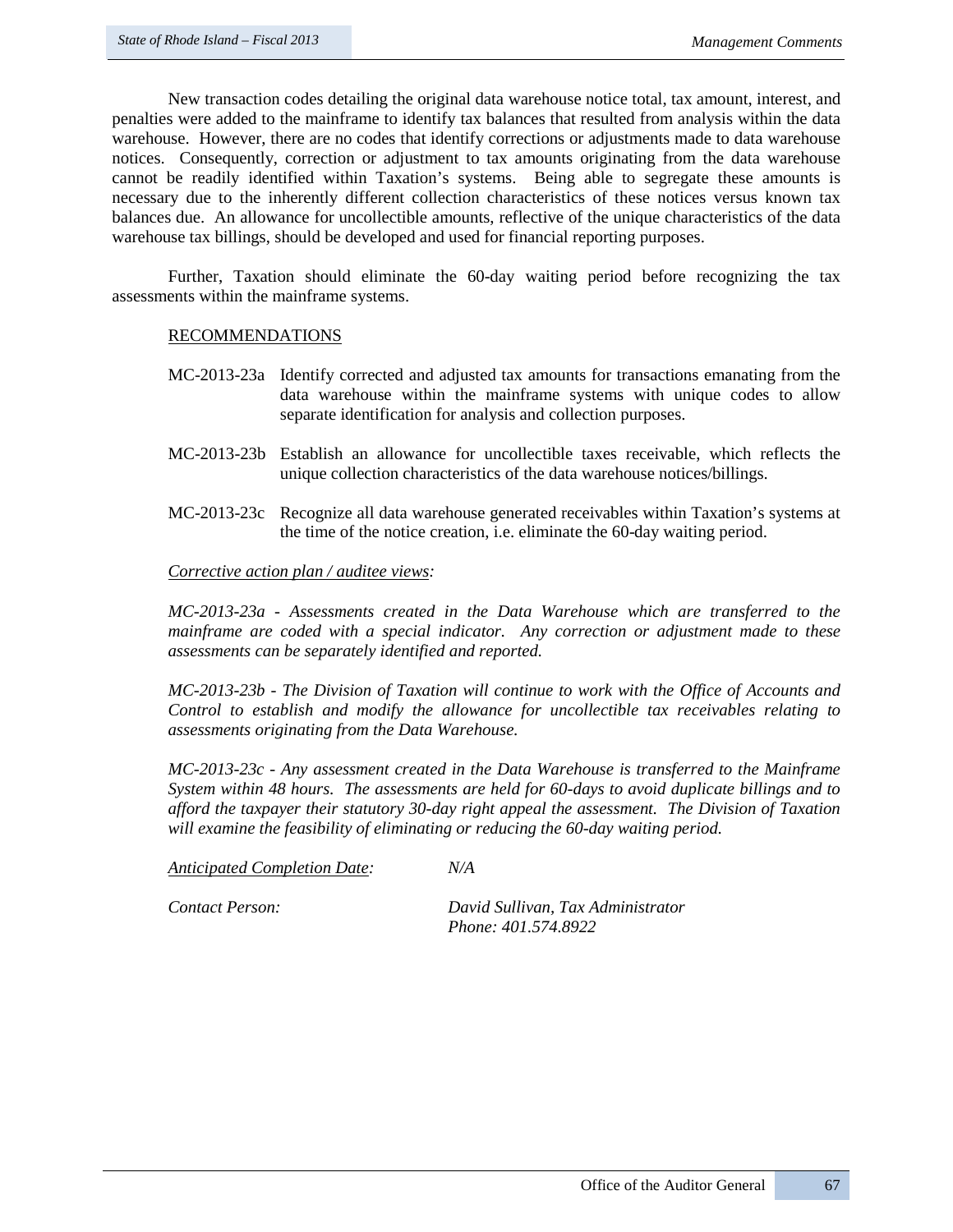## *Management Comment 2013-24 (repeat comment)*

## DEPARTMENT OF REVENUE - TAX RETURNS REMAINING ON THE ERROR REGISTER

Personal income tax returns that cannot be processed completely (due to data entry or taxpayer errors) are placed on an "error register" pending investigation. We noted a significant backlog of returns on the error register that are pending resolution. As of June 30, 2013, there were 27,231 returns dating from 1989 through 2013. Approximately 17,000 returns include requests for refunds totaling more than \$10.2 million. The Division has made progress in reducing the number of returns on the error register by 50% compared with the prior year.

This backlog results in an inability to offset current taxes owed against prior refunds that remain unpaid and the failure to bill taxpayers for amounts that may be owed.

## RECOMMENDATION

MC-2013-24 Investigate and resolve returns on the error register in a timely and efficient manner. Apply refund offsets and bill taxpayers amounts owed.

### *Corrective action plan / auditee views:*

*The Division of Taxation has made tremendous progress in reducing the total number of returns on the error register. As of January 1, 2014 the total number of returns on the error register was 3,490 compared to 40,549 in January 2012. This is the lowest number of returns on the error register in over a decade.* 

*Anticipated Completion Date: N/A*

*Contact Person: David Sullivan, Tax Administrator Phone: 401.574.8922*

# *Management Comment 2013-25 (repeat comment)*

# DEPARTMENT OF REVENUE – CONTROLS OVER THE RECORDING OF TAXES RECEIVABLE CORRECTION ADJUSTMENTS

The Division of Taxation (Taxation) should strengthen controls over Accounts Receivable Correction (ARC) transactions posted to its mainframe systems. Controls are not in place to ensure that the total of ARC transactions posted to each mainframe tax system matches the amount approved for data entry. The lack of data entry "batch" controls could result in an ARC transaction being incorrectly posted to the mainframe system and not being detected.

### RECOMMENDATION

MC-2013-25 Improve data entry controls over ARC transactions.

### *Corrective action plan / auditee views:*

*As part of the Fiscal Year 2013 budget request, the Division of Taxation received funding for an integrated tax system. This system will, among other things, overhaul the front end data entry systems, accounting and processing systems. These improvements will streamline the Division's*